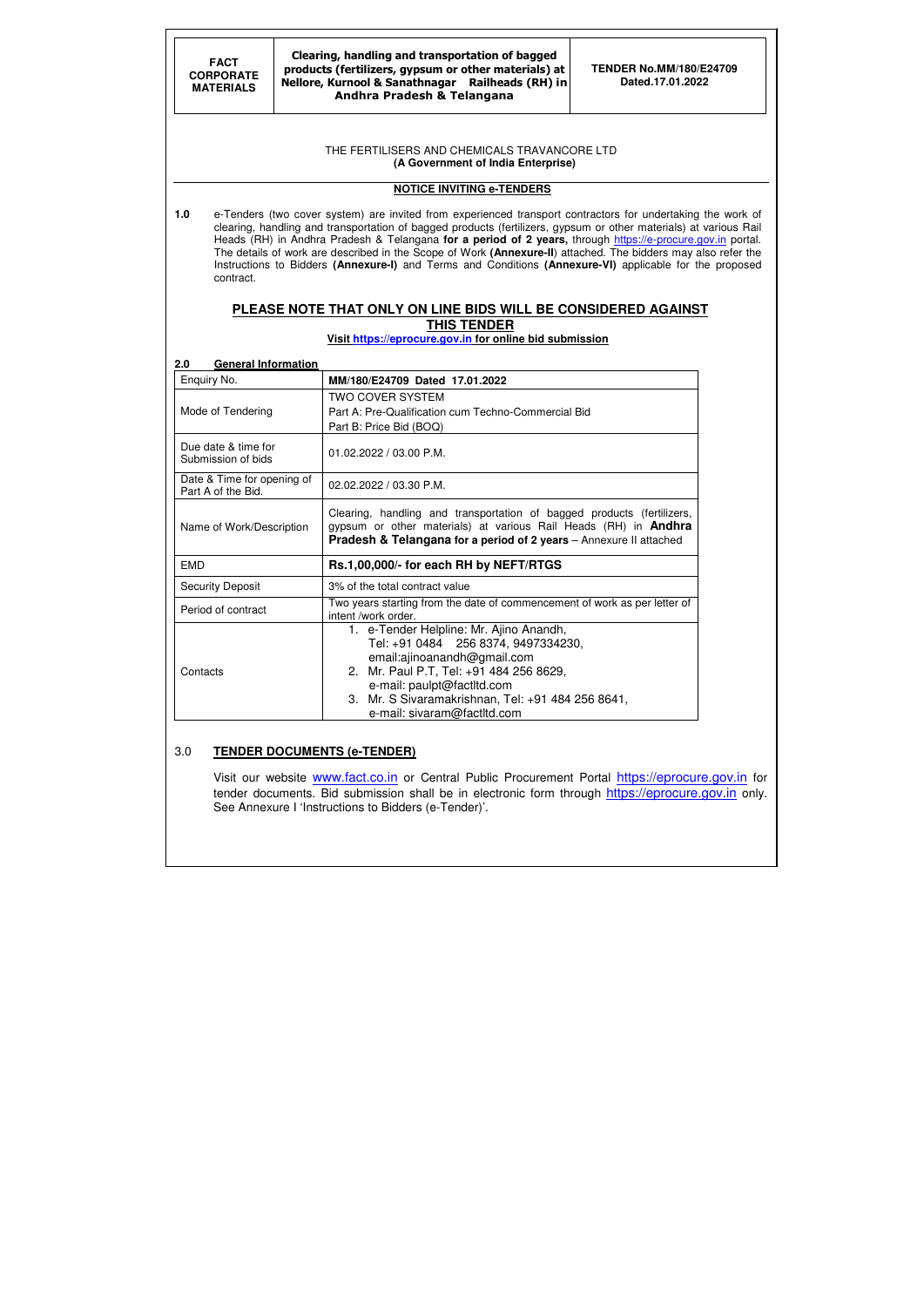|           | <b>FACT</b><br><b>CORPORATE</b><br><b>MATERIALS</b>                                                                                                                                                                                                                                                                                                                                                                                                                                                                                                                                                                                                                                                                                                                                                                                                                                                                                                            |                                     |  |  | Clearing, handling and transportation of bagged products<br>(fertilizers, gypsum or other materials) at Nellore, Kurnool<br>& Sanathnagar Railheads (RH) in Andhra Pradesh &<br><b>Telangana</b> |  | <b>TENDER No.MM/180/E24709</b><br>Dated.17.01.2022                                                                                                                                                                                                                                                                   |  |  |  |
|-----------|----------------------------------------------------------------------------------------------------------------------------------------------------------------------------------------------------------------------------------------------------------------------------------------------------------------------------------------------------------------------------------------------------------------------------------------------------------------------------------------------------------------------------------------------------------------------------------------------------------------------------------------------------------------------------------------------------------------------------------------------------------------------------------------------------------------------------------------------------------------------------------------------------------------------------------------------------------------|-------------------------------------|--|--|--------------------------------------------------------------------------------------------------------------------------------------------------------------------------------------------------|--|----------------------------------------------------------------------------------------------------------------------------------------------------------------------------------------------------------------------------------------------------------------------------------------------------------------------|--|--|--|
| 4.0       | <b>PRE QUALIFICATION CRITERIA:</b>                                                                                                                                                                                                                                                                                                                                                                                                                                                                                                                                                                                                                                                                                                                                                                                                                                                                                                                             |                                     |  |  |                                                                                                                                                                                                  |  |                                                                                                                                                                                                                                                                                                                      |  |  |  |
|           |                                                                                                                                                                                                                                                                                                                                                                                                                                                                                                                                                                                                                                                                                                                                                                                                                                                                                                                                                                |                                     |  |  | Please refer Annexure-III (Pre-qualification criteria for bidders)                                                                                                                               |  |                                                                                                                                                                                                                                                                                                                      |  |  |  |
| 5.0       | <b>SCOPE OF WORK:</b>                                                                                                                                                                                                                                                                                                                                                                                                                                                                                                                                                                                                                                                                                                                                                                                                                                                                                                                                          |                                     |  |  |                                                                                                                                                                                                  |  |                                                                                                                                                                                                                                                                                                                      |  |  |  |
|           |                                                                                                                                                                                                                                                                                                                                                                                                                                                                                                                                                                                                                                                                                                                                                                                                                                                                                                                                                                |                                     |  |  | Please refer Clause 8 of Annexure VI Terms and Conditions of contract                                                                                                                            |  |                                                                                                                                                                                                                                                                                                                      |  |  |  |
| 6.0       |                                                                                                                                                                                                                                                                                                                                                                                                                                                                                                                                                                                                                                                                                                                                                                                                                                                                                                                                                                | <b>EVALUATION OF BIDS:</b>          |  |  |                                                                                                                                                                                                  |  |                                                                                                                                                                                                                                                                                                                      |  |  |  |
| 6.1       |                                                                                                                                                                                                                                                                                                                                                                                                                                                                                                                                                                                                                                                                                                                                                                                                                                                                                                                                                                | stipulated in the enquiry.          |  |  |                                                                                                                                                                                                  |  | The bids shall be evaluated based on the prequalification criteria and other terms and conditions                                                                                                                                                                                                                    |  |  |  |
| 6.2       |                                                                                                                                                                                                                                                                                                                                                                                                                                                                                                                                                                                                                                                                                                                                                                                                                                                                                                                                                                |                                     |  |  | total value of all the items of work for the respective RH.                                                                                                                                      |  | Evaluation of price bids (BoQ) and determination of the <b>lowest bidder</b> (L1) for each RH shall be<br>worked out by multiplying the rate per unit of each item quoted by the bidder with the respective<br>quantity given as per schedule of work given in the price bid (BoQ) format and computing the combined |  |  |  |
| 6.3       | In case more than one bidder become the L1 for a particular RH based on the evaluation as above,<br>such L1 bidders alone shall be given an opportunity to submit revised lower price bids, if any, in<br>sealed cover on or before the due date and time specified. Instructions stipulated in the request for<br>submitting revised reduced price, with regard to submission, opening and evaluation of price bids<br>shall be complied with for such revised bids. However, while submitting the revised price bid,<br>such bidders shall not increase any of the rates quoted by them in their original price bid. In<br>case more than one bidder continue to be L1 despite submitting the revised lower price bid as above,<br>FACT reserves the right to accept the bid submitted by the bidder among those L1 bidders, having<br>the highest capability in terms of volume of work handled at the RH during the period specified under<br>PQ criteria. |                                     |  |  |                                                                                                                                                                                                  |  |                                                                                                                                                                                                                                                                                                                      |  |  |  |
| 6.4       |                                                                                                                                                                                                                                                                                                                                                                                                                                                                                                                                                                                                                                                                                                                                                                                                                                                                                                                                                                |                                     |  |  | Purchase Preference shall be extended as per clause 8.0 of Instructions to Bidders.                                                                                                              |  |                                                                                                                                                                                                                                                                                                                      |  |  |  |
| 7.0       |                                                                                                                                                                                                                                                                                                                                                                                                                                                                                                                                                                                                                                                                                                                                                                                                                                                                                                                                                                | as per letter of intent/work order. |  |  |                                                                                                                                                                                                  |  | Period of Contract: The period of contract shall be two years from the date of commencement of work                                                                                                                                                                                                                  |  |  |  |
| 8.0       |                                                                                                                                                                                                                                                                                                                                                                                                                                                                                                                                                                                                                                                                                                                                                                                                                                                                                                                                                                |                                     |  |  |                                                                                                                                                                                                  |  | <b>DISQUALIFICATION:</b> FACT dealers attached to the ASC which operates the RH, will be disqualified as<br>a bidder against enquiry for clearing, handling & transportation of bagged products at the RH.                                                                                                           |  |  |  |
| 9.0       |                                                                                                                                                                                                                                                                                                                                                                                                                                                                                                                                                                                                                                                                                                                                                                                                                                                                                                                                                                | <b>ITEMS OF WORK / RH TO BID</b>    |  |  |                                                                                                                                                                                                  |  |                                                                                                                                                                                                                                                                                                                      |  |  |  |
| 9.1       |                                                                                                                                                                                                                                                                                                                                                                                                                                                                                                                                                                                                                                                                                                                                                                                                                                                                                                                                                                | bid formats (BoQ) only.             |  |  |                                                                                                                                                                                                  |  | Bidder may submit his bid through on line for one or more RH. The bidder shall quote rate for every<br>item of work for the RH as applicable, without any omission. Rates shall be quoted as per the price                                                                                                           |  |  |  |
| 9.2       |                                                                                                                                                                                                                                                                                                                                                                                                                                                                                                                                                                                                                                                                                                                                                                                                                                                                                                                                                                | bidder for award of contract.       |  |  |                                                                                                                                                                                                  |  | All items of work covered under each RH will be evaluated together for determination of competitive                                                                                                                                                                                                                  |  |  |  |
| 10.0      | <b>GENERAL</b>                                                                                                                                                                                                                                                                                                                                                                                                                                                                                                                                                                                                                                                                                                                                                                                                                                                                                                                                                 |                                     |  |  |                                                                                                                                                                                                  |  |                                                                                                                                                                                                                                                                                                                      |  |  |  |
| 10.1      | When bids are received from any proprietorship / firm / company having the same proprietor or one or<br>more partners/directors in the business organization of any other party (hereinafter called Common<br>Firms), such bids shall be considered having been received from only one applicant in different names<br>and the lowest acceptable quotation of such Common Firm shall only be considered for evaluation.                                                                                                                                                                                                                                                                                                                                                                                                                                                                                                                                        |                                     |  |  |                                                                                                                                                                                                  |  |                                                                                                                                                                                                                                                                                                                      |  |  |  |
| PRPD. BY: |                                                                                                                                                                                                                                                                                                                                                                                                                                                                                                                                                                                                                                                                                                                                                                                                                                                                                                                                                                | CHKD. BY:                           |  |  | APPRD. BY:                                                                                                                                                                                       |  | $\overline{2}$                                                                                                                                                                                                                                                                                                       |  |  |  |
|           | ransport <sup>ry</sup> ervices                                                                                                                                                                                                                                                                                                                                                                                                                                                                                                                                                                                                                                                                                                                                                                                                                                                                                                                                 |                                     |  |  | <b>FERTILISERS AND CHEMICALS</b><br><b>TRAVANCORE LIMITED</b>                                                                                                                                    |  |                                                                                                                                                                                                                                                                                                                      |  |  |  |
|           |                                                                                                                                                                                                                                                                                                                                                                                                                                                                                                                                                                                                                                                                                                                                                                                                                                                                                                                                                                |                                     |  |  |                                                                                                                                                                                                  |  |                                                                                                                                                                                                                                                                                                                      |  |  |  |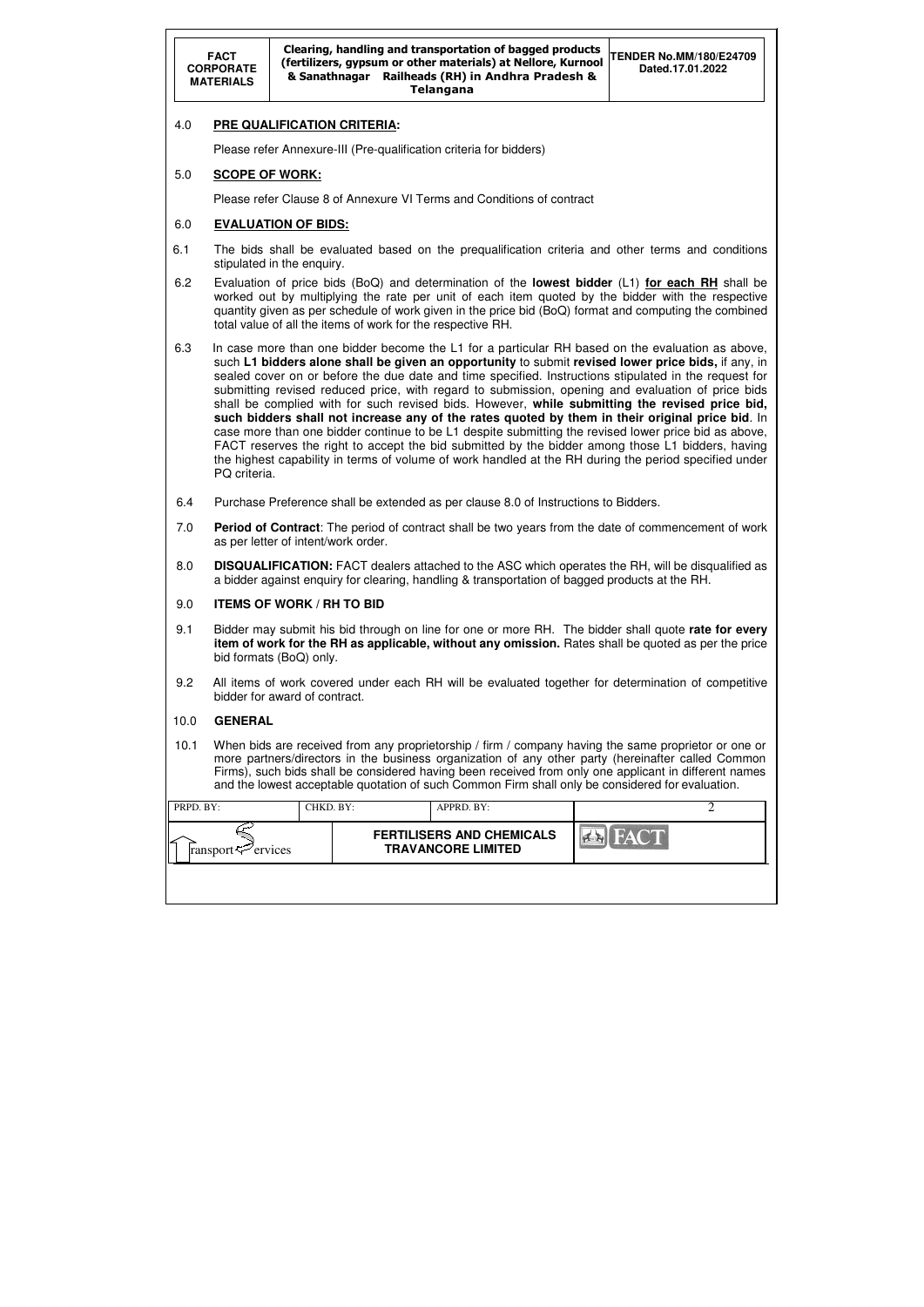|                | Clearing, handling and transportation of bagged products<br><b>TENDER No.MM/180/E24709</b><br><b>FACT</b><br>(fertilizers, gypsum or other materials) at Nellore, Kurnool<br><b>CORPORATE</b><br>Dated.17.01.2022<br>& Sanathnagar Railheads (RH) in Andhra Pradesh &<br><b>MATERIALS</b><br><b>Telangana</b> |          |                                               |                                                                                                                                                                                                                                                                                              |                 |   |  |  |  |
|----------------|---------------------------------------------------------------------------------------------------------------------------------------------------------------------------------------------------------------------------------------------------------------------------------------------------------------|----------|-----------------------------------------------|----------------------------------------------------------------------------------------------------------------------------------------------------------------------------------------------------------------------------------------------------------------------------------------------|-----------------|---|--|--|--|
| 10.2.          | Bids from bidders against whom any criminal case, enquiry or investigation/report by authorities like<br>Vigilance, CBI etc., are pending in relation with FACT or bidders who are defaulting contractors of<br>FACT shall be disqualified and rejected.                                                      |          |                                               |                                                                                                                                                                                                                                                                                              |                 |   |  |  |  |
| 10.3.          | FACT reserves the right to reject any or all bids without assigning any reasons whatsoever, and / or<br>based on the past unsatisfactory performance by bidders at FACT / other PSEs / Govt. Departments.<br>The opinion of FACT regarding the same shall be final and binding on the bidders.                |          |                                               |                                                                                                                                                                                                                                                                                              |                 |   |  |  |  |
| 10.4.          |                                                                                                                                                                                                                                                                                                               |          |                                               | "Integrity Pact: The bidders shall sign and submit an "Integrity Pact (IP)" to be executed between the<br>bidder and Fertilisers and Travancore Ltd. alongwith the bid as per Annexure-XII. IP shall be<br>implemented through the following Independent External Monitor (IEM) for the bid. |                 |   |  |  |  |
|                |                                                                                                                                                                                                                                                                                                               |          | Mr. P.K. Vijayakumar, IRS (Retd),             |                                                                                                                                                                                                                                                                                              |                 |   |  |  |  |
|                |                                                                                                                                                                                                                                                                                                               |          |                                               | Madhavam, Vaniyan Lane, Punkunnam P.O, Thrissur - 680002                                                                                                                                                                                                                                     |                 |   |  |  |  |
|                |                                                                                                                                                                                                                                                                                                               |          |                                               | Mobile: 8547381122, E-mail address: vkmenon78@gmail.com"                                                                                                                                                                                                                                     |                 |   |  |  |  |
|                |                                                                                                                                                                                                                                                                                                               |          | for clarifications regarding the tenders."    | Note: In case bidders require any clarification pertaining to the tender please contact the officers at 10.5<br>& 10.6 below. "Kindly note that the Independent External Monitor should NOT be contacted                                                                                     |                 |   |  |  |  |
| 10.5           |                                                                                                                                                                                                                                                                                                               |          | Zonal offices listed out in Annexure XI.      | Any information on site familiarization / nature of work, if required by the bidders, can be had from the                                                                                                                                                                                    |                 |   |  |  |  |
| 10.6           |                                                                                                                                                                                                                                                                                                               |          |                                               | For any clarification on this enquiry please contact Dy.General Manager (Materials)-RM2, [Phone-<br>0484- 2546567, 2568641] or Sr. Officer (Materials)-T&S [Phone No.0484-256 8629], CENTRALISED                                                                                             |                 |   |  |  |  |
|                |                                                                                                                                                                                                                                                                                                               |          |                                               | MATERIALS, FACT Ltd., FACT PD Administrative Building, Udyogamandal PIN-683 501.                                                                                                                                                                                                             |                 |   |  |  |  |
|                | Yours faithfully,                                                                                                                                                                                                                                                                                             |          | Dy. GENERAL MANAGER (MATERIALS)-RM2           | For THE FERTILISERS AND CHEMICALS TRAVANCORE LTD                                                                                                                                                                                                                                             |                 |   |  |  |  |
|                |                                                                                                                                                                                                                                                                                                               |          | List of Enclosures of this NIT is as follows: |                                                                                                                                                                                                                                                                                              |                 |   |  |  |  |
| SI.<br>No.     |                                                                                                                                                                                                                                                                                                               | Document |                                               | <b>TITLE</b>                                                                                                                                                                                                                                                                                 | No. of<br>Pages |   |  |  |  |
| 1              | Annexure I                                                                                                                                                                                                                                                                                                    |          |                                               | Instructions to Bidders (e-Tender)                                                                                                                                                                                                                                                           | 7               |   |  |  |  |
| $\mathfrak{p}$ | Annexure II                                                                                                                                                                                                                                                                                                   |          | Scope of Work                                 |                                                                                                                                                                                                                                                                                              | $\overline{c}$  |   |  |  |  |
| 3              | Annexure III                                                                                                                                                                                                                                                                                                  |          |                                               | Pre-Qualification Criteria for bidders                                                                                                                                                                                                                                                       | 1               |   |  |  |  |
| 4              | Annexure IV                                                                                                                                                                                                                                                                                                   |          |                                               | Vendor Data Updation (Declaration) Form                                                                                                                                                                                                                                                      | 3               |   |  |  |  |
| 5              | Annexure V                                                                                                                                                                                                                                                                                                    |          |                                               | <b>Compliance Statement</b>                                                                                                                                                                                                                                                                  | 1               |   |  |  |  |
| 6              | Annexure VI                                                                                                                                                                                                                                                                                                   |          |                                               | <b>Terms and Conditions</b>                                                                                                                                                                                                                                                                  | 8               |   |  |  |  |
| 7              | Annexure VII                                                                                                                                                                                                                                                                                                  |          |                                               | Un-priced copy of Price bid format                                                                                                                                                                                                                                                           | 1               |   |  |  |  |
| PRPD. BY:      |                                                                                                                                                                                                                                                                                                               |          | CHKD. BY:                                     | APPRD. BY:                                                                                                                                                                                                                                                                                   |                 | 3 |  |  |  |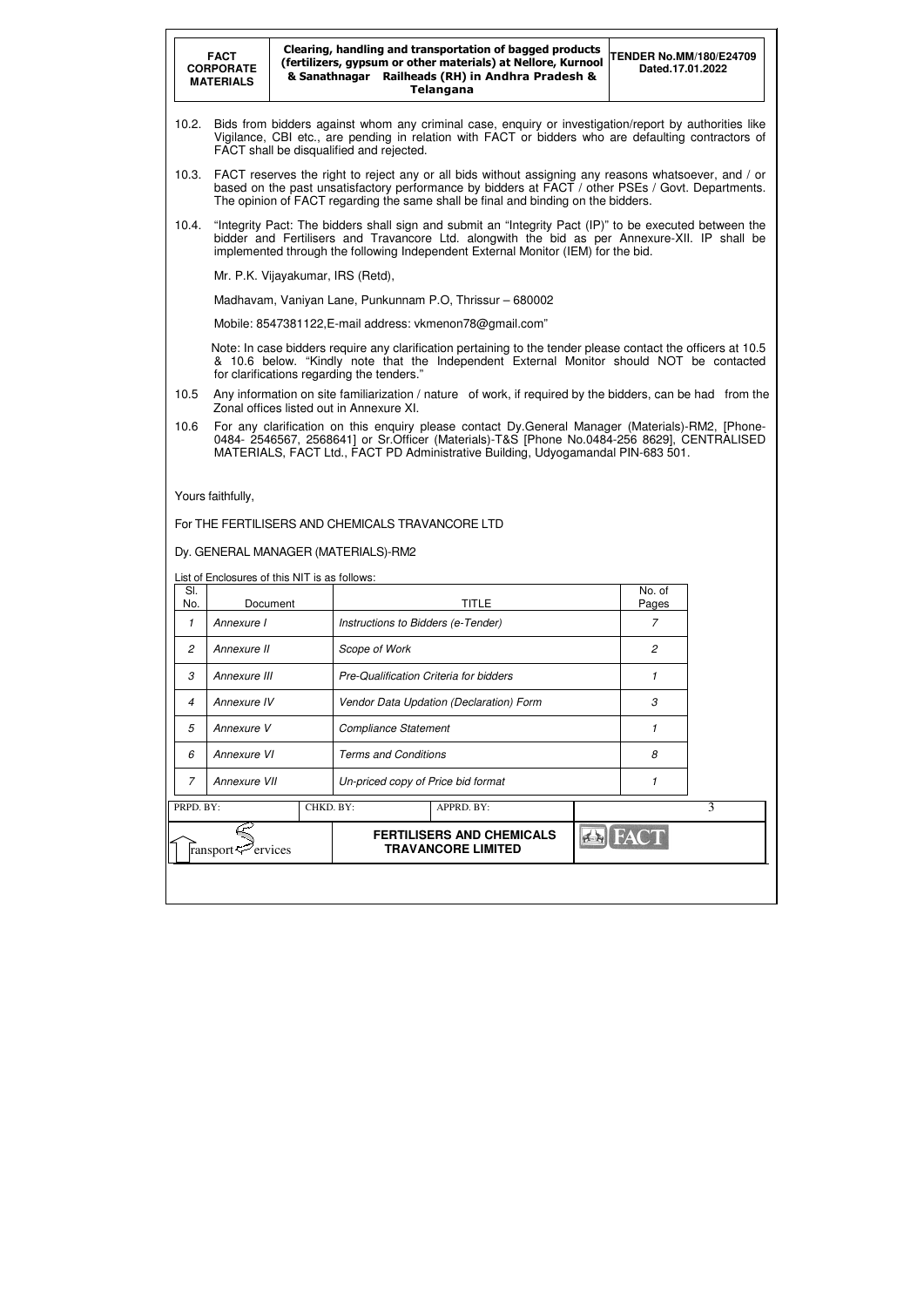| <b>FACT</b><br><b>CORPORATE</b><br><b>MATERIALS</b> |               |  | Clearing, handling and transportation of bagged products<br>(fertilizers, gypsum or other materials) at Nellore, Kurnool<br>& Sanathnagar Railheads (RH) in Andhra Pradesh &<br><b>Telangana</b> | <b>TENDER No.MM/180/E24709</b><br>Dated.17.01.2022 |  |
|-----------------------------------------------------|---------------|--|--------------------------------------------------------------------------------------------------------------------------------------------------------------------------------------------------|----------------------------------------------------|--|
| 8                                                   | Annexure VIII |  | Price bid format (BoQ)                                                                                                                                                                           |                                                    |  |
| 9                                                   | Annexure IX   |  | Proforma of Bank Guarantee for Security Deposit                                                                                                                                                  | 2                                                  |  |
| 10                                                  | Annexure X    |  | Proforma of Agreement                                                                                                                                                                            |                                                    |  |
| 11                                                  | Annexure XI   |  | Details of FACT Zonal Offices in Andhra/Telugana                                                                                                                                                 |                                                    |  |
| 12                                                  | Annexure XII  |  | <b>Integrity Pact</b>                                                                                                                                                                            | 5                                                  |  |

| PRPD. BY:                                            | CHKD. BY: |  | APPRD. BY:                                                    |               | 4 |
|------------------------------------------------------|-----------|--|---------------------------------------------------------------|---------------|---|
| ransport $\leq$ <sup><math>\geq</math></sup> ervices |           |  | <b>FERTILISERS AND CHEMICALS</b><br><b>TRAVANCORE LIMITED</b> | <b>B</b> FACT |   |
|                                                      |           |  |                                                               |               |   |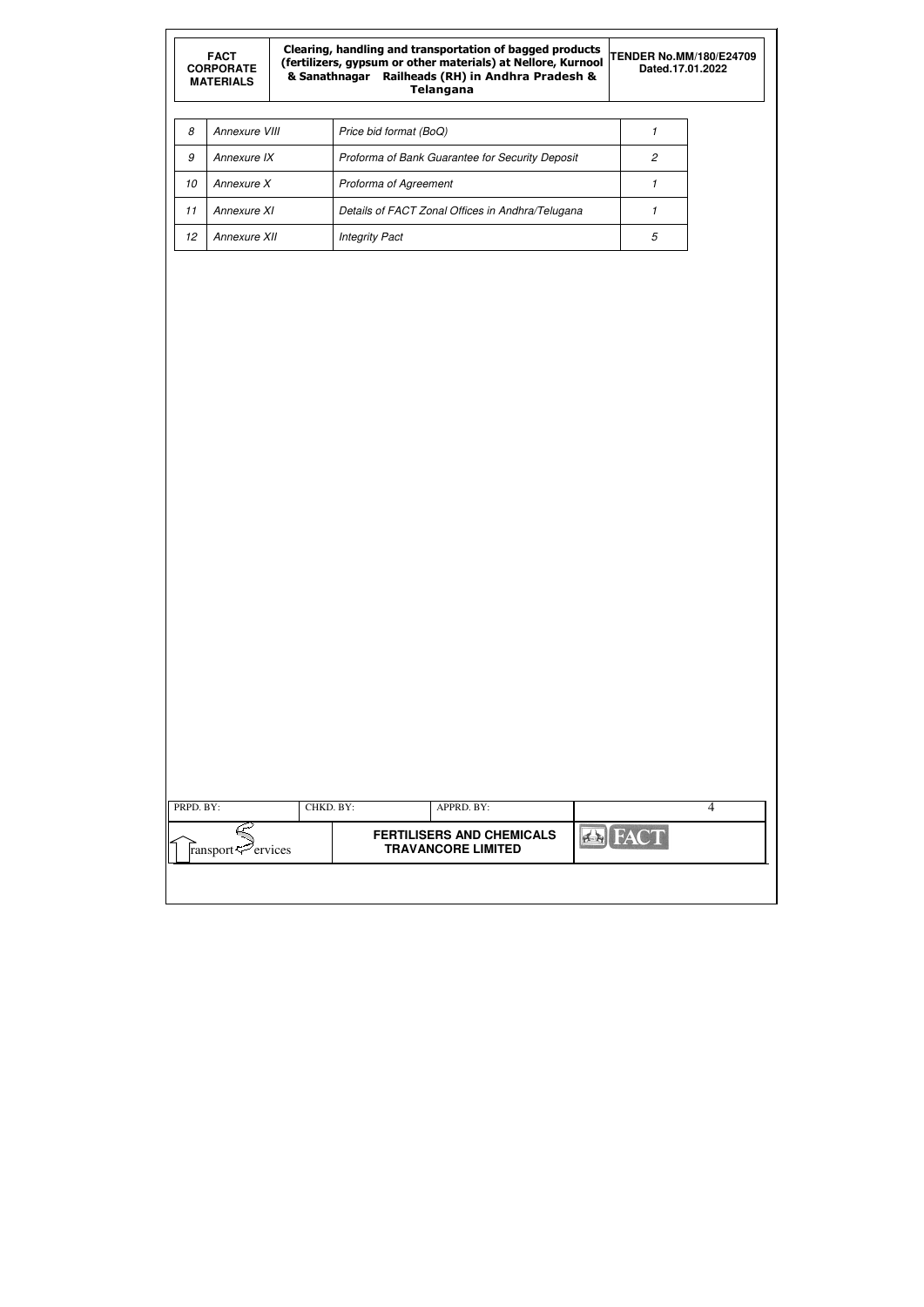| PRPD. BY:                      | CHKD. BY: | APPRD. BY:                                                    |      |  |
|--------------------------------|-----------|---------------------------------------------------------------|------|--|
| ransport $\mathcal{P}$ ervices |           | <b>FERTILISERS AND CHEMICALS</b><br><b>TRAVANCORE LIMITED</b> | FACT |  |
|                                |           |                                                               |      |  |

**ANNEXURE – I** 

## **Instructions to Bidders (OPEN e-Procurement)**

- 1.0 Bidders shall study carefully the complete tender documents viz. NIT with Prequalification criteria, Instructions to Bidders (ANNEXURE-I), Technical Procurement Specifications if any, Terms & Conditions and any other documents forming part of this tender attached herewith. All conditions set out there in shall be binding on the bidders unless conflicting with any conditions expressly stated by FACT while accepting any bid in the event of such acceptance. One signed and scanned copy of the above documents shall accompany their online bids signifying their acceptance of the same. Bidder shall also submit along with his bid Vendor data updation (Declaration) Form, Check list (If applicable) and Compliance Statement duly filled with all details required therein and also attach supporting documents as required.
- 2.0 Before submitting the bid, the bidder shall familiarise himself about the details of the work, operating conditions during different seasons of year, etc., collect all necessary data regarding the facilities available at various points indicated in Special Terms and Conditions, applicable timings, routes etc., and satisfy himself on all aspects relating to this work which he has to handle and execute for the full contract period and shall make due provisions in his rates for any contingency or difficulty involved in the work covered by this enquiry. Claiming lack of knowledge shall not be a reason for exoneration of the bidder of his contractual obligations, if the contract is awarded to him or for demand for increase in rate.
- 3.0 Offers against this NIT shall be submitted online on e-Tendering portal https://eprocure.gov.in, with valid digital signature certificate. Offers submitted on any other platform or in any other mode or including e-mails, physical submission of offers etc. SHALL NOT be accepted.
- 3.1 The bidders are requested to register themselves on the above website with their valid digital signature certificate, if not done already. It is mandatory for bidder to have valid digital signature certificate (Class II or Class III) issued by any of the Certifying Authority approved by Govt. of India for participating in the tender. The digital signature certificate shall be arranged by the bidder at his cost. Bidders may refer **Bidders Manual Kit** available on the above website for detailed information and instructions for registration, bid submission etc.
- 3.2 The documents, if any, which necessarily have to be submitted in originals if specified specifically in the enquiry documents, shall be submitted offline. However scanned copies of such documents shall be uploaded along with the offer submitted online.
- 3.3 The cover (s) containing the documents in original etc. to be submitted offline as required in the enquiry documents shall be duly superscribed with enquiry No., due date of enquiry, bidder's name & address and contact details. The documents shall be submitted to the following on or before the due date : The Dy.General Manager-RM2, Corporate Materials, PD Administrative Building, FACT Ltd., Udyogamandal PO, Kochi – 683 501, Kerala<br>**4.0 SUBMISSION OF BID**
- **4.0 SUBMISSION OF BIDS: The bid shall be uploaded with all relevant documents before due date and time in the above portal as given above.**
- 5.0 Bid documents shall consist of Part-A and Part B as detailed below: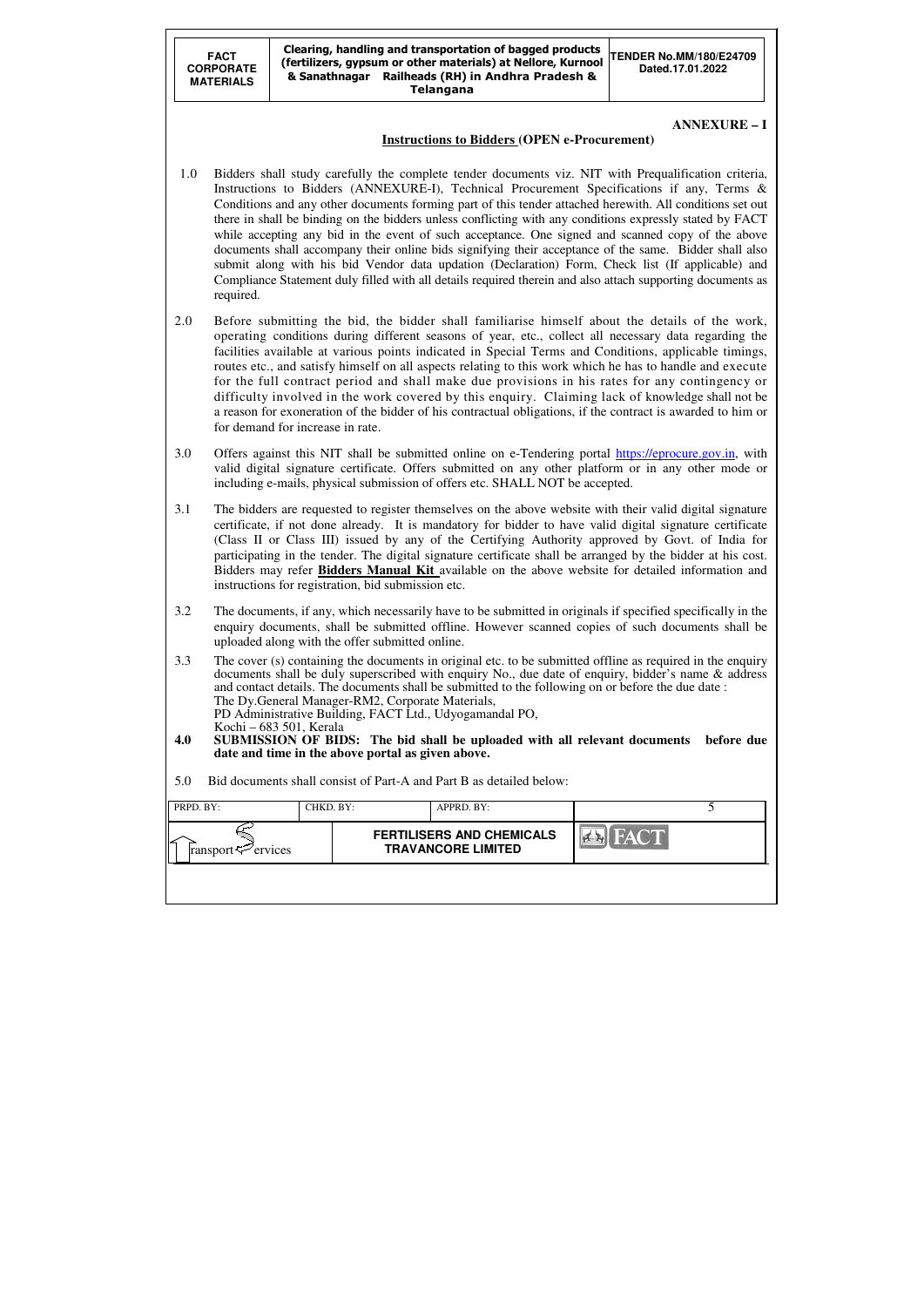| PRPD. BY:                             | CHKD. BY: | APPRD. BY:                                                    |      |  |
|---------------------------------------|-----------|---------------------------------------------------------------|------|--|
| 'l∠<br>ransport $\mathcal{F}$ ervices |           | <b>FERTILISERS AND CHEMICALS</b><br><b>TRAVANCORE LIMITED</b> | FACT |  |
|                                       |           |                                                               |      |  |



- 5.4 Fill-in all the relevant fields of the BoQ either in value or as a percentage as specified in the BoQ. Blank field, if any, in the uploaded BoQ shall be considered as Nil (not Quoted). No claim or revisions shall be entertained in this regard.
- 5.5 Bidders shall quote prices in the BOQ only and nowhere else. No other documents shall be enclosed with Price Bid (BOQ).
- 5.6 Rates shall be quoted in the same unit of measure given in the BOQ and shall be considered accordingly.
- 5.7 Bidders shall ensure that all the required documents as per enquiry are uploaded in the System before due date and time. The System does not allow submission of bids or any other document forming part of the bid after due date & time of bid submission. Non-submission of documents or incomplete documents may result in rejection of offers and no communication in this regard will be entertained. FACT reserves the right to reject any bid not submitted as per instructions at their discretion.
- 5.8 Timely submission of offers along with all the relevant documents online is the responsibility of the bidder concerned. The bids may be submitted well in advance to avoid last minute issues like non availability of internet, server not available, power failure etc. FACT shall not be held responsible for bidder's inability to submit documents in time, incomplete submission of offers or non submission of any documents forming part of the offers etc.
- 5.9 Bidders shall meet all expenses in connection with submission of his bid, attending the bid opening, meetings etc.

## **6.0 BID OPENING:**

6.1 *Part-A* of the bids of all bidders who submit their Bids as per the instructions on or before the due date and time shall be opened online, on the specified bid opening date and time. Bids submitted not in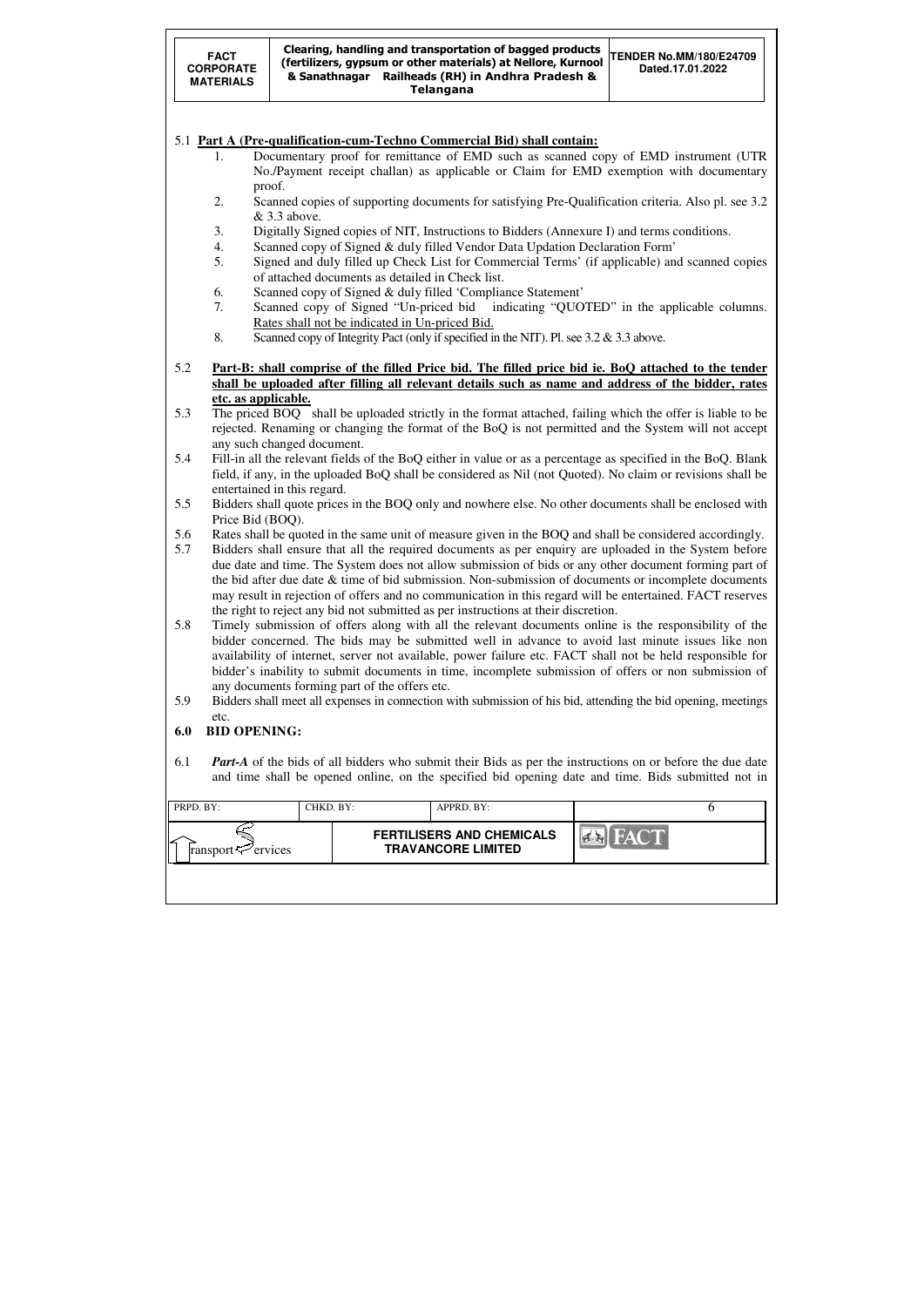**FACT CORPORATE MATERIALS**  Clearing, handling and transportation of bagged products (fertilizers, gypsum or other materials) at Nellore, Kurnool & Sanathnagar Railheads (RH) in Andhra Pradesh & Telangana **TENDER No.MM/180/E24709 Dated.17.01.2022** 

| PRPD. BY:                      | CHKD. BY: | APPRD. BY:                                                    |      |  |
|--------------------------------|-----------|---------------------------------------------------------------|------|--|
| ransport $\mathcal{P}$ ervices |           | <b>FERTILISERS AND CHEMICALS</b><br><b>TRAVANCORE LIMITED</b> | FACT |  |
|                                |           |                                                               |      |  |

conformity with the Enquiry instructions are liable to be rejected without further processing.

6.2 *Part-B* - Price bids of those bidders whose Part-A bid is acceptable, based on pre-qualification and technocommercial evaluation, only shall be opened online on a subsequent date, on completion of evaluation.

# **7.0 EARNEST MONEY DEPOSIT:**

- 7.1 **Earnest Money Deposit (EMD)** shall be furnished for the respective amount indicated in the NIT only through **NEFT/RTGS to FACT a/c No. 57017844467 with the State Bank of India, Udyogamandal Branch, IFSC Code SBIN0070158.** A scanned copy of the Payment Receipt /UTR No. shall also be furnished along with Part-A bid. **Bids without EMD or inadequate amount of EMD will be rejected**. No interest shall be paid on the EMD. EMD of the unsuccessful bidder will be refunded after awarding the contract. EMD furnished against one enquiry will not be adjusted against any other enquiry.
- 7.2 Bids without EMD shall be rejected except in the following cases: EMD will be exempted for Govt. Depts/firms, public sector units, MSE units registered under MSMED Act (subject to Declaration of Udyam Registration Numbers by the vendors on CPP Portal and uploading the copy of latest valid Udyam Registration Certificate along with their bid)/ firms registered under NSIC/Khadi Board etc. as per applicable govt. directions, on submission of valid documents in proof of the same.
- 7.3 If any bidder retracts from or without request of FACT revises or amends his bid during its validity period or fails to submit Security Deposit within the stipulated time or fails to execute the required agreement when the contract is awarded or fails to commence the execution of the work on the stipulated date, the EMD furnished shall be liable to be forfeited without prejudice to FACT's other right to claim damages.

This tender shall be based on MSME order dt. 23<sup>rd</sup> March 2012, and as amended from time to time, pertaining to Public Procurement Policy in respect of procurement of goods and services, produced and provided by micro and small enterprises (MSE), including special benefits to MSE firms owned by SC/ST and women entrepreneurs, on furnishing relevant documents as proof. Declaration of Udyam Registration Numbers on CPPP is mandatory, failing which bidders will not be able to enjoy the benefits as per PP policy. Bidders will get the benefit of PP policy only if they are MSE bidders at the time of submission of their bids, in proof of which latest valid Udyam Registration Certificate shall be uploaded. Bidders may note that failure to update the relevant information within the period specified in the online Udyam Registration portal will render the enterprise liable for suspension of its MSE status, in which case they will not be eligible to claim PP benefits/EMD exemption.

# **8.0 PURCHASE PREFERENCE:**

In divisible tenders, participating MSEs quoting price within price band of L1+15% shall also be allowed to supply a portion of requirement by bringing down their price to L1 price in a situation where L1 price is from someone other than an MSE. Such MSEs shall be allowed to supply atleast 25% (or as applicable) of the total tendered value. In case of more than one such MSE, the supply will be shared proportionately (to tendered quantity). Special provisions extended to certain categories of MSEs as per the order shall also be applicable.

In case of non divisible tenders, an MSE quoting in the price band of L1+15% may be awarded for full/complete work of tendered value, considering the spirit of policy for enhancing the Government procurement from MSEs subject to bringing down of price to L1 by the MSE concerned.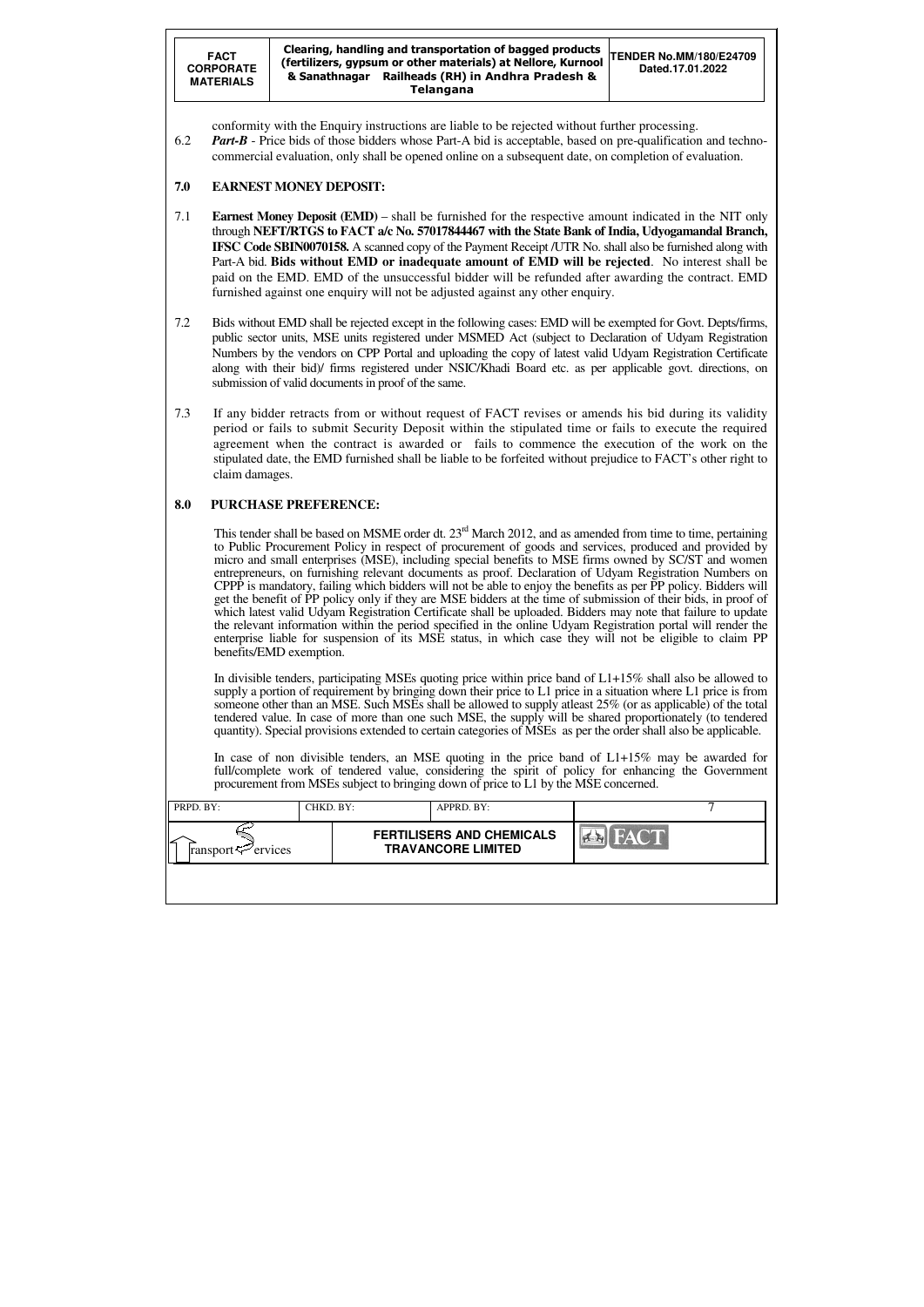| PRPD. BY:                      | CHKD. BY: | APPRD. BY:                                                    |      |  |
|--------------------------------|-----------|---------------------------------------------------------------|------|--|
| ransport $\mathcal{L}$ ervices |           | <b>FERTILISERS AND CHEMICALS</b><br><b>TRAVANCORE LIMITED</b> | FACT |  |
|                                |           |                                                               |      |  |

This tender is non divisible.

## **9.0 DEVIATIONS:**

- 9.1 Deviations in the tender clauses shall not be accepted.
- 9.2 FACT reserves the right to reject the offers with deviations without further correspondence.
- 9.3 Bidder shall clearly indicate the time required for mobilisation /commencement of work from the date of receipt of Letter of Intent (LOI) / Work Order.

## **10.0 CONFORMITY:**

Bids must conform in all respects with the applicable terms and conditions of this enquiry. Bidder must certify in the compliance Statement that his bid complies with all Enquiry documents and technical specifications.

## **11.0 Rates:**

11.1 Bidder shall quote his lowest rate for the work strictly as per the BoQ (Price Bid format) . Bids not complying with the above are liable to be rejected.

The Un-priced bid shall be submitted along with Part-A bid duly signed by the Bidder, indicating "QUOTED" in the columns. Rates shall not be indicated in Un-priced Bid.

- 11.2 Bidder shall quote all-inclusive rate for the work, but **exclusive of GST.** GST if applicable, will be payable extra by FACT as per statutory notification.
- 11.3 The rates quoted in the tender are to hold good for a period of four months from the date of opening of the Pre-Qualification-cum-Techno-Commercial bid (Part-A). If contract is awarded, the work order rates shall be valid for the entire period of contract inclusive of extension / extensions. **No bidder can withdraw his tender or revoke or revise the rates within the aforesaid period of 120 days.** If the bidder withdraws/revises/revokes OR shows unwillingness to confirm with his offer, the Earnest Money Deposit (EMD) remitted by the bidder against the tender shall be forfeited by FACT, without prejudice to FACT's other right to claim damages.

## 12.0 **SECURITY DEPOSIT**:

12.1 The successful bidder (Contractor) shall be required to furnish an interest free Security Deposit (SD) equivalent to **three percent (3%) of the total contract value** by DD/NEFT/RTGS or by Bank Guarantee issued by a Nationalised / Scheduled Bank as per the Proforma prescribed within 15 days of issue of the work order. The Bank Guarantee shall be valid till the expiry of the contract with a claim period of six months thereafter. FACT a/c No. 57017844467 with the State Bank of India, Udyogamandal Branch, IFSC Code SBIN0070158 shall be used in case of remittance of Security deposit by NEFT/RTGS and proof of remittance shall be submitted to FACT.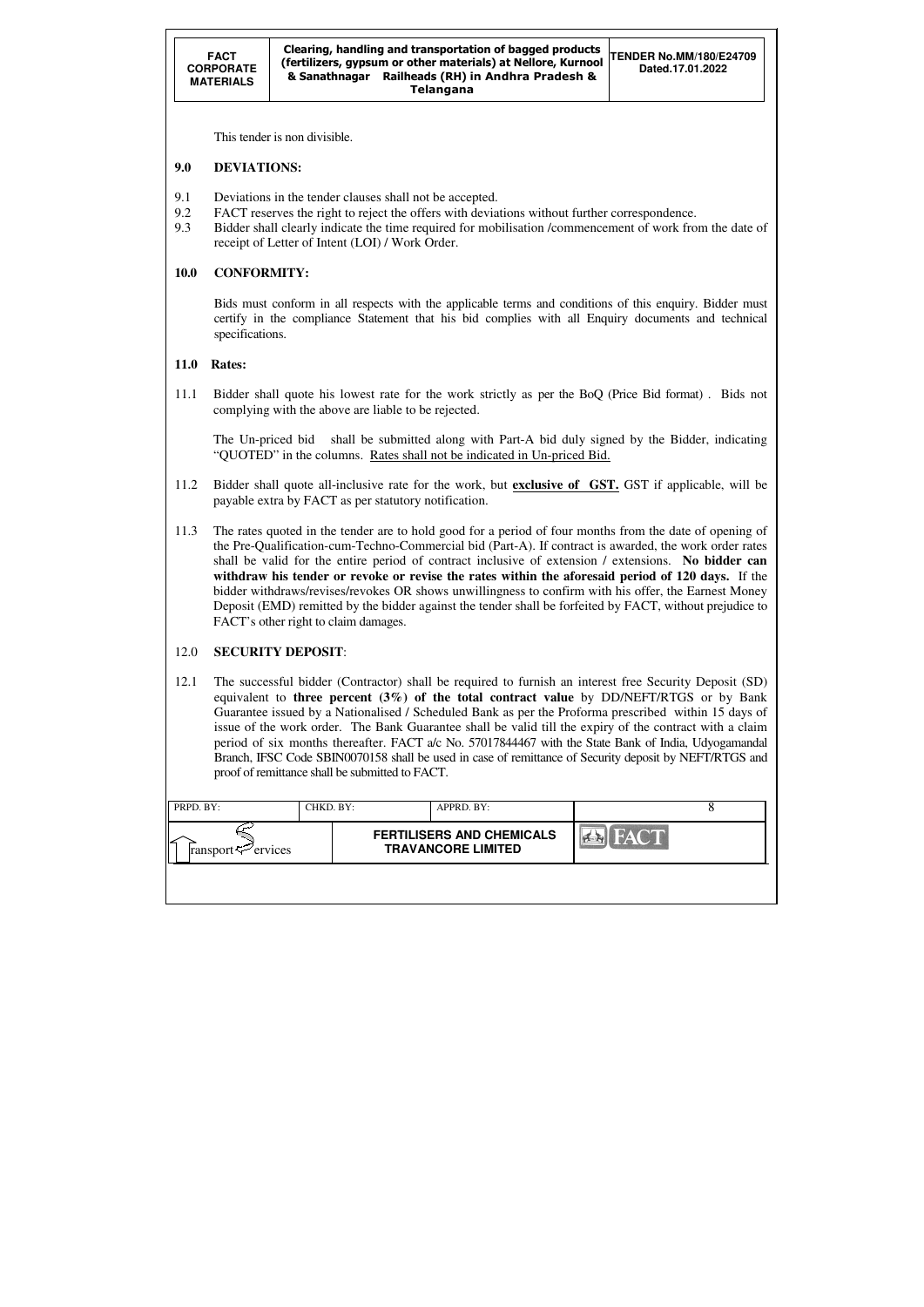**FACT CORPORATE MATERIALS**  Clearing, handling and transportation of bagged products (fertilizers, gypsum or other materials) at Nellore, Kurnool & Sanathnagar Railheads (RH) in Andhra Pradesh & Telangana **TENDER No.MM/180/E24709 Dated.17.01.2022** 

| PRPD. BY:                  | CHKD. BY: |  | APPRD. BY:                                                    |  |
|----------------------------|-----------|--|---------------------------------------------------------------|--|
| ransport $\approx$ ervices |           |  | <b>FERTILISERS AND CHEMICALS</b><br><b>TRAVANCORE LIMITED</b> |  |
|                            |           |  |                                                               |  |

12.2 In case the bidder whose bid is accepted, fails to deposit the prescribed Security Deposit or fails to execute the agreement or fails to commence the execution of the work within the specified time, the contract issued to him is liable to be terminated and the Earnest Money already deposited by the contractor shall be forfeited without any further reference to the contractor and alternative arrangements made at the risk and cost of the Contractor.

## **13.0 PURCHASER'S RIGHT:**

 FACT reserves the right to reject any or all bids without assigning any reason whatsoever. No claims shall lie against FACT on this account and FACT's decision in this regard shall be final and binding on the bidders. FACT reserves the right to negotiate with the lowest bidder.

## 14.0 **CONTRACTOR TO EXECUTE AGREEMENT**:

 The contractor's responsibility under this contract will commence on the date specified in the Letter of Intent/Work Order. The successful Bidder shall be required to execute an Agreement with FACT, within 15 days of the receipt by him of the Work order issued by FACT for carrying out the work according to the terms and conditions of the contract given along with the Work Order. The Agreement shall be executed on Rs.200/- Stamp paper and shall be in the pro forma as specified by FACT. The provisions contained in tender papers and other documents exchanged between the Bidder and FACT shall form part of the contract. The Earnest Money Deposit is liable to be forfeited in case the contractor fails to execute the agreement within the stipulated period as mentioned above.

## **15.0 The bidder shall furnish the following along with the offers.**

- 1. The GST registration Number and details. In the case of Provisional ID, GST Registration Number shall be provided on receipt of the same.
- 2. Place of supply/Service
- 3. Address of the supplier/service provider's billing the item if it is different from 2 above
- 4. GST rates applicable for each item
- 5. HSN / SAC codes of each of the goods / services quoted

In case of unregistered contractor, a declaration to that effect with reason should be furnished.

FACT's GST No. in the state of Kerala is **32AAACT6204C1Z2**. FACT's GST numbers in other southern states is as follows:

| Tamilnadu:      | 33AAACT6204C1Z0 |
|-----------------|-----------------|
| Karnataka:      | 29AAACT6204C1ZP |
| Andhra Pradesh: | 37AAACT6204C1ZS |
| Telangana:      | 36AAACT6204C1ZU |
| Puducherry:     | 34AAACT6204C1ZY |

## The supplier/contractor shall do the following: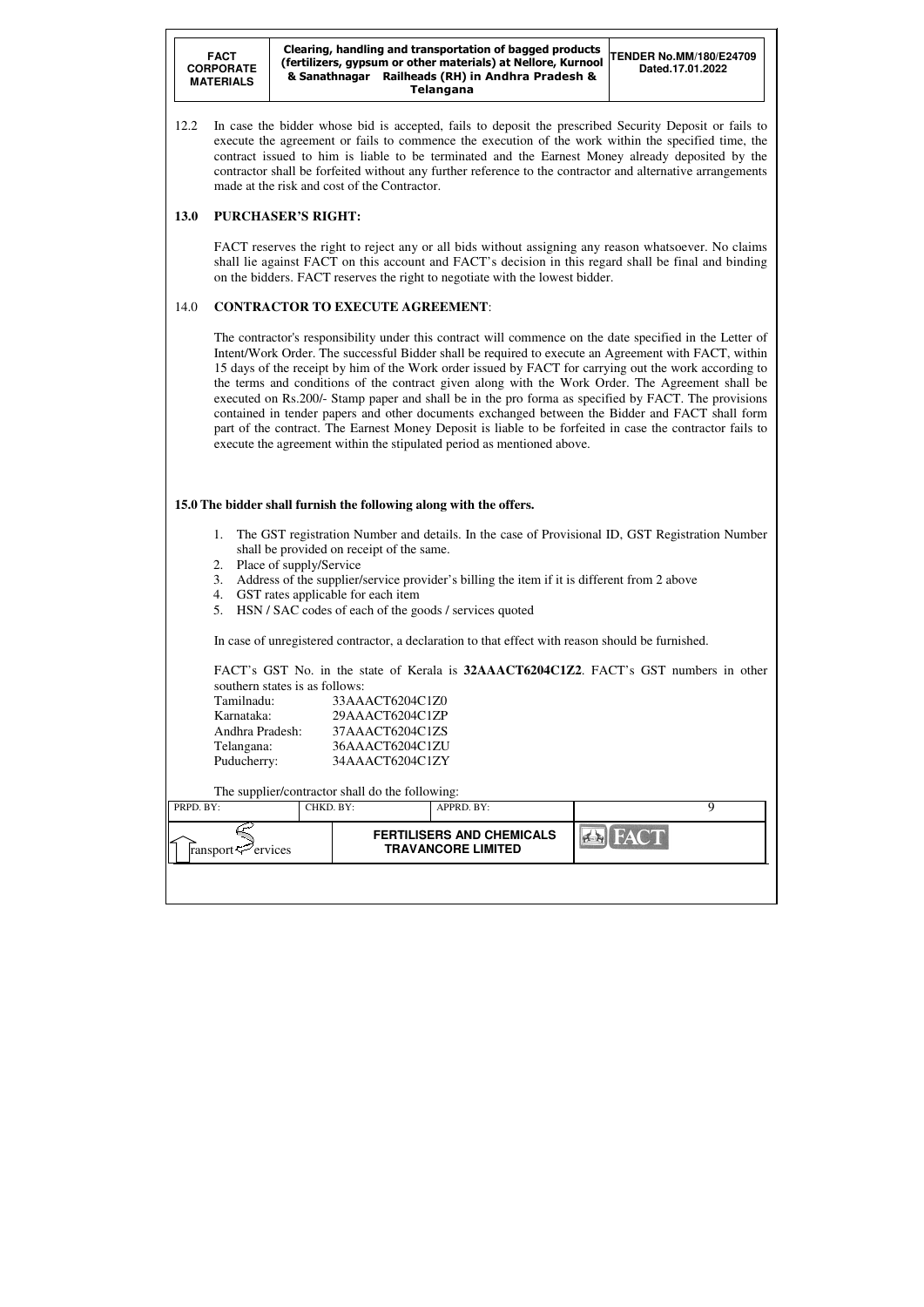| PRPD. BY:                      | CHKD. BY: | APPRD. BY:                                                    |      | ΙU |
|--------------------------------|-----------|---------------------------------------------------------------|------|----|
| ransport $\mathcal{F}$ ervices |           | <b>FERTILISERS AND CHEMICALS</b><br><b>TRAVANCORE LIMITED</b> | FACT |    |
|                                |           |                                                               |      |    |

- a) Submit GST compliant tax invoice to FACT along with supply.
- b) Shall ensure uploading the above invoice as per statute &
- c) File monthly returns in time enabling FACT to claim the input tax credit.

GST charged by the supplier/contractor shall be released separately to the supplier/contractor only after filing of (i) the outward supply details & the monthly return on GSTN portal by the supplier/contractor and (ii) on matching the input tax credit to such invoice with the corresponding details of outward supply of the supplier/contractor.

In case FACT incurs any liability (like interest, penalty etc.,) due to denial/reversal of such input tax credit in respect of the invoice submitted by the supplier/contractor, for the reasons attributable to the supplier/contractor, the same shall be recovered from the supplier/contractor

Further in case FACT is deprived of the input tax credit due to any reason attributable to the supplier/contractor, the same shall not be paid or recovered if already paid to the supplier/contractor.

16.0 **GENERAL:** 

- 16.1 FACT reserves the right to extend without giving any reason, the last date for submission and opening of bid, but such extension will be duly intimated to those who have submitted online. In case the date of bid opening happens to be a day of strike/hartal etc. due to any reasons or happens to be a holiday for FACT, declared due to unforeseen and emergency reasons or due to any tech problems, the bids will be opened at the same time on the next full working day.
- 16.2 FACT reserves the right to make changes in the tender documents, but such changes will be published in our portal as a corrigendum. Bidders are requested to counter check with portal before submitting their bids.
- 16.3 Mere submission of all the documents will not necessarily mean that the Bidder is suitable. Worthiness assessed by FACT will be final and binding on the Bidder.
- 16.4 FACT may relax condition of prior turnover and prior experience (if specified in the Pre Qualification criteria) with respect to Micro & Small Enterprises (MSEs) subject to meeting of quality and technical specifications.
- 16.5 Except in the cases of items/services related to public safety, health, critical security operations and equipment etc., FACT at its discretion may relax the conditions of prior turnover and prior experience (if specified in the Pre Qualification criteria) for Startups recognised by Dept. of Industrial policy and promotion (DIPP) subject to meeting quality and technical specifications, on furnishing copies of relevant certificates / documents in proof of such recognition by DIPP.
- 16.6 All clarification and correspondence related to this enquiry shall be made only in English to the Dy.General Manager(Materials)RM2, Corporate Materials, PD Administrative Building, FACT Ltd., Udyogamandal – 683 501, Tel : 0484-2568641/2568629/2546567; Email:sivaram@factltd.com
- 16.7 All disputes and questions, claims, rights, matters or things, whatsoever, in any way, arising out of or relating to the calling of bids, evaluation of offers, award of contract, change in structure of bids or any other matter relating to finalization of contract are to be referred to the sole Arbitrator who shall be the General Manager [Materials] of FACT. The award shall be binding on both the parties. The bidders are advised to get informed of all details they require regarding the work before submitting their bids.

16.8 Work order shall be issued by Dy. General Manager [Materials]-RM2.

#### **17.0 TENDER UPDATES:**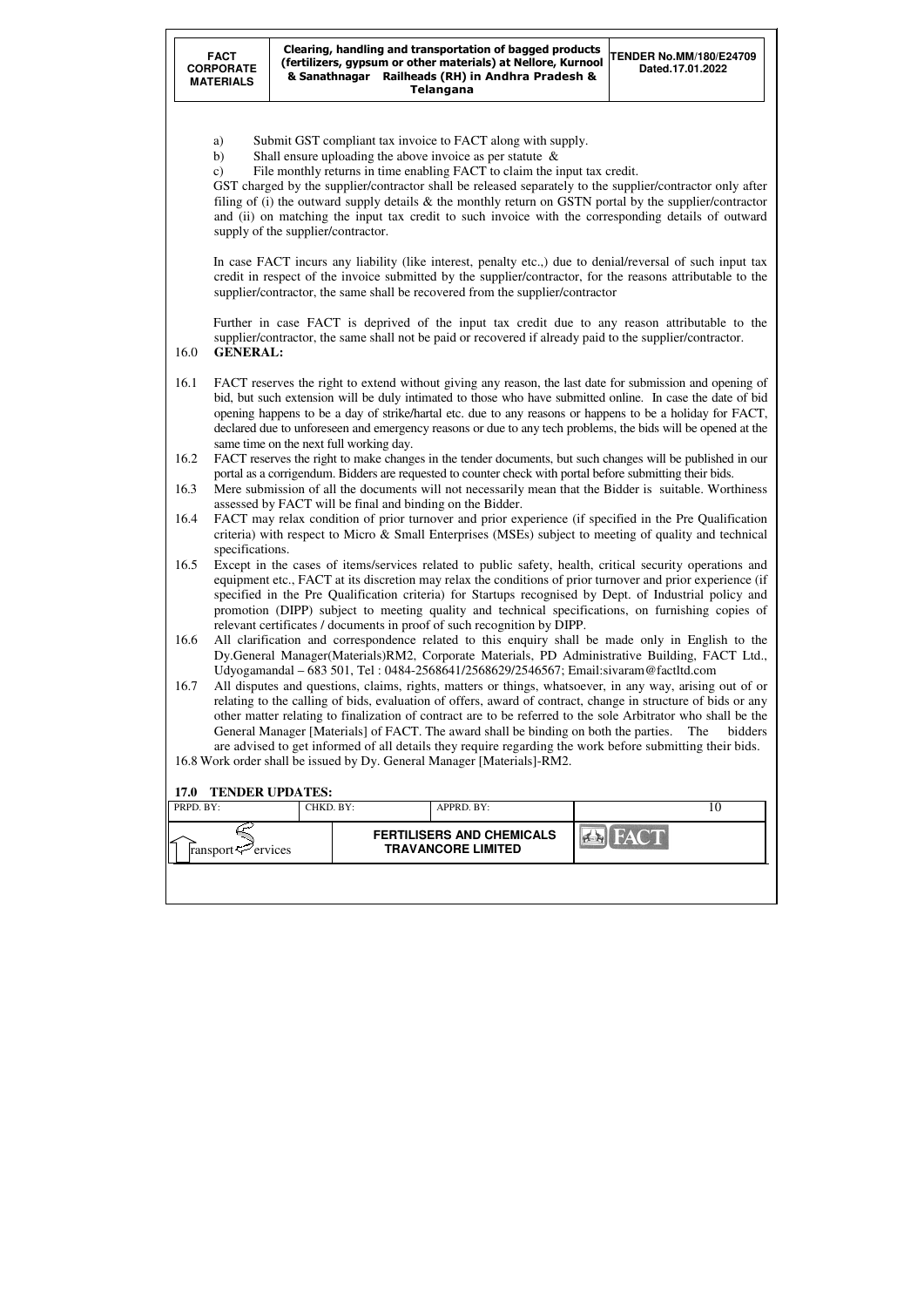| PRPD. BY:                      | CHKD. BY: | APPRD. BY:                                                    |             |  |
|--------------------------------|-----------|---------------------------------------------------------------|-------------|--|
| ransport $\mathcal{L}$ ervices |           | <b>FERTILISERS AND CHEMICALS</b><br><b>TRAVANCORE LIMITED</b> | <b>FACT</b> |  |
|                                |           |                                                               |             |  |

Bidders are requested to visit Central Public Procurement Portal (https://eprocure.gov.in) regularly for any updates/corrigendum on the tender, including extension of due date, if any. No other mode of communication shall be made in this regard.

# **18.0 FRAUD PREVENSION POLICY:**

Bidders shall comply with Fraud Prevention Policy of FACT 2012 (FPPF 2012). The said Policy is available in FACT's Website www.fact.co.in.

# **Dy. GENERAL MANAGER (MATERIALS)-RM2**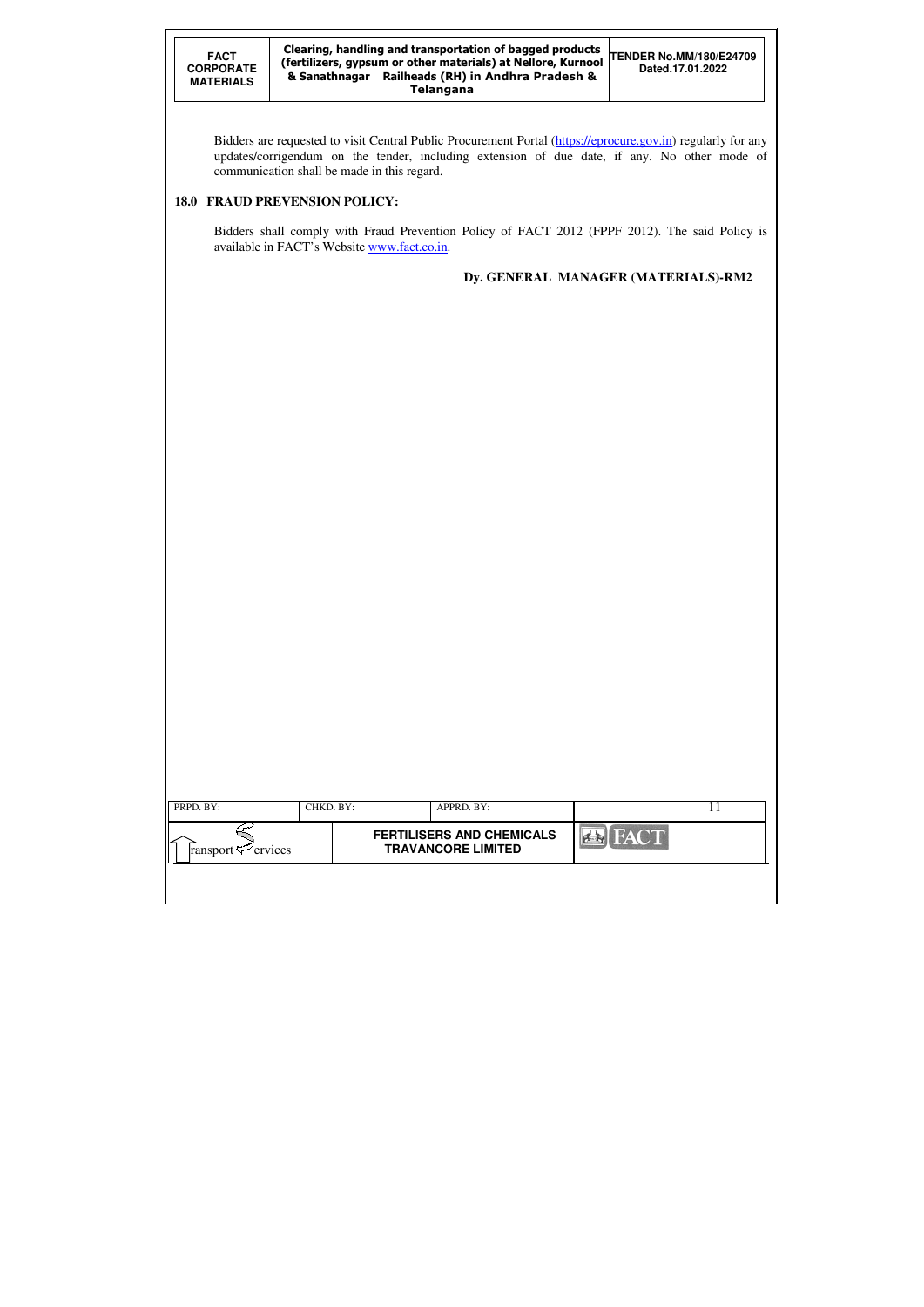| <b>FACT</b><br><b>CORPORATE</b><br><b>MATERIALS</b> | Clearing, handling and transportation of bagged products<br>(fertilizers, gypsum or other materials) at Nellore, Kurnool<br>& Sanathnagar Railheads (RH) in Andhra Pradesh & |                |                                                                                                                                                                                                         | <b>TENDER No.MM/180/E24709</b><br>Dated.17.01.2022          |                |         |                          |                                                                                                                   |
|-----------------------------------------------------|------------------------------------------------------------------------------------------------------------------------------------------------------------------------------|----------------|---------------------------------------------------------------------------------------------------------------------------------------------------------------------------------------------------------|-------------------------------------------------------------|----------------|---------|--------------------------|-------------------------------------------------------------------------------------------------------------------|
|                                                     |                                                                                                                                                                              |                | <b>SCOPE OF WORK &amp; QUANTITY</b>                                                                                                                                                                     |                                                             |                |         |                          | <b>ANNEXURE - II</b><br><b>CLEARING, HANDLING AND TRANSPORTATION OF BAGGED PRODUCTS AT NELLORE, KURNOOL &amp;</b> |
|                                                     |                                                                                                                                                                              |                | SANATHNAGAR RAIL HEADS IN ANDHRA PRADESH & TELANGANA<br>The estimated quantity, scope of work (detailed in terms and conditions) are given below:                                                       |                                                             |                |         |                          |                                                                                                                   |
|                                                     |                                                                                                                                                                              | SI.<br>No.     | Items of work                                                                                                                                                                                           | <b>Unit</b><br><b>of</b><br><b>Measurem</b><br>ent<br>(UoM) | <b>Nellore</b> | Kurnool | Sanathnagar<br>Hyderabad |                                                                                                                   |
|                                                     |                                                                                                                                                                              | 1              | Clearing/Handling -<br>Item No. 8.1.1 of scope<br>of work of Annexure-VI.                                                                                                                               | <b>MT</b>                                                   | 80,000         | 35,000  | 50,000                   |                                                                                                                   |
|                                                     |                                                                                                                                                                              | $\overline{2}$ | Transportation from<br>Rail Heads to<br>Godown/stock<br>poinrts/Dealer points<br>within a distance not<br>exceeding 15km.-Item<br>No. 8.1.2 of scope of<br>work of Annexure-VI.                         | <b>MT</b>                                                   | 40,000         | 3,000   | 28,000                   |                                                                                                                   |
|                                                     |                                                                                                                                                                              | 3              | <b>Transportation from</b><br>Rail Heads to<br>Godown/stock<br>poinrts/Dealer points<br>within a distance of<br>above 15 & not<br>exceeding 50km - Item<br>No. 8.1.3 of scope of<br>work of Annexure-VI | <b>MTK</b>                                                  | 65,000         | 32,500  | 292,500                  |                                                                                                                   |
|                                                     |                                                                                                                                                                              | 4              | $do -$<br>within a distance of<br>above 50 km & not<br>exceeding 100km-Item<br>No. 8.1.4 of scope of<br>work of Annexure- VI.                                                                           | <b>MTK</b>                                                  | 375,000        | 150,000 | 150,000                  |                                                                                                                   |
|                                                     |                                                                                                                                                                              | 5              | $do -$<br>within a distance of<br>above 100km & not<br>exceeding 150 km -<br>Item No. 8.1.5 of scope<br>of work of Annexure-VI.                                                                         | <b>MTK</b>                                                  | 625,000        | 250,000 | 500,000                  |                                                                                                                   |
|                                                     |                                                                                                                                                                              |                |                                                                                                                                                                                                         |                                                             |                |         |                          |                                                                                                                   |
| PRPD. BY:<br>ransport <sup>2</sup> ervices          | CHKD. BY:                                                                                                                                                                    |                | APPRD. BY:<br><b>FERTILISERS AND CHEMICALS</b><br><b>TRAVANCORE LIMITED</b>                                                                                                                             |                                                             |                |         |                          | 12<br><b>EN FACT</b>                                                                                              |
|                                                     |                                                                                                                                                                              |                |                                                                                                                                                                                                         |                                                             |                |         |                          |                                                                                                                   |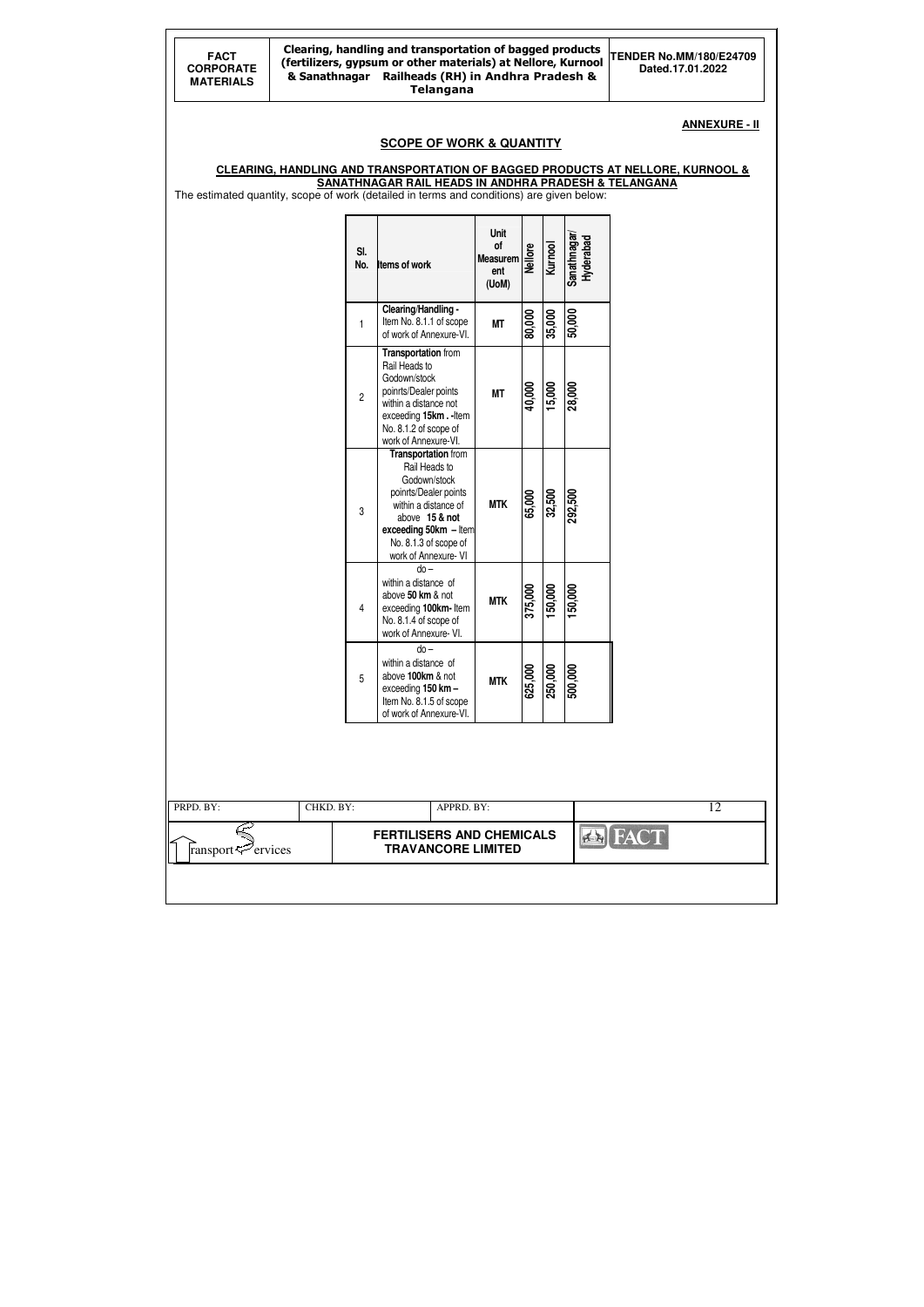#### Clearing, handling and transportation of bagged products (fertilizers, gypsum or other materials) at Nellore, Kurnool & Sanathnagar Railheads (RH) in Andhra Pradesh & Telangana

**TENDER No.MM/180/E24709 Dated.17.01.2022** 

| SI.<br>No.     | Items of work                                                                                                                   | Unit<br>of<br>Measurem<br>ent<br>(UoM)     | <b>Nellore</b>    | Kurnool | Sanathnagar/<br>Hyderabad |  |  |
|----------------|---------------------------------------------------------------------------------------------------------------------------------|--------------------------------------------|-------------------|---------|---------------------------|--|--|
| 6              | $do -$<br>within a distance of<br>above 150km & not<br>exceeding 200 km -<br>Item No. 8.1.6 of scope<br>of work of Annexure-VI. | <b>MTK</b>                                 | 175,000           | 175,000 | 175,000                   |  |  |
| $\overline{7}$ | Loading of bagged<br>products at<br>ASC/Warehouse-Item<br>No. 8.1.7 of scope of<br>work of Annexure-VI.                         | <b>MT</b>                                  | 20,000            | 15,000  | 30,000                    |  |  |
| 8              | Unloading of bagged<br>products at<br>ASC/Warehouse-Item<br>No.8.1.8 of scope of<br>work of Annexure-VI                         | <b>MT</b>                                  | 20,000            | 15,000  | $\frac{1}{30,000}$        |  |  |
| 9              | Rebaggiing/standardisati<br>onatASC/Warehouse-<br>Item No.8.1.9 of scope<br>of work of Annexure VI.                             | <b>MT</b>                                  | 2,000             | 2,000   | 3,000                     |  |  |
| 10             | Stenciling on Bags at<br>ASC/Warehouse - Item<br>No.8.1.10 of scope of<br>work of Annexure-VI                                   | <b>MT</b>                                  | $\frac{1}{3,000}$ | 3,000   | 6,000                     |  |  |
| 11             | Restacking of bagged<br>products at<br>ASC/Warehouse - Item<br>No.8.1.11 of scope of<br>work of Annexure-VI                     | <b>MT</b>                                  | $\frac{1}{1000}$  | 1,000   | $\overline{500}$          |  |  |
|                | <b>Earnest Money Deposit</b><br>(EMD) - ref. clause 7.0 of<br>Annexure-I                                                        | $\mathsf{Rupees}$ in $\mathsf{e}$<br>Lakhs |                   | 0.1     | $\ddot{ }$ .              |  |  |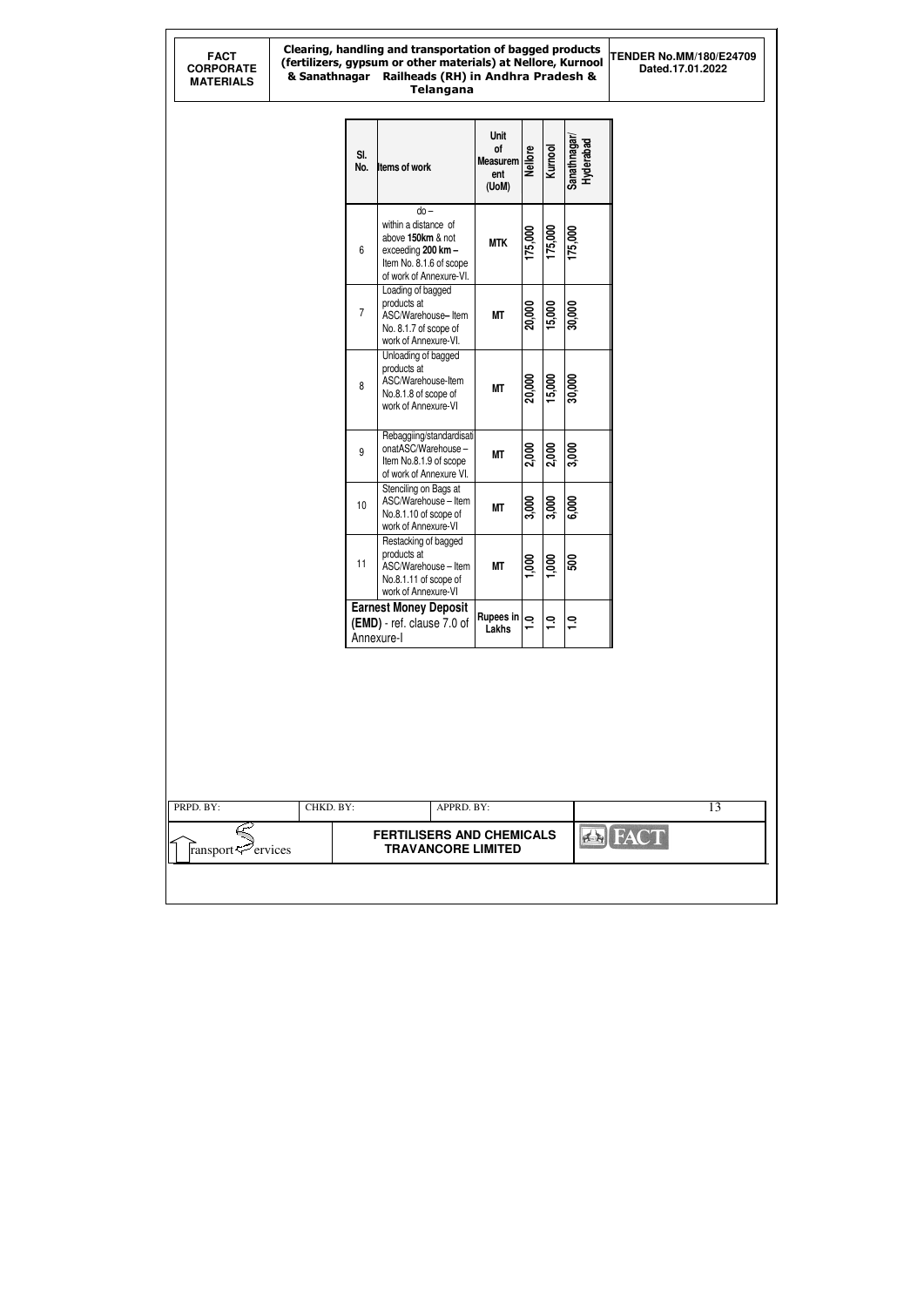|           | <b>FACT</b><br><b>CORPORATE</b><br>& Sanathnagar<br><b>MATERIALS</b> |                                             | Clearing, handling and transportation of bagged products<br>(fertilizers, gypsum or other materials) at Nellore, Kurnool<br>Railheads (RH) in Andhra Pradesh &<br><b>Telangana</b>                                                                                                                                                                                                                                                                                   | <b>TENDER No.MM/180/E24709</b><br>Dated.17.01.2022 |
|-----------|----------------------------------------------------------------------|---------------------------------------------|----------------------------------------------------------------------------------------------------------------------------------------------------------------------------------------------------------------------------------------------------------------------------------------------------------------------------------------------------------------------------------------------------------------------------------------------------------------------|----------------------------------------------------|
|           |                                                                      |                                             |                                                                                                                                                                                                                                                                                                                                                                                                                                                                      |                                                    |
|           |                                                                      |                                             |                                                                                                                                                                                                                                                                                                                                                                                                                                                                      | <b>ANNEXURE - III</b>                              |
|           |                                                                      |                                             | PRE-QUALIFICATION CRITERIA FOR BIDDERS                                                                                                                                                                                                                                                                                                                                                                                                                               |                                                    |
| 1.0       |                                                                      | of their bids against this enquiry.         | Only those bidders who meet the following 'Pre-Qualification' (PQ) criteria shall be qualified for further evaluation                                                                                                                                                                                                                                                                                                                                                |                                                    |
| 1.1       |                                                                      | through public contracts.                   | Bidder must have experience in clearing and handling of at least 1200 MT or above from any RH (in single<br>consignment) of bagged materials like fertilizers, sugar, cement, food grains etc. during any of the last five years<br>as on the date of enquiry, for any organisations of similar standing as FACT, or organisations of sound financial<br>capability and having status of principal employer; or Govt./Quasi Govt. Depts.; which do their work mainly |                                                    |
| 1.2       |                                                                      |                                             | Bidder must also have transported not less than 1200 MT of bagged materials as above by road for any single<br>organization as above, during any of the last five years as on the date of enquiry.                                                                                                                                                                                                                                                                   |                                                    |
|           |                                                                      |                                             | Documentary evidence in support of the above including (i) copies of Work Orders (ii) Experience Certificate (iii)<br>Performance Certificate, from Organizations served shall be enclosed along with the bid.                                                                                                                                                                                                                                                       |                                                    |
| 1.3       |                                                                      |                                             | Bidder shall furnish a Solvency Certificate (original or copy duly attested by a Notary) for Rs.10.0 Lakh for each<br>RHs from a Nationalised/ Scheduled Bank along with Part-A Bid (Techno commercial Bid). The Solvency<br>certificate issued shall be dated after three months prior to the date of enquiry.                                                                                                                                                      |                                                    |
|           |                                                                      | Startups without any relaxation.            | <b>Note for Micro &amp; Small Enterprises and Startups</b><br>Prequalification criteria specified above shall also be applicable for Micro & Small Enterprises and                                                                                                                                                                                                                                                                                                   |                                                    |
|           |                                                                      |                                             | The bidder shall submit the following documents in proof of above, along with Part A of the bid                                                                                                                                                                                                                                                                                                                                                                      |                                                    |
| a)        |                                                                      |                                             | Scanned copies of work orders, experience certificate, performance certificate relevant to that particular<br>work order from the clients indicated at criterion 1.1 & 1.2 above.                                                                                                                                                                                                                                                                                    |                                                    |
| b)        |                                                                      | single bank, shall be furnished.            | Scanned copy of Solvency certificate (original/copy duly attested by a Notary) for a minimum of Rs.10.0 Lakh<br>for each RH from a Nationalised/Scheduled Bank issued dated after three months prior to the date of enquiry<br>in proof of criterion 1.3 above. Original/copy duly attested by a Notary to be furnished offline.<br>Note: For bidders quoting for more than one RH;- A single consolidated Solvency certificate from a                               |                                                    |
|           |                                                                      | clients or any other agency in this regard. | Note: The offers of such bidders who meet the above PQ criteria shall only be considered for technical evaluation and<br>opening of price bids. Offers received without supporting documents or with incomplete form/documents are liable to<br>be rejected. FACT reserves the right to verify the claim of the bidders/documents submitted by them, directly with the                                                                                               |                                                    |
| PRPD. BY: |                                                                      | CHKD. BY:                                   | APPRD. BY:                                                                                                                                                                                                                                                                                                                                                                                                                                                           | 14                                                 |
|           | ransport <sup>2</sup> ervices                                        |                                             | <b>FERTILISERS AND CHEMICALS</b><br><b>TRAVANCORE LIMITED</b>                                                                                                                                                                                                                                                                                                                                                                                                        |                                                    |
|           |                                                                      |                                             |                                                                                                                                                                                                                                                                                                                                                                                                                                                                      |                                                    |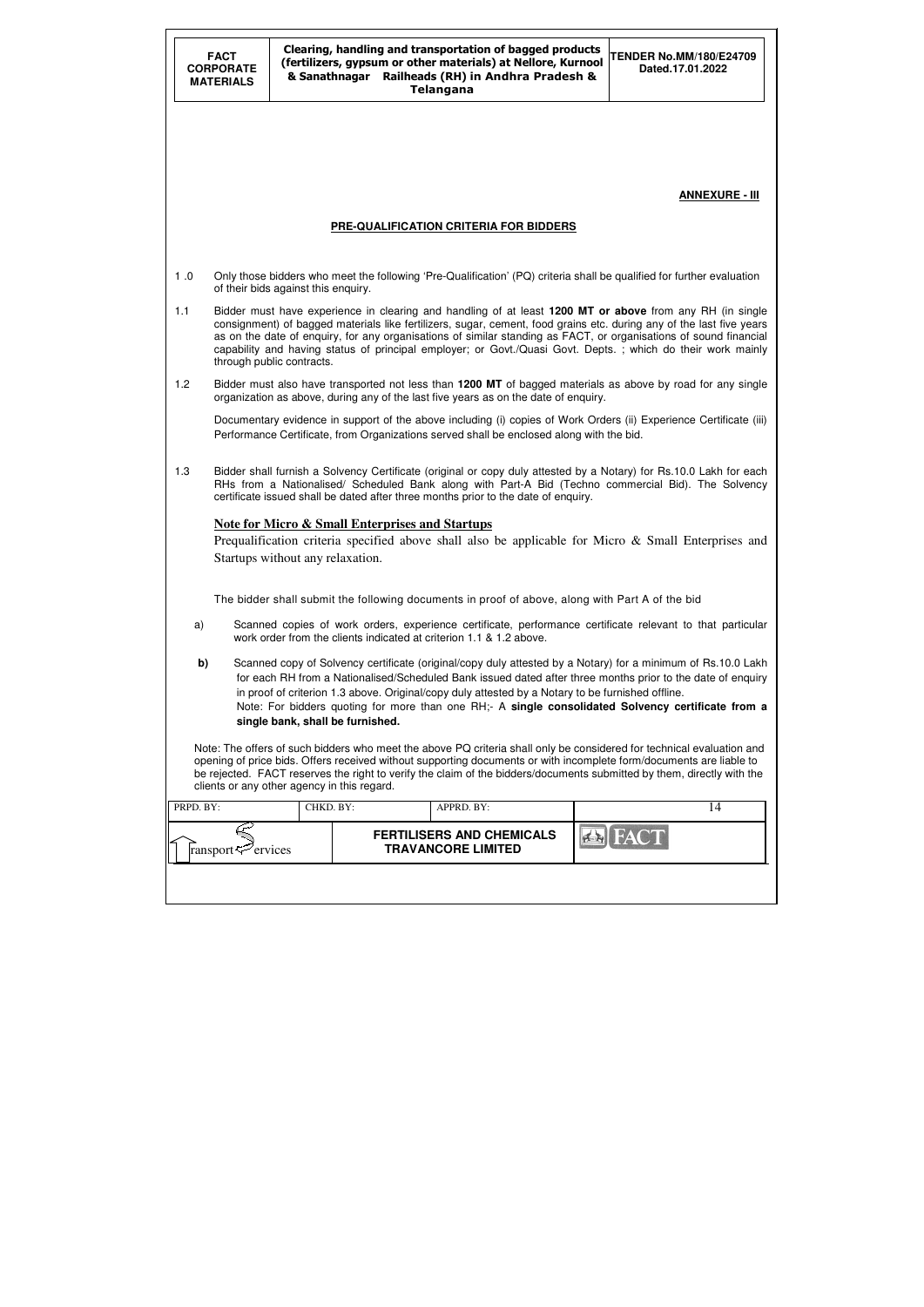|                | <b>FACT</b><br><b>CORPORATE</b><br><b>MATERIALS</b>                    |                                                                                                                                                                       |  | <b>Telangana</b> | Clearing, handling and transportation of bagged products<br>(fertilizers, gypsum or other materials) at Nellore, Kurnool<br>& Sanathnagar Railheads (RH) in Andhra Pradesh & |                           | <b>TENDER No.MM/180/E24709</b><br>Dated.17.01.2022                                                                                                                                                                                                          |                    |
|----------------|------------------------------------------------------------------------|-----------------------------------------------------------------------------------------------------------------------------------------------------------------------|--|------------------|------------------------------------------------------------------------------------------------------------------------------------------------------------------------------|---------------------------|-------------------------------------------------------------------------------------------------------------------------------------------------------------------------------------------------------------------------------------------------------------|--------------------|
|                |                                                                        |                                                                                                                                                                       |  |                  |                                                                                                                                                                              |                           |                                                                                                                                                                                                                                                             | <b>ANNEXURE-IV</b> |
|                |                                                                        |                                                                                                                                                                       |  |                  |                                                                                                                                                                              |                           |                                                                                                                                                                                                                                                             |                    |
|                |                                                                        |                                                                                                                                                                       |  |                  | <b>VENDOR DATA UPDATION FORM</b>                                                                                                                                             |                           |                                                                                                                                                                                                                                                             |                    |
|                |                                                                        |                                                                                                                                                                       |  |                  | (PLEASE USE ADDITIONAL SHEETS, IF SPACE IS INSUFFICIENT)                                                                                                                     |                           |                                                                                                                                                                                                                                                             |                    |
|                | of facts and withholding of information may result in disqualification |                                                                                                                                                                       |  |                  |                                                                                                                                                                              |                           | FACT reserves the right to verify the information given as per the format and enclosures. It is the responsibility of the<br>bidder to give the full details asked for as per this format for evaluating his bid as per this Enquiry. Any misrepresentation |                    |
| SI.<br>No.     | Description                                                            |                                                                                                                                                                       |  |                  |                                                                                                                                                                              | To be filled in by Vendor |                                                                                                                                                                                                                                                             |                    |
| 1              | Name of the bidder                                                     |                                                                                                                                                                       |  |                  |                                                                                                                                                                              |                           |                                                                                                                                                                                                                                                             |                    |
| $\overline{c}$ |                                                                        | Address and designation of the Bidder                                                                                                                                 |  |                  |                                                                                                                                                                              |                           |                                                                                                                                                                                                                                                             |                    |
| 3              |                                                                        | Telephone Nos. (with Country/STD codes)                                                                                                                               |  |                  |                                                                                                                                                                              |                           |                                                                                                                                                                                                                                                             |                    |
| 4              | Tele fax Nos.                                                          |                                                                                                                                                                       |  |                  |                                                                                                                                                                              |                           |                                                                                                                                                                                                                                                             |                    |
| 5              | E-Mail id                                                              |                                                                                                                                                                       |  |                  |                                                                                                                                                                              |                           |                                                                                                                                                                                                                                                             |                    |
| 6              | applicable                                                             | Constitution of the firm: (Strike out which is not                                                                                                                    |  |                  | Proprietorship /<br>Company                                                                                                                                                  | Regd.                     | Partnership/<br>Limited                                                                                                                                                                                                                                     |                    |
| 7.             | Year of Establishment                                                  |                                                                                                                                                                       |  |                  |                                                                                                                                                                              |                           |                                                                                                                                                                                                                                                             |                    |
| 8.             |                                                                        | Nam, Address , Telephone Nos. of<br>Proprietor/Partner/Directors                                                                                                      |  |                  |                                                                                                                                                                              |                           |                                                                                                                                                                                                                                                             |                    |
| a.             | Name                                                                   |                                                                                                                                                                       |  |                  |                                                                                                                                                                              |                           |                                                                                                                                                                                                                                                             |                    |
| b.             | Address                                                                |                                                                                                                                                                       |  |                  |                                                                                                                                                                              |                           |                                                                                                                                                                                                                                                             |                    |
| c.             | Phone No.                                                              |                                                                                                                                                                       |  |                  | Office:<br>Residence:                                                                                                                                                        |                           |                                                                                                                                                                                                                                                             |                    |
| d.             | Mobile No.                                                             |                                                                                                                                                                       |  |                  |                                                                                                                                                                              |                           |                                                                                                                                                                                                                                                             |                    |
| е.             | Fax No.                                                                |                                                                                                                                                                       |  |                  |                                                                                                                                                                              |                           |                                                                                                                                                                                                                                                             |                    |
| f.             | Email id.                                                              |                                                                                                                                                                       |  |                  |                                                                                                                                                                              |                           |                                                                                                                                                                                                                                                             |                    |
| 9              |                                                                        | Name and Address of the authorised signatory                                                                                                                          |  |                  |                                                                                                                                                                              |                           |                                                                                                                                                                                                                                                             |                    |
| 10.            | <b>CATEGORY:</b>                                                       |                                                                                                                                                                       |  |                  |                                                                                                                                                                              |                           |                                                                                                                                                                                                                                                             |                    |
| a              |                                                                        | Whether the entrepreneur comes under<br>Micro/Small/Medium (Enclose scanned copy of the<br>MSME/NSIC Registration Certificate duly<br>attested by a Gazetted Officer) |  |                  |                                                                                                                                                                              |                           |                                                                                                                                                                                                                                                             |                    |
| PRPD. BY:      |                                                                        | CHKD. BY:                                                                                                                                                             |  |                  | APPRD. BY:                                                                                                                                                                   |                           |                                                                                                                                                                                                                                                             | 15                 |
|                | ransport <sup>2</sup> ervices                                          |                                                                                                                                                                       |  |                  | <b>FERTILISERS AND CHEMICALS</b><br><b>TRAVANCORE LIMITED</b>                                                                                                                |                           | <b>EN FACT</b>                                                                                                                                                                                                                                              |                    |
|                |                                                                        |                                                                                                                                                                       |  |                  |                                                                                                                                                                              |                           |                                                                                                                                                                                                                                                             |                    |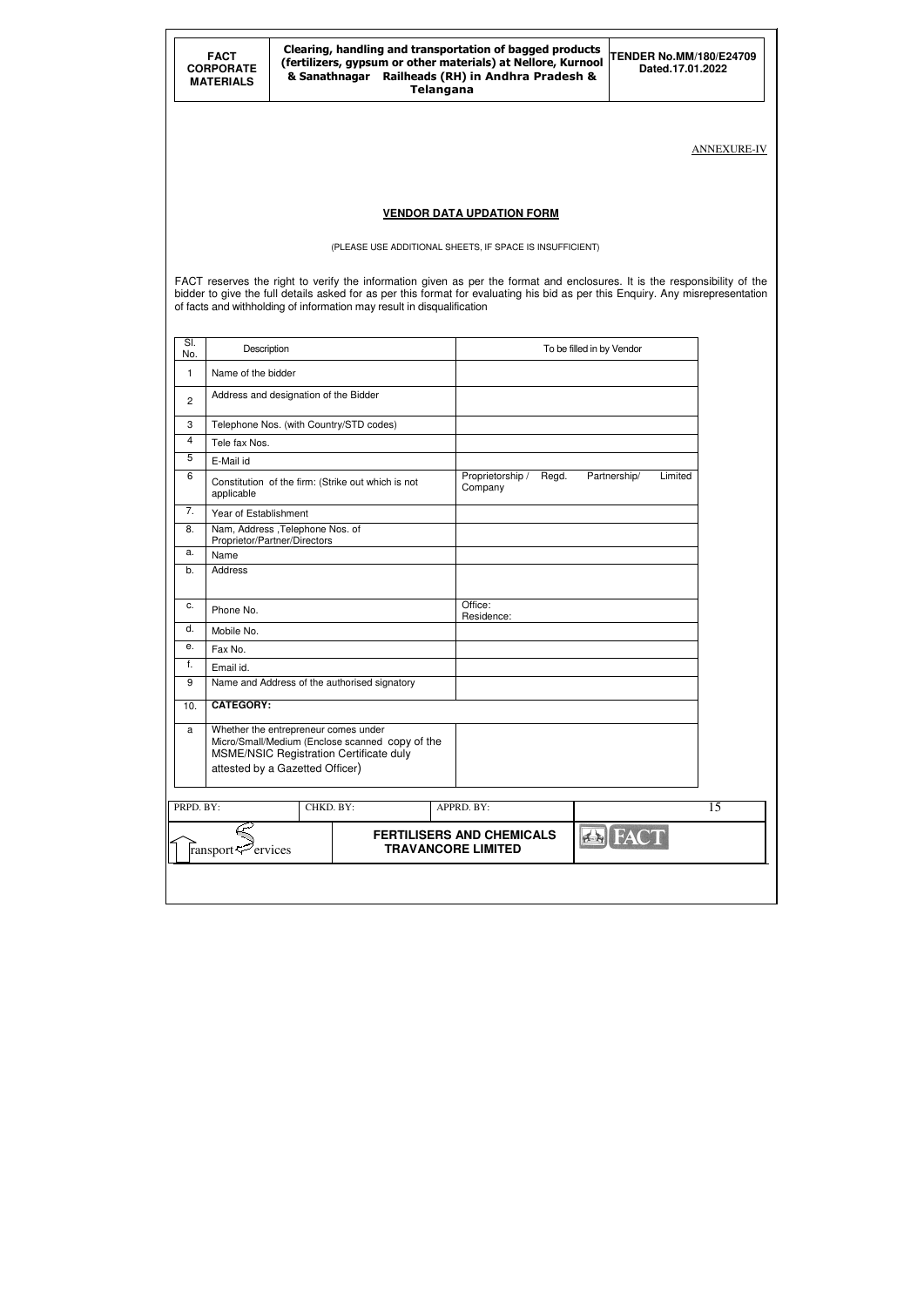|                 | <b>FACT</b><br><b>CORPORATE</b><br><b>MATERIALS</b>                                                                             |                                                                                            | & Sanathnagar    | <b>Telangana</b> | Clearing, handling and transportation of bagged products<br>(fertilizers, gypsum or other materials) at Nellore, Kurnool<br>Railheads (RH) in Andhra Pradesh & |        | <b>TENDER No.MM/180/E24709</b><br>Dated.17.01.2022 |    |
|-----------------|---------------------------------------------------------------------------------------------------------------------------------|--------------------------------------------------------------------------------------------|------------------|------------------|----------------------------------------------------------------------------------------------------------------------------------------------------------------|--------|----------------------------------------------------|----|
| b               | belongs to SC/ST category                                                                                                       | In case the bidder is an Entrepreneur whether he/she                                       |                  |                  |                                                                                                                                                                |        |                                                    |    |
|                 | Copies of the following documents (SI.No.11 to 17) shall be attached along with Part A bid.                                     |                                                                                            |                  |                  |                                                                                                                                                                |        |                                                    |    |
| 11              |                                                                                                                                 | Document showing Provident Fund code No.                                                   |                  |                  |                                                                                                                                                                |        |                                                    |    |
| 12 <sup>2</sup> | PAN CARD No.                                                                                                                    |                                                                                            |                  |                  |                                                                                                                                                                |        |                                                    |    |
| 13.             |                                                                                                                                 | <b>GST</b> Registration Certificate                                                        |                  |                  |                                                                                                                                                                |        |                                                    |    |
| 14.             |                                                                                                                                 | Copy of Audited Balance Sheet and Profit & Loss A/c                                        |                  |                  |                                                                                                                                                                |        |                                                    |    |
|                 |                                                                                                                                 | (for 3 years-2017-18, 2018-19 & 2019-20)                                                   |                  |                  |                                                                                                                                                                |        |                                                    |    |
| 15              |                                                                                                                                 | Authorisation Letter/Document certifying the name<br>and signature of authorised signatory |                  |                  |                                                                                                                                                                |        |                                                    |    |
| 16.             |                                                                                                                                 | Copy of certificate for having registration with ESI                                       |                  |                  |                                                                                                                                                                |        |                                                    |    |
| 17.             |                                                                                                                                 | Power of attorney in favour of Authorised signatory                                        |                  |                  |                                                                                                                                                                |        |                                                    |    |
| 18              | <b>Mobilization Period</b>                                                                                                      |                                                                                            |                  |                  |                                                                                                                                                                |        |                                                    |    |
| 19              |                                                                                                                                 | Name of the Bank and the Branches with which bidder has dealing                            |                  |                  |                                                                                                                                                                |        |                                                    |    |
|                 |                                                                                                                                 |                                                                                            |                  |                  |                                                                                                                                                                |        |                                                    |    |
|                 | SI.No.                                                                                                                          | 1) Details of credit limits/facilities enjoyed                                             | Name of the Bank |                  | Type of credit(ie CC/C,                                                                                                                                        |        | Amount of credit limit                             |    |
|                 |                                                                                                                                 |                                                                                            |                  |                  | O/D etc.                                                                                                                                                       |        | sanctioned                                         |    |
|                 | a.<br>b.                                                                                                                        |                                                                                            |                  |                  |                                                                                                                                                                |        |                                                    |    |
|                 | c.                                                                                                                              |                                                                                            |                  |                  |                                                                                                                                                                |        |                                                    |    |
| 20.             | Please furnish the following details along with your Banker's Authorisation letter:                                             |                                                                                            |                  |                  |                                                                                                                                                                |        |                                                    |    |
| a)              | Income Tax PAN No.                                                                                                              |                                                                                            |                  |                  |                                                                                                                                                                |        |                                                    |    |
| b)              | <b>GST Registration No.</b>                                                                                                     |                                                                                            |                  |                  |                                                                                                                                                                |        |                                                    |    |
| C)              | Name of the Bank with address                                                                                                   |                                                                                            |                  |                  |                                                                                                                                                                |        |                                                    |    |
| d)              | Name of the Branch with address                                                                                                 |                                                                                            |                  |                  |                                                                                                                                                                |        |                                                    |    |
| e)              | <b>MICR Code</b>                                                                                                                |                                                                                            |                  |                  |                                                                                                                                                                |        |                                                    |    |
| f)              | <b>IFSC Code</b>                                                                                                                |                                                                                            |                  |                  |                                                                                                                                                                |        |                                                    |    |
| g)<br>h)        | <b>Account Type</b><br>Bank Account No.                                                                                         |                                                                                            |                  |                  |                                                                                                                                                                |        |                                                    |    |
| i)              | Account holder's Name                                                                                                           |                                                                                            |                  |                  |                                                                                                                                                                |        |                                                    |    |
| j)              | Vendor email address                                                                                                            |                                                                                            |                  |                  |                                                                                                                                                                |        |                                                    |    |
| 21              | Whether your firm/company is blacklisted by FACT or any other                                                                   |                                                                                            |                  |                  |                                                                                                                                                                | Yes/No |                                                    |    |
|                 | Public /sector/Govt./Quasi Govt. Organisation/any other client                                                                  |                                                                                            |                  |                  |                                                                                                                                                                |        |                                                    |    |
| 22              | Whether your contract was terminated before expiry of contract<br>period or security deposit/EMD forfeited by FACT or any other |                                                                                            |                  |                  |                                                                                                                                                                | Yes/No |                                                    |    |
|                 | Public Sector/Govt./Quasi Govt. Organisation/any other client                                                                   |                                                                                            |                  |                  |                                                                                                                                                                |        |                                                    |    |
| 23              | Whether Proprietor/Partner/Director(as applicable) has been                                                                     |                                                                                            |                  |                  |                                                                                                                                                                | Yes/No |                                                    |    |
|                 | prosecuted by any judicial court for any criminal offense                                                                       |                                                                                            |                  |                  |                                                                                                                                                                |        |                                                    |    |
| 24.             | Are you a fertiliser dealer of FACT attached to the ASC which                                                                   |                                                                                            |                  |                  |                                                                                                                                                                | Yes/No |                                                    |    |
|                 | operates the RH, for which bid is submitted                                                                                     |                                                                                            |                  |                  |                                                                                                                                                                |        |                                                    |    |
| 25              | Declaration on Proprietor/Partners/Directors                                                                                    |                                                                                            |                  |                  |                                                                                                                                                                |        |                                                    |    |
|                 | Full Name of the Proprietor/Partner/Director                                                                                    |                                                                                            |                  |                  |                                                                                                                                                                |        | Name of the other firm(s) of which bidder is a     |    |
|                 |                                                                                                                                 |                                                                                            |                  |                  | proprietor/partner/Director                                                                                                                                    |        |                                                    |    |
| PRPD. BY:       |                                                                                                                                 | CHKD. BY:                                                                                  |                  |                  | APPRD. BY:                                                                                                                                                     |        |                                                    | 16 |
|                 |                                                                                                                                 |                                                                                            |                  |                  |                                                                                                                                                                |        |                                                    |    |
|                 | ransport <sup>2</sup> ervices                                                                                                   |                                                                                            |                  |                  | <b>FERTILISERS AND CHEMICALS</b><br><b>TRAVANCORE LIMITED</b>                                                                                                  |        | EAC                                                |    |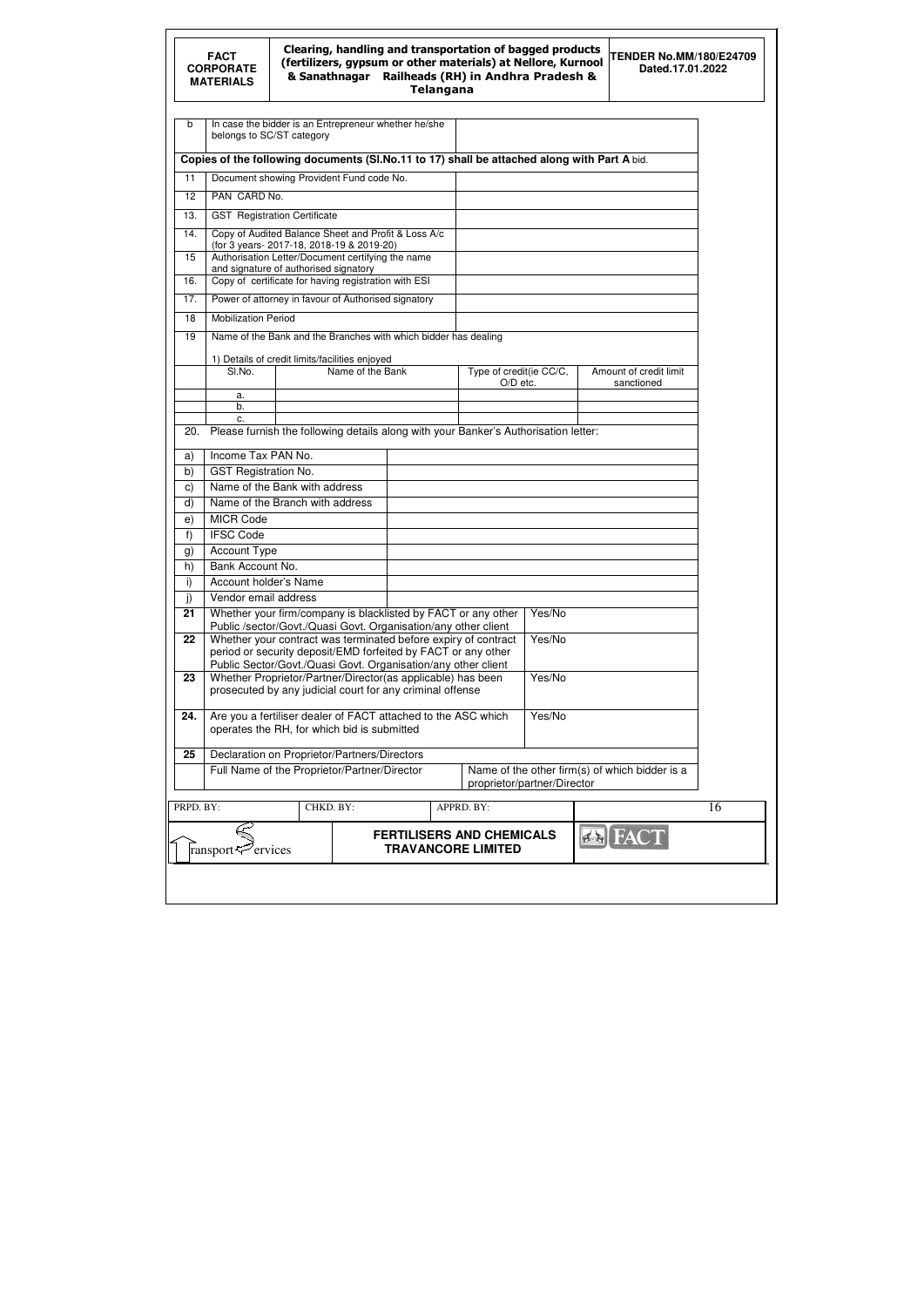|     | <b>FACT</b><br><b>CORPORATE</b><br><b>MATERIALS</b> | Clearing, handling and transportation of bagged products<br>(fertilizers, gypsum or other materials) at Nellore, Kurnool<br>Railheads (RH) in Andhra Pradesh &<br>& Sanathnagar | <b>TENDER No.MM/180/E24709</b><br>Dated.17.01.2022                                                                                                                                                                                                                                                                                                                                                                       |      |              |  |
|-----|-----------------------------------------------------|---------------------------------------------------------------------------------------------------------------------------------------------------------------------------------|--------------------------------------------------------------------------------------------------------------------------------------------------------------------------------------------------------------------------------------------------------------------------------------------------------------------------------------------------------------------------------------------------------------------------|------|--------------|--|
| a   |                                                     |                                                                                                                                                                                 |                                                                                                                                                                                                                                                                                                                                                                                                                          |      |              |  |
| b   |                                                     |                                                                                                                                                                                 |                                                                                                                                                                                                                                                                                                                                                                                                                          |      |              |  |
| C   |                                                     |                                                                                                                                                                                 |                                                                                                                                                                                                                                                                                                                                                                                                                          |      |              |  |
| d   |                                                     |                                                                                                                                                                                 |                                                                                                                                                                                                                                                                                                                                                                                                                          |      |              |  |
| e   |                                                     |                                                                                                                                                                                 |                                                                                                                                                                                                                                                                                                                                                                                                                          |      |              |  |
|     |                                                     |                                                                                                                                                                                 | I/We hereby solemnly declare that the Proprietor/Partner/Director of this firm/company mentioned at SI.No.(s)<br>above is/are common/not common(Strike off whichever is not applicable/with any other firm/company who has<br>applied for against same advertisement. In case of common Proprietor/Partner/Director in other firm, who has<br>applied against same advertisement, pl mention the name of the firm/firms. |      |              |  |
| 26. | Details of EMD:<br><b>RH</b> Location<br>Quoted     | Name of Bank /<br>issuing Branch                                                                                                                                                | <b>UTR</b><br>No./Challan/Receipt<br>No.                                                                                                                                                                                                                                                                                                                                                                                 | Date | Amount (Rs.) |  |

|           | CHKD. BY: | APPRD. BY:<br><b>FERTILISERS AND CHEMICALS</b> | <b>FACT</b><br>$f_{\rm{B}}$ | 17 |
|-----------|-----------|------------------------------------------------|-----------------------------|----|
| PRPD. BY: |           |                                                |                             |    |
|           |           |                                                |                             |    |
|           |           |                                                |                             |    |
|           |           |                                                |                             |    |
|           |           | (Seal)                                         |                             |    |
|           |           | Signature<br>$\ddot{\phantom{a}}$              |                             |    |
| Place:    |           | Designation<br>$\sim$                          |                             |    |
| Date:     |           | Name<br>÷                                      |                             |    |

# **DECLARATION**

| I/We certify that all information furnished by me/us against this enquiry are true and correct to the best of my/our   |
|------------------------------------------------------------------------------------------------------------------------|
| knowledge and belief. In the event of any information given by me/us is found to be untrue/incorrect, I /We have no    |
| objection in FACT disqualifying me/us against this enquiry and banning me/us from participating in future enquiries as |
| well.                                                                                                                  |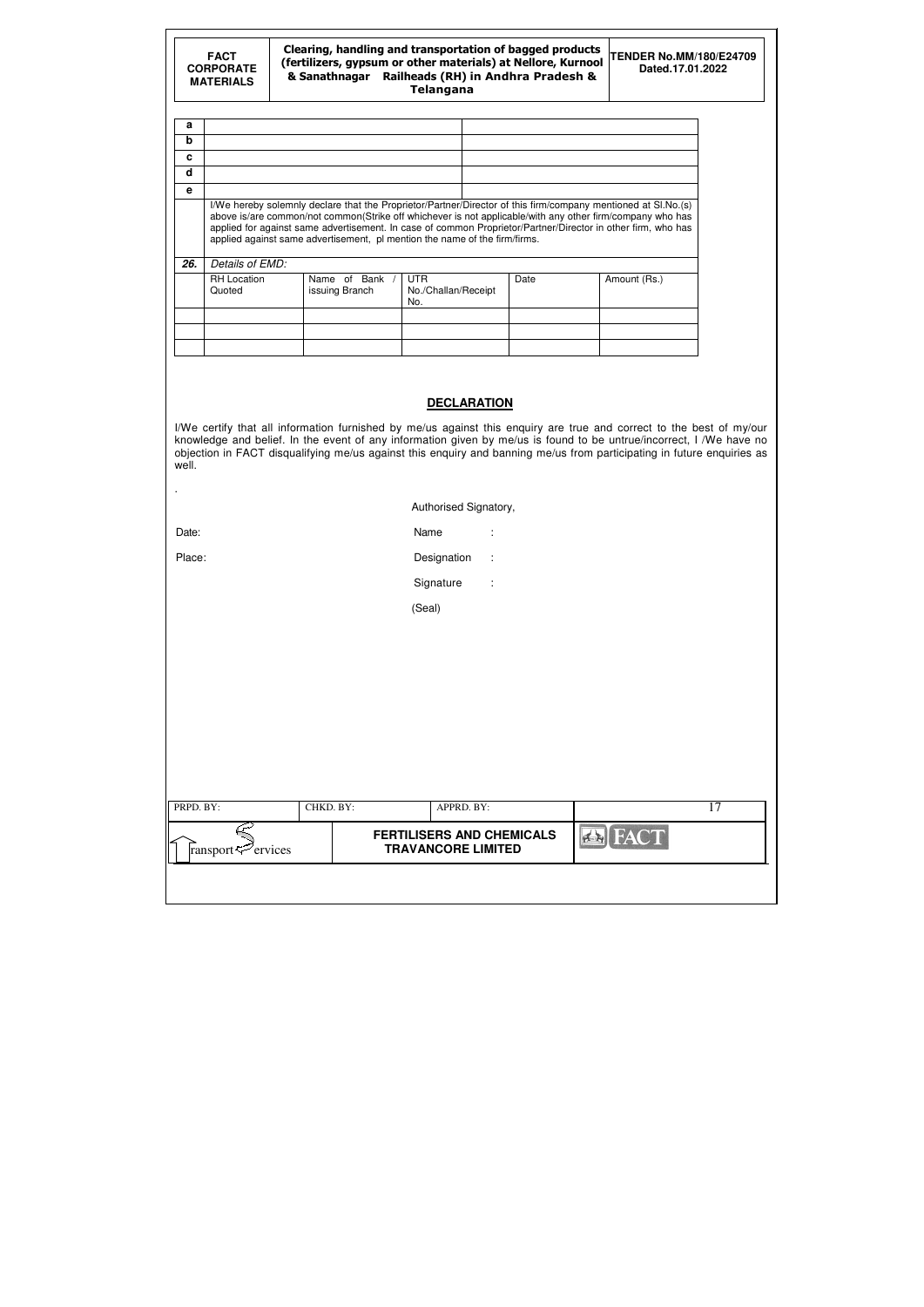| <b>FACT</b><br><b>CORPORATE</b><br><b>MATERIALS</b> |           |        | Clearing, handling and transportation of bagged products<br>(fertilizers, gypsum or other materials) at Nellore, Kurnool<br>& Sanathnagar Railheads (RH) in Andhra Pradesh &<br><b>Telangana</b>                                                                                                                                                                                  | <b>TENDER No.MM/180/E24709</b><br>Dated.17.01.2022 |
|-----------------------------------------------------|-----------|--------|-----------------------------------------------------------------------------------------------------------------------------------------------------------------------------------------------------------------------------------------------------------------------------------------------------------------------------------------------------------------------------------|----------------------------------------------------|
|                                                     |           |        |                                                                                                                                                                                                                                                                                                                                                                                   |                                                    |
|                                                     |           |        |                                                                                                                                                                                                                                                                                                                                                                                   |                                                    |
|                                                     |           |        |                                                                                                                                                                                                                                                                                                                                                                                   | <b>ANNEXURE-V</b>                                  |
|                                                     |           |        |                                                                                                                                                                                                                                                                                                                                                                                   |                                                    |
|                                                     |           |        |                                                                                                                                                                                                                                                                                                                                                                                   |                                                    |
|                                                     |           |        | <b>COMPLIANCE STATEMENT</b>                                                                                                                                                                                                                                                                                                                                                       |                                                    |
| acceptance to the same.                             |           |        | We state that Enquiry No. MM/180/E24709 dated 17.01.2022 is in full compliance with the<br>documents issued against the Enquiry No: MM/180/E24709 dated 17.01.2022 and we have read<br>and understood the Notice Inviting Tender, Scope of Work, Instructions to Bidders and Terms<br>and Conditions of Contract attached with this enquiry referred above and hereby confirm our |                                                    |
| Name of bidder:                                     |           |        |                                                                                                                                                                                                                                                                                                                                                                                   |                                                    |
| Signature of the Bidder:                            |           |        |                                                                                                                                                                                                                                                                                                                                                                                   |                                                    |
| Place:                                              |           |        |                                                                                                                                                                                                                                                                                                                                                                                   |                                                    |
| Date:                                               |           | (Seal) |                                                                                                                                                                                                                                                                                                                                                                                   |                                                    |
|                                                     |           |        |                                                                                                                                                                                                                                                                                                                                                                                   |                                                    |
|                                                     |           |        |                                                                                                                                                                                                                                                                                                                                                                                   |                                                    |
|                                                     |           |        |                                                                                                                                                                                                                                                                                                                                                                                   |                                                    |
| PRPD. BY:                                           |           |        |                                                                                                                                                                                                                                                                                                                                                                                   |                                                    |
|                                                     | CHKD. BY: |        | APPRD. BY:                                                                                                                                                                                                                                                                                                                                                                        | 18<br><b>A</b> FACT                                |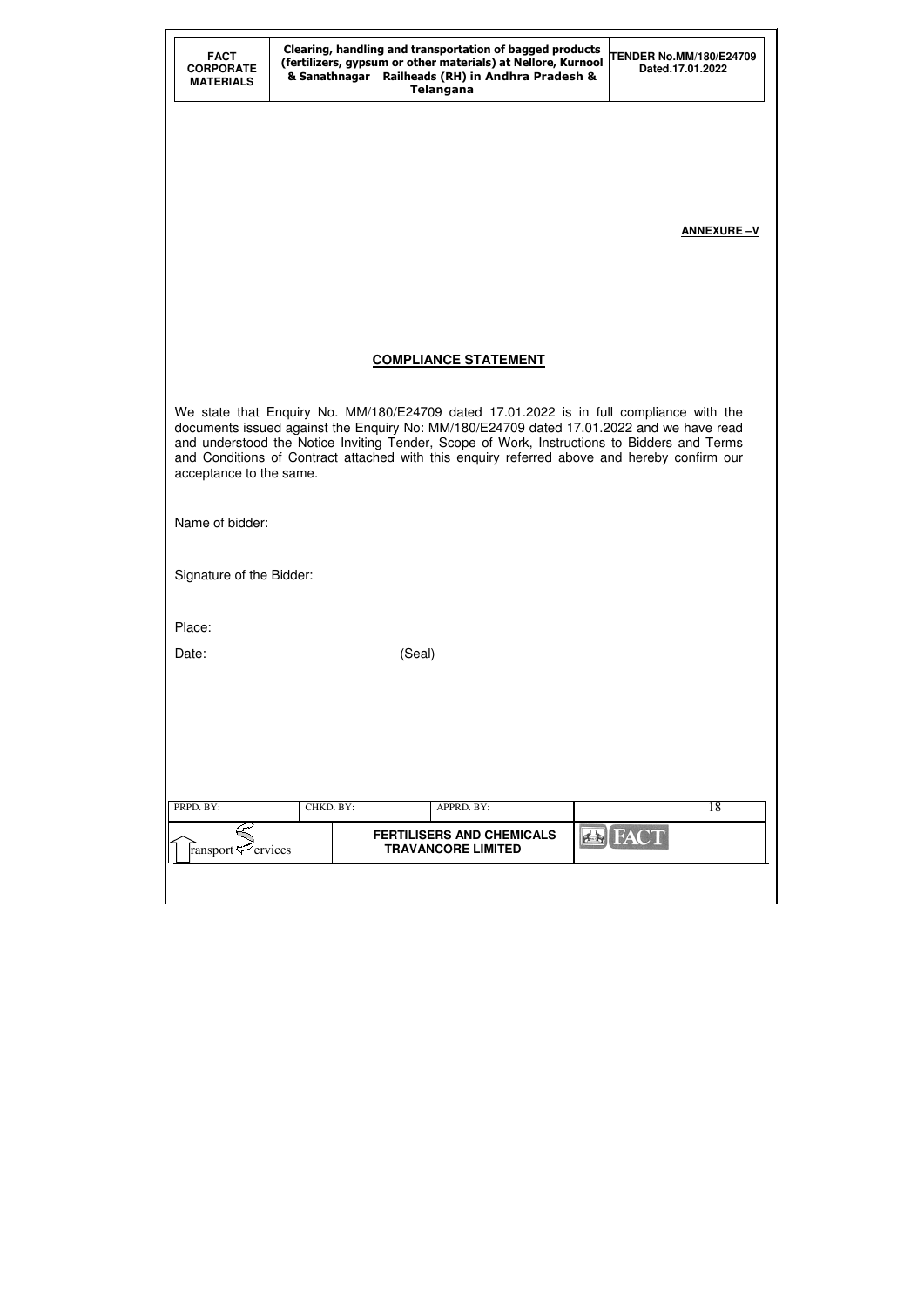|           | <b>FACT</b><br><b>CORPORATE</b><br><b>MATERIALS</b>                                                                                                                                                                                                                                                                                                                                                                                                                                                                                                                                                                                                                                                                                                                                                                                                                                                                                                    |                                |  | Clearing, handling and transportation of bagged products<br>(fertilizers, gypsum or other materials) at Nellore, Kurnool<br>& Sanathnagar Railheads (RH) in Andhra Pradesh &<br><b>Telangana</b> | <b>TENDER No.MM/180/E24709</b><br>Dated.17.01.2022                                                                                                                                                                                                                                                                                                                                                                                                                                     |  |  |  |  |
|-----------|--------------------------------------------------------------------------------------------------------------------------------------------------------------------------------------------------------------------------------------------------------------------------------------------------------------------------------------------------------------------------------------------------------------------------------------------------------------------------------------------------------------------------------------------------------------------------------------------------------------------------------------------------------------------------------------------------------------------------------------------------------------------------------------------------------------------------------------------------------------------------------------------------------------------------------------------------------|--------------------------------|--|--------------------------------------------------------------------------------------------------------------------------------------------------------------------------------------------------|----------------------------------------------------------------------------------------------------------------------------------------------------------------------------------------------------------------------------------------------------------------------------------------------------------------------------------------------------------------------------------------------------------------------------------------------------------------------------------------|--|--|--|--|
|           |                                                                                                                                                                                                                                                                                                                                                                                                                                                                                                                                                                                                                                                                                                                                                                                                                                                                                                                                                        |                                |  |                                                                                                                                                                                                  | <b>ANNEXURE-VI</b>                                                                                                                                                                                                                                                                                                                                                                                                                                                                     |  |  |  |  |
|           |                                                                                                                                                                                                                                                                                                                                                                                                                                                                                                                                                                                                                                                                                                                                                                                                                                                                                                                                                        |                                |  | <b>TERMS AND CONDITIONS OF CONTRACT</b><br><b>ANDHRA PRADESH &amp; TELANGANA</b>                                                                                                                 | CLEARING, HANDLING & TRANSPORTATION OF BAGGED PRODUCTS AT NELLORE, KURNOOL & SANATHNAGAR RHS IN                                                                                                                                                                                                                                                                                                                                                                                        |  |  |  |  |
| 1.0       | <b>DEFINITIONS</b>                                                                                                                                                                                                                                                                                                                                                                                                                                                                                                                                                                                                                                                                                                                                                                                                                                                                                                                                     |                                |  |                                                                                                                                                                                                  |                                                                                                                                                                                                                                                                                                                                                                                                                                                                                        |  |  |  |  |
| 1(a)      | FACT shall mean THE FERTILISERS AND CHEMICALS TRAVANCORE LIMITED with Registered office at<br>Udyogamandal, Kochi-683501, its operating Divisions at Udyogamandal (FACT-UD) and at Ambalamedu (FACT-<br>CD) and Marketing offices spread across South India (which expression shall repugnant to the context or meaning<br>thereof, include its successors and assigns).                                                                                                                                                                                                                                                                                                                                                                                                                                                                                                                                                                               |                                |  |                                                                                                                                                                                                  |                                                                                                                                                                                                                                                                                                                                                                                                                                                                                        |  |  |  |  |
| 1(b)      | "Contractor" shall mean the individual / firm / company, who has been awarded the Work Order (contract) against<br>his/their bid in response to the enquiry issued by FACT and shall include his/their legal representatives heirs,<br>successors and assigns.                                                                                                                                                                                                                                                                                                                                                                                                                                                                                                                                                                                                                                                                                         |                                |  |                                                                                                                                                                                                  |                                                                                                                                                                                                                                                                                                                                                                                                                                                                                        |  |  |  |  |
| 2.0       |                                                                                                                                                                                                                                                                                                                                                                                                                                                                                                                                                                                                                                                                                                                                                                                                                                                                                                                                                        | PERIOD OF CONTRACT             |  |                                                                                                                                                                                                  |                                                                                                                                                                                                                                                                                                                                                                                                                                                                                        |  |  |  |  |
|           | whichever is earlier.                                                                                                                                                                                                                                                                                                                                                                                                                                                                                                                                                                                                                                                                                                                                                                                                                                                                                                                                  |                                |  |                                                                                                                                                                                                  | The period of Contract shall be for two years from the date of issue of Letter of Intent (LOI)/ Work order,                                                                                                                                                                                                                                                                                                                                                                            |  |  |  |  |
| 3.0       | <b>AGREEMENT</b>                                                                                                                                                                                                                                                                                                                                                                                                                                                                                                                                                                                                                                                                                                                                                                                                                                                                                                                                       |                                |  |                                                                                                                                                                                                  |                                                                                                                                                                                                                                                                                                                                                                                                                                                                                        |  |  |  |  |
|           |                                                                                                                                                                                                                                                                                                                                                                                                                                                                                                                                                                                                                                                                                                                                                                                                                                                                                                                                                        | proforma as specified by FACT. |  |                                                                                                                                                                                                  | <b>Contractor to Execute Agreement:</b> The contractor shall execute an Agreement with FACT, within 15 days of<br>receipt of the Work Order. The Agreement shall be executed on stamp paper (of appropriate value) as per the                                                                                                                                                                                                                                                          |  |  |  |  |
| 4.0       | <b>SECURITY DEPOSIT</b>                                                                                                                                                                                                                                                                                                                                                                                                                                                                                                                                                                                                                                                                                                                                                                                                                                                                                                                                |                                |  |                                                                                                                                                                                                  |                                                                                                                                                                                                                                                                                                                                                                                                                                                                                        |  |  |  |  |
| 4.1       |                                                                                                                                                                                                                                                                                                                                                                                                                                                                                                                                                                                                                                                                                                                                                                                                                                                                                                                                                        |                                |  | prescribed by FACT within 15 days of receipt of the work order.                                                                                                                                  | The contractor shall furnish an interest free Security Deposit (SD) equivalent to 3% (three percent) of the total<br>initial Work Order value as given in the Work Order (irrespective of actual quantity of work executed during the<br>contract period), by RTGS or by Bank Guarantee issued by a Nationalised / Scheduled Bank as per the Proforma                                                                                                                                  |  |  |  |  |
| 4.2       |                                                                                                                                                                                                                                                                                                                                                                                                                                                                                                                                                                                                                                                                                                                                                                                                                                                                                                                                                        |                                |  |                                                                                                                                                                                                  | In case the contractor fails to deposit the prescribed Security Deposit or fails to execute the agreement or fails to<br>commence the work within the specified time, the contract issued to him is liable to be terminated and the Earnest<br>Money Deposit (EMD) shall be forfeited and alternative arrangements made at the risk and cost of the contractor.<br>The contractor will also be liable for getting delisted from FACT and will not be eligible to participate in future |  |  |  |  |
| 4.3       | tender(s) as per FACT's policy in vogue.<br>The SD shall remain at the disposal of FACT, as a security for the satisfactory execution and completion of the<br>work in accordance with the terms and conditions of the contract. The SD shall not be released until the work as<br>per the Contract is satisfactorily completed and accepted and final bills paid. In case the contractor fails to make<br>good any amount due from him inter-alia, losses, damages, penalties, dues etc. as may be payable by the<br>contractor, FACT shall be at liberty to deduct/ appropriate such payments from the security deposit without<br>prejudice to FACT's right to claim balance amount from the contractor. Violation(s) of any of the terms and<br>conditions of Contract by the contractor shall entail (i) forfeiture of the SD and (ii) disqualification from further work<br>with FACT without prejudice to FACT's right to avail other remedies. |                                |  |                                                                                                                                                                                                  |                                                                                                                                                                                                                                                                                                                                                                                                                                                                                        |  |  |  |  |
| PRPD. BY: |                                                                                                                                                                                                                                                                                                                                                                                                                                                                                                                                                                                                                                                                                                                                                                                                                                                                                                                                                        | CHKD. BY:                      |  | APPRD. BY:                                                                                                                                                                                       | 19                                                                                                                                                                                                                                                                                                                                                                                                                                                                                     |  |  |  |  |
|           | ransport                                                                                                                                                                                                                                                                                                                                                                                                                                                                                                                                                                                                                                                                                                                                                                                                                                                                                                                                               | ervices                        |  | <b>FERTILISERS AND CHEMICALS</b><br><b>TRAVANCORE LIMITED</b>                                                                                                                                    |                                                                                                                                                                                                                                                                                                                                                                                                                                                                                        |  |  |  |  |
|           |                                                                                                                                                                                                                                                                                                                                                                                                                                                                                                                                                                                                                                                                                                                                                                                                                                                                                                                                                        |                                |  |                                                                                                                                                                                                  |                                                                                                                                                                                                                                                                                                                                                                                                                                                                                        |  |  |  |  |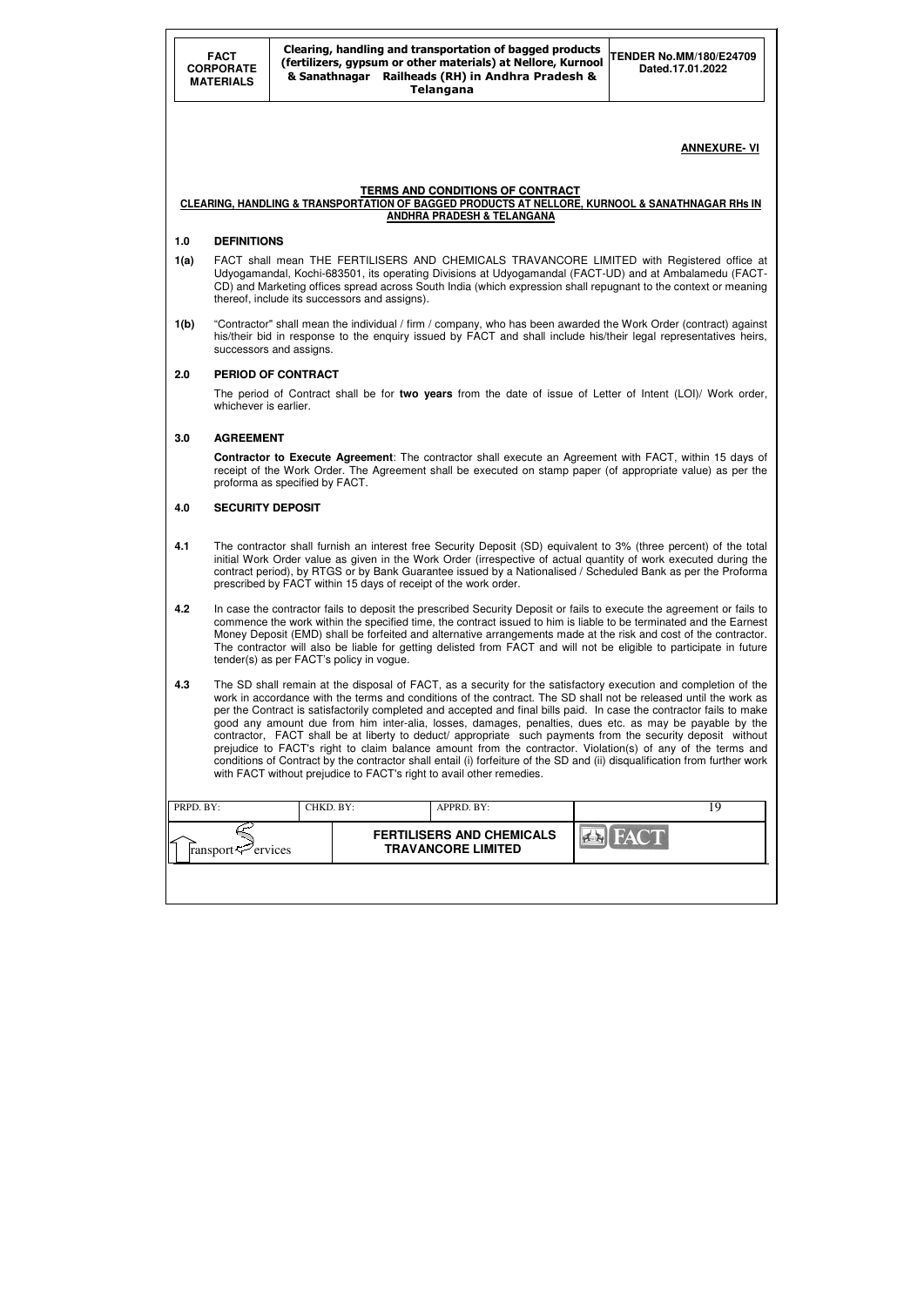#### Clearing, handling and transportation of bagged products (fertilizers, gypsum or other materials) at Nellore, Kurnool & Sanathnagar Railheads (RH) in Andhra Pradesh & Telangana **TENDER No.MM/180/E24709 Dated.17.01.2022**

| PRPD. BY:                      | CHKD. BY: | APPRD. BY:                                                    |      | 20 |
|--------------------------------|-----------|---------------------------------------------------------------|------|----|
| ransport $\mathcal{P}$ ervices |           | <b>FERTILISERS AND CHEMICALS</b><br><b>TRAVANCORE LIMITED</b> | FACT |    |
|                                |           |                                                               |      |    |

#### **5.0 FIRMNESS OF RATES**

- **5.1 The rates shall be firm throughout the contract period.** No charge/claim on any account, incidental or otherwise, other than expressly provided in the contract, shall be payable by FACT.
- **5.2 Rate Revision Clause**: Whenever the retail price of HSD is revised by oil marketing companies in Public Sector vis-a-vis the base rates given in the contract, the transportation rates shall be revised based on simple average of the diesel price variation for the full month or part thereof. The HSD price prevailing at the respective RH location on the date of bid opening (Pre-qualification cum Techno-Commercial Part (Part-A), shall be the base rate for the above purpose. For an increase or decrease of one Rupee per litre for HSD applicable at the place of RH, the transportation rates shall be increased or decreased by 1.75 Paise per MT per km. The above revision shall be calculated (i) on pro rata basis for the actual increase / decrease of HSD price and (ii) for one way (single) distance only. For e.g. for an increase or decrease of Rupee 'Δ' per litre in the price of HSD, the transportation rate shall be increased or decreased by Paise (1.75 x  $\Delta$ ) per MT per km). Distance (km) of each destination from the RH shall be taken for calculating the revised rate for the respective destination.

#### **6.0 QUANTUM OF WORK:**

 **The quantum of work depends up on various factors like agro-climatic conditions, market requirement, supply plan issued by Government, production at FACT's plants / arrival of shipments, availability of rake etc. and the quantum indicated in the W.O. is only indicative.** FACT reserves the right to reduce or increase the quantum of work at any time without assigning any reason whatsoever and the contractor shall carry out the work as per actual quantity requirements of FACT at the same rates and terms & conditions as per the W.O. The contractor has no right to claim loss / loss of profit on account of reduction in revenue arising out of variation in quantum of work.

#### **7.0 Goods and Service Tax (GST)**

 **Rates given in the Work Order are exclusive of Goods and Service Tax (GST) and the contractor or FACT, as the case may be, shall remit GST in compliance with the statute.** In case GST has to be paid by the contractor as per relevant Rules & Regulations the same shall be reimbursed to the contractor against documentary proof.

#### **The bidder shall furnish the following along with the offers.**

- 1. The GST registration Number and details. In the case of Provisional ID, GST Registration Number shall be provided on receipt of the same.
- 2. Place of supply/Service
- 3. Address of the supplier / service provider's billing the item if it is different from 2 above
- 4. GST rates applicable for each item
- 5. HSN / SAC codes of each of the goods / services quoted

In case of unregistered contractor, a declaration to that effect with reason should be furnished.

 FACT's Provisional ID in the state of Andhra Pradesh is 37AAACT6204C1ZS FACT's Provisional ID in the state of Telangana is 36AAACT6204C1ZU FACT's Provisional ID in the state of Kerala is 32AAACT6204C1Z2.

The supplier/contractor shall do the following:

- a) Submit GST compliant tax invoice to FACT along with supply.
- b) Shall ensure uploading the above invoice as per statute &
- c) File monthly returns in time enabling FACT to claim the input tax credit.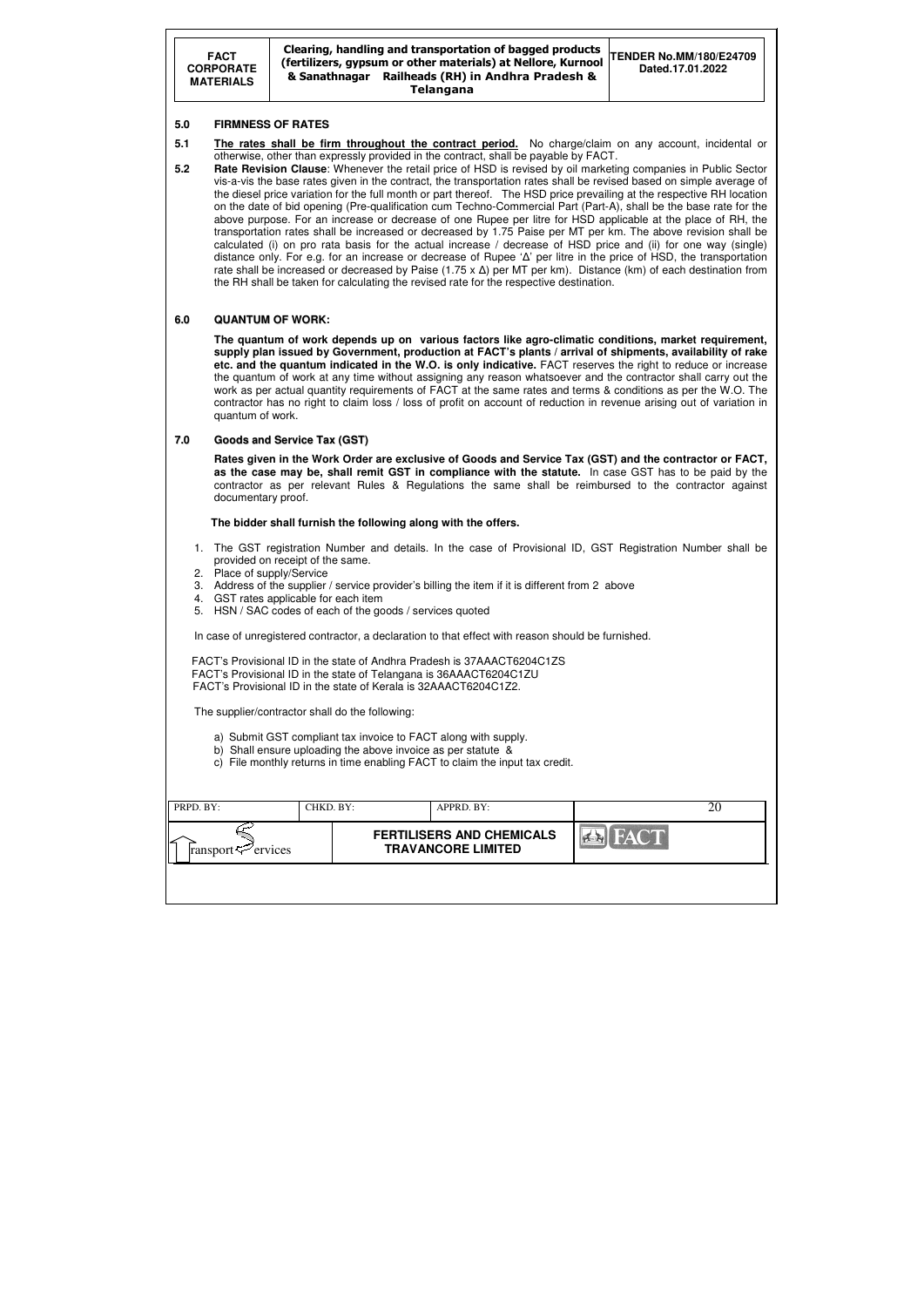#### Clearing, handling and transportation of bagged products (fertilizers, gypsum or other materials) at Nellore, Kurnool & Sanathnagar Railheads (RH) in Andhra Pradesh & Telangana **TENDER No.MM/180/E24709 Dated.17.01.2022**

| PRPD. BY:                  | CHKD. BY: | APPRD. BY:                                                    |             |  |
|----------------------------|-----------|---------------------------------------------------------------|-------------|--|
| ransport $\varphi$ ervices |           | <b>FERTILISERS AND CHEMICALS</b><br><b>TRAVANCORE LIMITED</b> | <b>FACT</b> |  |
|                            |           |                                                               |             |  |

GST charged by the supplier/contractor shall be released separately to the supplier/contractor only after filing of (i) the outward supply details & the monthly return on GSTN portal by the supplier/contractor and (ii) on matching the input tax credit to such invoice with the corresponding details of outward supply of the supplier/contractor.

In case FACT incurs any liability (like interest, penalty etc.,) due to denial/reversal of such input tax credit in respect of the invoice submitted by the supplier/contractor, for the reasons attributable to the supplier/contractor, the same shall be recovered from the supplier/contractor

Further in case FACT is deprived of the input tax credit due to any reason attributable to the supplier/contractor, the same shall not be paid or recovered if already paid to the supplier/contractor.

#### **8.0 SCOPE OF WORK**

- **8.1.1 Clearing of bagged products** (such as fertilizers, gypsum, or any other materials) from railway wagons at the Rail Head (RH), **unloading on to railway platform (if necessary), and loading on to trucks/lorries** placed by the contractor/dealers of FACT for onward movement to required destinations. FACT has made all arrangements for ensuring correct quantity of products loaded into railway wagons and trucks/lorries in our premises as well as from various Port godowns. The contractor is free to engage his representative at the loading points at (i) Kalamassery Railway Siding, Kochi, (ii) FACT Cochin Division, Ambalamedu, Kochi, and (iii) seaports like Tuticorin, Kochi etc., if he so wishes, to witness rake loading so as to satisfy himself with the system followed. The contractor shall clear, handle and deliver at RH the full quantity as per RR without any shortage. Cost of shortages, if any, found between the RR quantity and delivered quantity at the RH will be recovered from the dues/bills of the contractor, if the seals of the wagons are intact, at 150% of the value (MRP plus Govt. Subsidy) of product as applicable. If the seals of the wagons are broken / tampered with, the matter may be reported to FACT and clearing of such wagons shall be done only with the permission and under supervision of FACT.
- **8.1.2 Transportation** of bagged products in trucks / lorries placed by the contractor from RH to godown / Stock points/ dealer's points situated within a distance not exceeding 15 km from the RH as given in the contract.
- **8.1.3 Transportation** of bagged products in trucks/lorries placed by the contractor from RH to godowns / stock points / dealer's points situated within a distance of above 15 km & not exceeding 50 km.
- **8.1.4 -- do -- but** within a distance of above 50 km & not exceeding 100 km from the RH
- **8.1.5 -- do -- but** within a distance of above 100 km & not exceeding 150 km from the RH
- **8.1.6 -- do but** within a distance of above 150 km & not exceeding 200 km from the RH
- **8.1.7 Loading of bagged products at FACT ASC godowns and** any godown/s rented by FACT**,** on to Trucks/lorries placed by FACT's dealers or other agencies, weighing of bagged products, if necessary, as per instructions given by the authorised personnel at ASC.
- **8.1.8 Unloading of bagged products at FACT ASC godowns and** any godown/s rented by FACT from Trucks/lorries, weighing of unloaded bags (if necessary) and stacking in the godowns as per instructions given by the Sales Officer (SO) / Sr. Agro Service Officer(SASO) / Depot Officer(DO) or his authorised staff at the ASC. Unloading of bagged products transported to dealer's godown / State/Central Warehousing Corporations godown's is excluded from the scope of the contractor.
- **8.1.9 Re-bagging** including removing the bagged products from the stack, refilling the same in fresh bags, standardisation of rebagged products including weighing, stitching using thread suitable for HDPE bags and restacking. FACT shall provide empty bags for rebagging purpose. Stitching machine and thread for stitching (suitable for HDPE bags) shall be provided by the contractor at his own cost.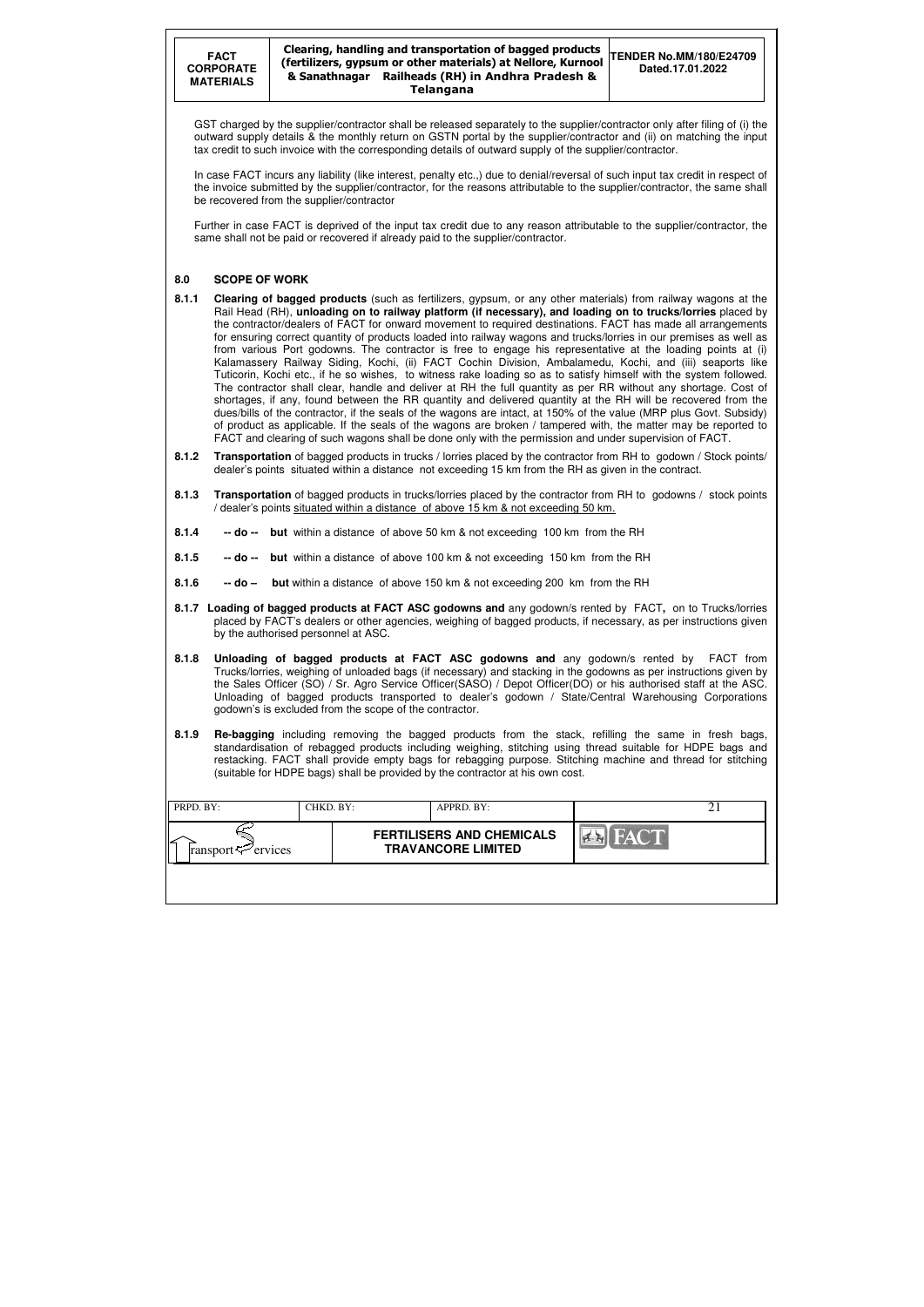| <b>FACT</b><br><b>CORPORATE</b><br><b>MATERIALS</b> |                                                                                                                                                                                                                                                                                                                                                                                                                                                                                                                                                                                                                                                                                                                                                                                                                                                                                                                                                                                                                                                                                                                                                                                                                                                                                                                                                                                                |           | Clearing, handling and transportation of bagged products<br>(fertilizers, gypsum or other materials) at Nellore, Kurnool<br>& Sanathnagar Railheads (RH) in Andhra Pradesh &<br><b>Telangana</b>                                                                                                                                                                                                                                                                                                                                                                                                                                                                                       | <b>TENDER No.MM/180/E24709</b><br>Dated.17.01.2022 |  |  |  |  |
|-----------------------------------------------------|------------------------------------------------------------------------------------------------------------------------------------------------------------------------------------------------------------------------------------------------------------------------------------------------------------------------------------------------------------------------------------------------------------------------------------------------------------------------------------------------------------------------------------------------------------------------------------------------------------------------------------------------------------------------------------------------------------------------------------------------------------------------------------------------------------------------------------------------------------------------------------------------------------------------------------------------------------------------------------------------------------------------------------------------------------------------------------------------------------------------------------------------------------------------------------------------------------------------------------------------------------------------------------------------------------------------------------------------------------------------------------------------|-----------|----------------------------------------------------------------------------------------------------------------------------------------------------------------------------------------------------------------------------------------------------------------------------------------------------------------------------------------------------------------------------------------------------------------------------------------------------------------------------------------------------------------------------------------------------------------------------------------------------------------------------------------------------------------------------------------|----------------------------------------------------|--|--|--|--|
|                                                     |                                                                                                                                                                                                                                                                                                                                                                                                                                                                                                                                                                                                                                                                                                                                                                                                                                                                                                                                                                                                                                                                                                                                                                                                                                                                                                                                                                                                |           | 8.1.10 Stenciling of Maximum Retail Price/subsidy details on the bags (filled with 50 kg product or on empty bags) at<br>ASC / any godown/s rented by FACT, as per instructions given by the authorised personnel at ASC / any<br>godown/s rented by FACT using stencil plate, brush, paint etc., provided by the contractor at his own cost.                                                                                                                                                                                                                                                                                                                                          |                                                    |  |  |  |  |
|                                                     |                                                                                                                                                                                                                                                                                                                                                                                                                                                                                                                                                                                                                                                                                                                                                                                                                                                                                                                                                                                                                                                                                                                                                                                                                                                                                                                                                                                                |           | 8.1.11 Re-stacking, i.e., removing the bagged product from the stack and again stacking as per instruction given by the<br>authorised personnel at ASC / any godown/s rented by FACT.                                                                                                                                                                                                                                                                                                                                                                                                                                                                                                  |                                                    |  |  |  |  |
| 8.2                                                 | The quantity cleared, handled, transported, etc. as per paragraphs 8.1.1 to 8.1.6 above shall be assessed by<br>computing the weight considering 20 numbers of bags filled with products as equivalent to one MT (1,000 kg)<br>irrespective of actual gross weight of individual bags and shall not be based on weighment of individual bags or<br>otherwise. In the case of transportation under paragraphs from 8.1.3 to 8.1.6 the UoM shall be MTK, i.e. the<br>product of quantity in MT worked out as above and the distance in km. For e.g. transportation of 300 bags (15<br>MT) filled with products by truck for a distance of 120 km constitutes a quantity of $(120 \times 15) = 1800$ MTK. For<br>serial numbers from 8.1.3 to 8.1.6 above, the rates are in "Rupees per MT per km". The UoM for the above<br>items is "MTK" (quantity in MT multiplied by distance in km). By multiplying the rate in Rs.per MT per km with the<br>actual quantity in MTK (quantity in MT transported x distance in km between the RH and the delivery point) will be<br>the value of the respective transportation work. In the case of transportation under paragraph 8.1.2 with in a<br>distance not exceeding 15 km from RH} the rate (Rs. per MT) shall be applicable for the quantity assessed as<br>above irrespective of the actual distance from RH within the distance limit specified. |           |                                                                                                                                                                                                                                                                                                                                                                                                                                                                                                                                                                                                                                                                                        |                                                    |  |  |  |  |
| 8.3                                                 | The contractor or his authorised representative shall liaise with Railways and monitor arrival schedule of<br>rakes at the RH. The contractor or his authorized representative shall contact the Sales Officer (SO)/Sales-in-<br>Charge (SIC) /Sr. Agro Service Officer (SASO)/Depot Officer (DO) or his authorised personnel at the ASC<br>concerned and collect necessary documents and instructions for despatches.                                                                                                                                                                                                                                                                                                                                                                                                                                                                                                                                                                                                                                                                                                                                                                                                                                                                                                                                                                         |           |                                                                                                                                                                                                                                                                                                                                                                                                                                                                                                                                                                                                                                                                                        |                                                    |  |  |  |  |
| 8.4                                                 | The contractor shall provide adequate number of labourers and lorries/trucks for clearing, handling and<br>transportation of products as required by FACT at short notice without causing any delay and levy of demurrage/<br>wharfage by railways. The contractor shall follow the extant rules of railways and ensure that the bagged products<br>are promptly cleared from the wagons at the RH within the allowed free time given by railways from time to time,<br>so as to avoid incidence of demurrage / wharfage. Whenever consignment arrives before receipt of Railway<br>Receipt (RR), the contractor shall arrange to clear the consignment on indemnity bond, in order to avoid any<br>demurrage or wharfage. In case of failure by the contractor to clear, handle and transport the required quantity<br>within the free time allowed by railways all costs inter-alia demurrage / wharfage, incidental to such failure shall be<br>to the account of the contractor.                                                                                                                                                                                                                                                                                                                                                                                                           |           |                                                                                                                                                                                                                                                                                                                                                                                                                                                                                                                                                                                                                                                                                        |                                                    |  |  |  |  |
| 8.5                                                 |                                                                                                                                                                                                                                                                                                                                                                                                                                                                                                                                                                                                                                                                                                                                                                                                                                                                                                                                                                                                                                                                                                                                                                                                                                                                                                                                                                                                |           | The contractor shall carry out all works incidental to the scope of work stated above, whether expressly mentioned<br>herein or not, for executing the contract to the satisfaction of FACT.                                                                                                                                                                                                                                                                                                                                                                                                                                                                                           |                                                    |  |  |  |  |
| 8.6                                                 |                                                                                                                                                                                                                                                                                                                                                                                                                                                                                                                                                                                                                                                                                                                                                                                                                                                                                                                                                                                                                                                                                                                                                                                                                                                                                                                                                                                                |           | Transportation of bagged products shall be undertaken in Lorries / trucks only. Products loaded on trucks/lorries<br>shall be secured and protected by covering with tarpaulin irrespective of weather condition. The bagged products<br>are to be handled with due care and hooks shall not be used while handling so as to avoid damage to products.                                                                                                                                                                                                                                                                                                                                 |                                                    |  |  |  |  |
| 8.7                                                 | As per the instructions given by SO/SIC/SASO/DO the contractor shall directly transport and deliver the products<br>to ASC godowns / any other warehouse rented by FACT/Stock Points/Dealer's godowns, immediately after<br>clearing the goods from RH. Whenever sale takes place from RH either in part or in full, the contractor shall load<br>such quantities on to the trucks/lorries placed by FACT's dealers, or other agencies for onward dispatch to the<br>dealers' godowns/specific locations and the balance quantity only shall be transported to ASC godowns / any<br>other warehouse rented by FACT/Stock Points/Dealer's godowns.                                                                                                                                                                                                                                                                                                                                                                                                                                                                                                                                                                                                                                                                                                                                              |           |                                                                                                                                                                                                                                                                                                                                                                                                                                                                                                                                                                                                                                                                                        |                                                    |  |  |  |  |
| 8.8                                                 |                                                                                                                                                                                                                                                                                                                                                                                                                                                                                                                                                                                                                                                                                                                                                                                                                                                                                                                                                                                                                                                                                                                                                                                                                                                                                                                                                                                                |           | In the case of transportation of bagged products as per scope of work, distances from the RH to various godowns<br>of ASC/Warehouse / dealer etc., as verified by a committee of FACT officials, would be the basis for working out<br>transportation charges. Wherever the distances verified by FACT's committee are not available, distance<br>certificates issued by National Highway Authority of India or State Highways authorities or State Road Transport<br>Corporation or Automobile Association of India, as available shall be considered as the basis for release of<br>payment. For all such cases SRM shall certify the bills for payment based on the said documents. |                                                    |  |  |  |  |
| PRPD. BY:                                           |                                                                                                                                                                                                                                                                                                                                                                                                                                                                                                                                                                                                                                                                                                                                                                                                                                                                                                                                                                                                                                                                                                                                                                                                                                                                                                                                                                                                | CHKD. BY: | APPRD. BY:                                                                                                                                                                                                                                                                                                                                                                                                                                                                                                                                                                                                                                                                             | 22                                                 |  |  |  |  |
|                                                     |                                                                                                                                                                                                                                                                                                                                                                                                                                                                                                                                                                                                                                                                                                                                                                                                                                                                                                                                                                                                                                                                                                                                                                                                                                                                                                                                                                                                |           | <b>FERTILISERS AND CHEMICALS</b>                                                                                                                                                                                                                                                                                                                                                                                                                                                                                                                                                                                                                                                       |                                                    |  |  |  |  |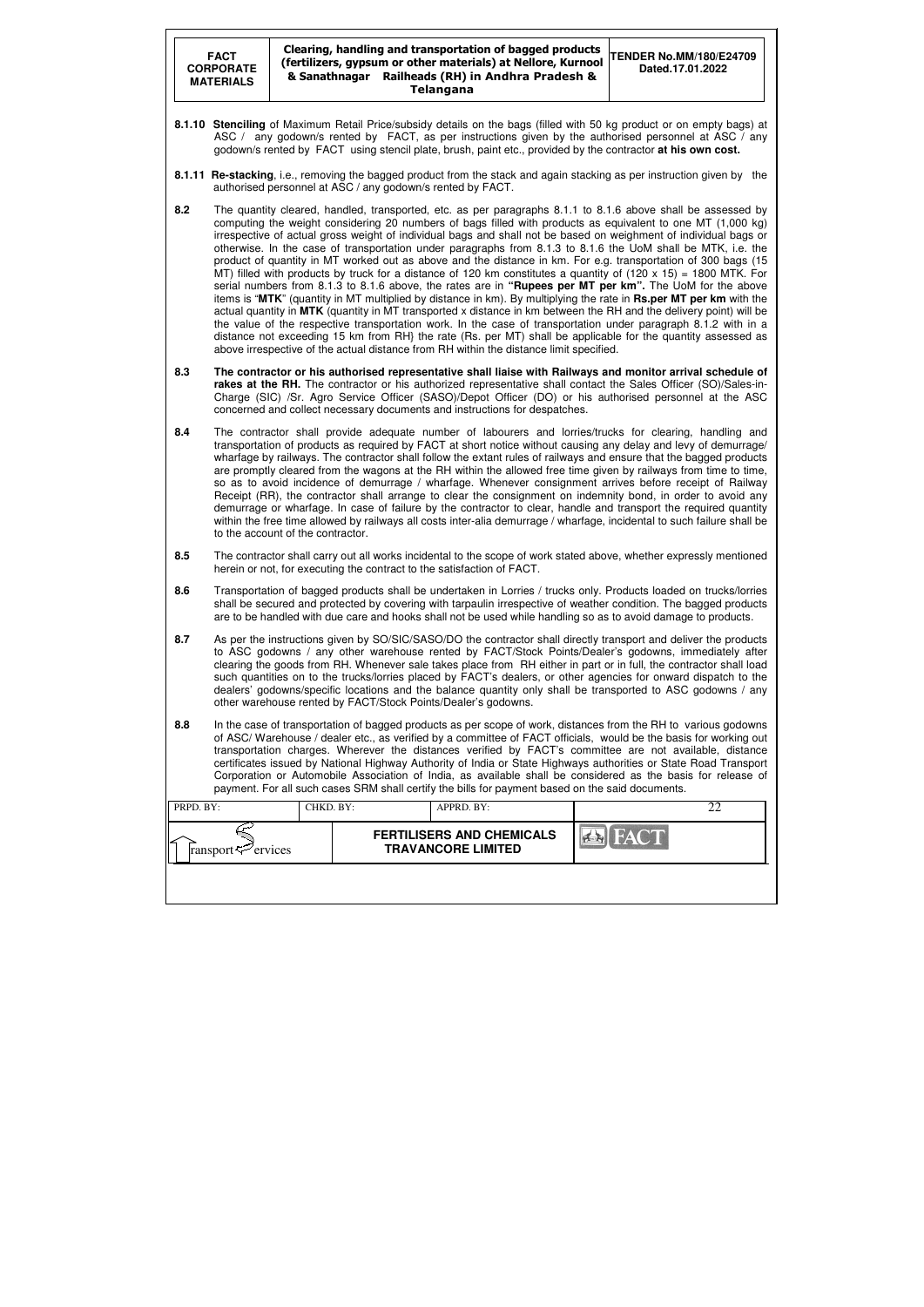#### Clearing, handling and transportation of bagged products (fertilizers, gypsum or other materials) at Nellore, Kurnool & Sanathnagar Railheads (RH) in Andhra Pradesh & Telangana

| PRPD. BY:                           | CHKD. BY: | APPRD. BY:                                                    |             |  |
|-------------------------------------|-----------|---------------------------------------------------------------|-------------|--|
| ∽<br>ransport $\mathcal{P}$ ervices |           | <b>FERTILISERS AND CHEMICALS</b><br><b>TRAVANCORE LIMITED</b> | <b>FACT</b> |  |
|                                     |           |                                                               |             |  |

- **TENDER No.MM/180/E24709 Dated.17.01.2022**
- **8.9** FACT shall not be responsible for any delay in unloading the bagged products at the ASC Godown or any warehouse taken on rent or dealer's godowns or any other destinations. No detention charges for trucks at the loading/unloading points or any locations shall be payable to the contractor under any circumstances whatsoever.
- **8.10** In the case of RH sales and delivery to FACT's dealers as per instructions of FACT officials viz. SO/ SIC / SASO / DO, any delay in clearance of rake due to delay in placement of lorries directly attributable to the dealers, the responsibility regarding the demurrage/ wharfage so incurred will be decided on a case to case basis by the Sr. Regional Manager/Marketing (SRM) concerned. The contractor shall keep in constant touch with SO/ SIC / SASO / DO, at the ASC concerned and carry out the works.
- **8.11** If railways demand any legally valid charges including undercharges at the time of clearance of rake, the contractor shall make the payment to railways under intimation to SO/ SIC / SASO / DO and clear the rake with out delay. However, if demand of railways appear to be not valid, the contractor will make payment under protest under intimation to SO/ SIC / SASO / DO and clear the rake with out delay. In such cases, a copy of the letter of protest issued by the contractor acknowledged by railways should be forwarded to FACT. The contractor may claim reimbursement from FACT of the amounts so paid, producing (i) the payment receipt in original from railways and (ii) letter of protest, if any, duly acknowledged by railways in original.
- **8.12** The contractor or his representative or his workmen shall not interfere, obstruct, cause to be interfered with any work entrusted with other contractors by FACT and in the event of his non-compliance with the above FACT will take appropriate remedial action as deemed fit at the risk and cost of the contractor. Any damage caused to FACT's own or hired building/equipment or any property of Dealers of FACT etc., due to the negligence of the contractor or his workmen, will be to the account of the contractor and FACT shall be indemnified by him in all such cases.
- **8.13 Safe handling / carriage:** Contractor is entirely responsible for carrying out the work in a safe manner and he shall ensure safe handling, carriage and delivery of bagged products. In case the shortage/damage/non--delivery of products occurs due to reason(s) attributable to the contractor, FACT shall deduct 150% of the value (MRP plus Govt. subsidy) of product so affected as applicable from the contractor's bills / security deposit etc as necessary.
- **8.14** The bagged products are to be handled with due care and caution ensuring that no bagged product gets damaged during handling. If any loss or damage is caused to the bags or materials as a result of negligence or carelessness of the contractor or the workmen engaged by him, the contractor shall be liable to compensate FACT for such loss or damages. In case of cut and torn bags, Rs.30/- per bag shall be deducted from his bills as damages in addition to the cost of the material, if ascertained that the bags are cut & torn on account of the contractor.

## **9.0 DELIVERY**

- **9.1** Bagged products entrusted with the contractor shall be transported to and delivered at the destinations as expeditiously as possible with in the same day/next day as practically workable, but in any case not exceeding 3 (three) days. No transhipment is envisaged for transportation. In case the bagged products are held up en-route and delivery is likely to exceed the normal time as above, due to break-down or accident or for any other reason(s), the matter shall be promptly intimated over telephone on occurrence of such event followed by fax / E-Mail to (i) The Sales Officer / Depot Officer of the ASC concerned (ii) The Sr. Regional Manager (Marketing) concerned.
- **9.2** Acknowledgment shall be obtained on the Delivery Chelan (DC) / Material Despatch Advice (MDA) from the Consignee at the destination point, with office seal, signature, date and time of delivery etc., on all copies, which shall be the basis for proof and date of delivery. In the case of delivery to the Warehouse/Godowns/Dealers other than FACT ASC, the contractor shall deliver the goods to the same and shall obtain acknowledgment of the delivery on all copies of the DC/MDA and get office seal, signature, date and time of delivery etc., on the DC/MDA, from the authorised personnel of the Warehouse/ Godown/Dealer. Immediately on delivery of goods,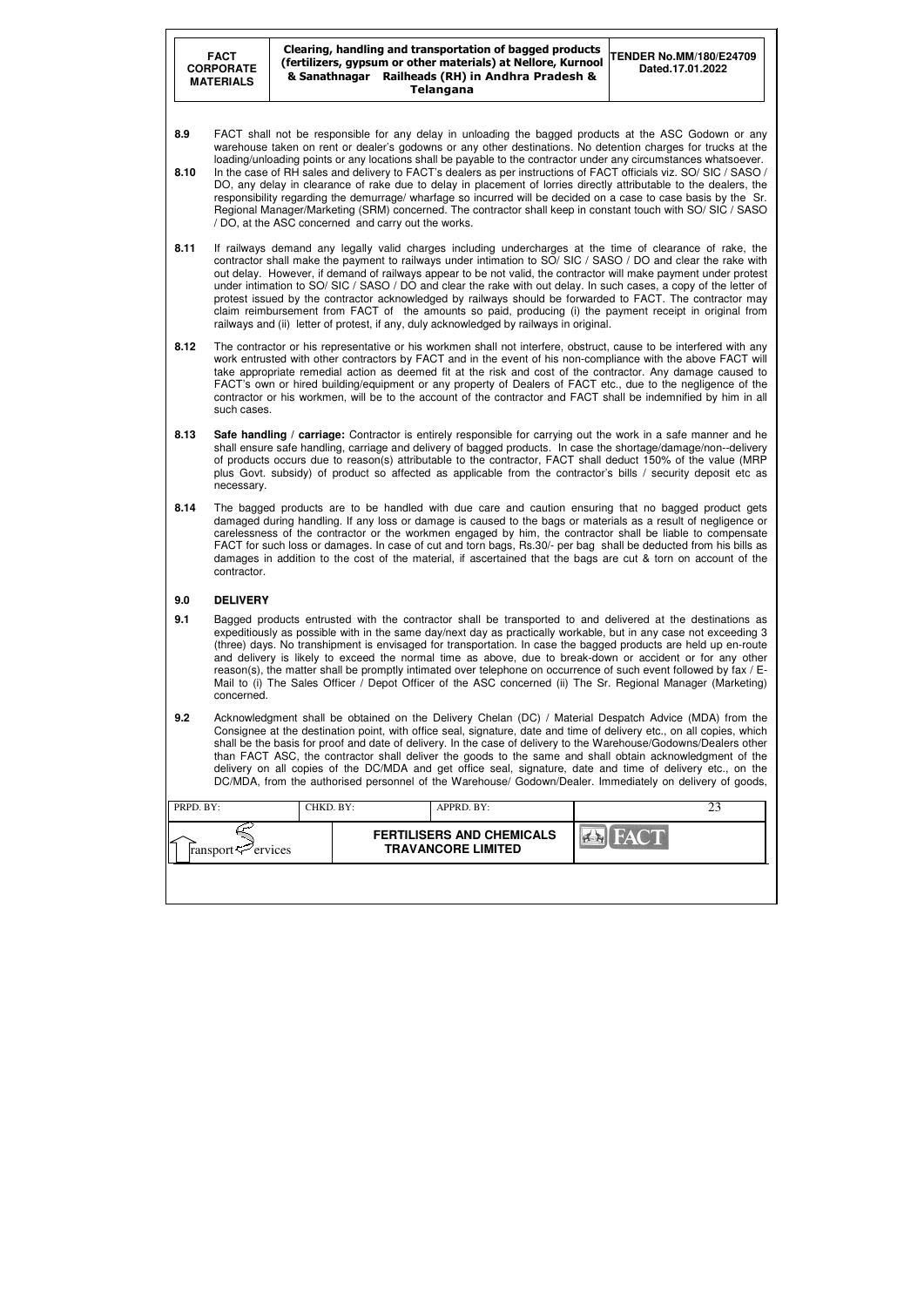#### **FACT CORPORATE MATERIALS**  Clearing, handling and transportation of bagged products (fertilizers, gypsum or other materials) at Nellore, Kurnool & Sanathnagar Railheads (RH) in Andhra Pradesh & Telangana **TENDER No.MM/180/E24709 Dated.17.01.2022**

| PRPD. BY:                           | CHKD. BY: | APPRD. BY:                                                    |      | 24 |
|-------------------------------------|-----------|---------------------------------------------------------------|------|----|
| ∠<br>ransport $\mathcal{F}$ ervices |           | <b>FERTILISERS AND CHEMICALS</b><br><b>TRAVANCORE LIMITED</b> | FACT |    |
|                                     |           |                                                               |      |    |

one acknowledged copy of the DC/MDA shall be submitted to the FACT Sales Officer/Depot Officer/ Depot Assistant concerned, for their certification.

**9.3** In case the contractor fails to comply with the above requirements FACT reserves the right to recover 150% of the value (MRP plus Govt. Subsidy) of product as applicable without prejudice to other contractual rights of FACT.

#### **10.0 COMPLIANCE OF ACTS AND RULES & REGULATIONS:**

- **10.1 The Employees' Provident Funds and Miscellaneous Provisions Act, 1952 (PF) & The Employees' State Insurance Act, 1948 (ESI) and the Rules and Regulations thereof:** The contractor shall ensure full compliance with the above Acts and Rules & Regulations. The workers deployed by the contractor for the work shall be covered under the above Acts. The contractor shall be responsible for making all payments to his workmen, including ESI and PF benefits etc., as applicable. The contractor shall maintain proper records relating to labour employed, wages paid etc in the prescribed proforma as per the relevant provisions of the Acts and Rules & Regulations. Copies of the returns acknowledged / accepted by the competent office/authority prescribed in the Act, duly attested by the authorised signatory of the contractor, shall be submitted to FACT before final settlement of the contract. In case FACT is to incur any expenditure/loss in the capacity as Principal Employer on account of the above, such expenditure/loss shall be reimbursed/compensated to FACT within a reasonable time, failing which FACT reserves the right to recover the same from the contractor from any payments due to him, without prejudice to FACT's rights for recovery of the same.
- **10.2** Vehicles employed during the course of execution of the Contract, shall have valid permits in compliance with the Motor Vehicles Act, 1988 and the Central Motor Vehicle Rules, 1989 and regulations formulated from time to time.
- **10.3** The contractor shall comply with the requirements of all Local, State and Central Govt. Acts, Rules, Regulations, Bylaws, Orders etc, in force from time to time and in particular, the Factories Act, 1948, the Workmen's Compensation Act 1923, the Contract Labour (Regulation and Abolition) Act, 1970, the Minimum Wages Act,1948, The Mines Act 1952, the Explosives Act 1884 and all other relevant Acts and Rules as amended from time to time in so far as they are or may be applicable to the execution of works as per this contract. The contractor shall obtain at his cost all permits, license and other authorization, as required for his work, from Govt. authorities. The contractor shall maintain proper records & registers as required by the statutes concerned and submit them to FACT as and when required. In case the contractor fails to discharge his statutory obligations leading to a situation wherein FACT is to incur any expenditure/loss such expenditure/loss, including those in any proceedings or litigation, as a result of any claim or act on the part of the employees of the contractor, shall be reimbursed/compensated to FACT within a reasonable time, failing which FACT reserves the right to recover the same from the contractor from any payments due to him, without prejudice to FACT's rights for recovery of the same.

In the event of failure on the part of the contractor to execute the contract to FACT's satisfaction FACT may give notice in writing to the contractor calling him to make good the failure, neglect or contravention complained of

#### **11.0 PAYMENT**

- **11.1** Payment for the work done as per this contract shall be effected as per the terms and conditions of the contract, on presentation of the bills to the SRM of the respective Regional Office of FACT, duly certified by the SO/SIC concerned. The Bills in duplicate in the prescribed proforma shall be submitted on completion of the work duly supported by copies of the DC/MDA acknowledged by the authorised personnel of ASC/ Warehouse/ Godown / Dealer concerned. Payment of bills to the contractor will be made through NEFT/RTGS from the respective Regional Office normally within 15 days from the date of submission of bills along with all supporting documents.
- **11.2** Payments shall be made after deduction of (i) amounts due from contractor to FACT on account of shortage/damages/loss to the goods entrusted to them, (ii) statutory deductions such as Income Tax, GST etc. as applicable and (iii) any other amount due from the contractor for any other reason. If the amount due from the contractor is more than the amount due to the contractor, the contractor shall pay FACT the balance amount without delay.

#### **12.0 ALTERNATE ARRANGEMENT AT THE RISK & COST OF CONTRACTOR**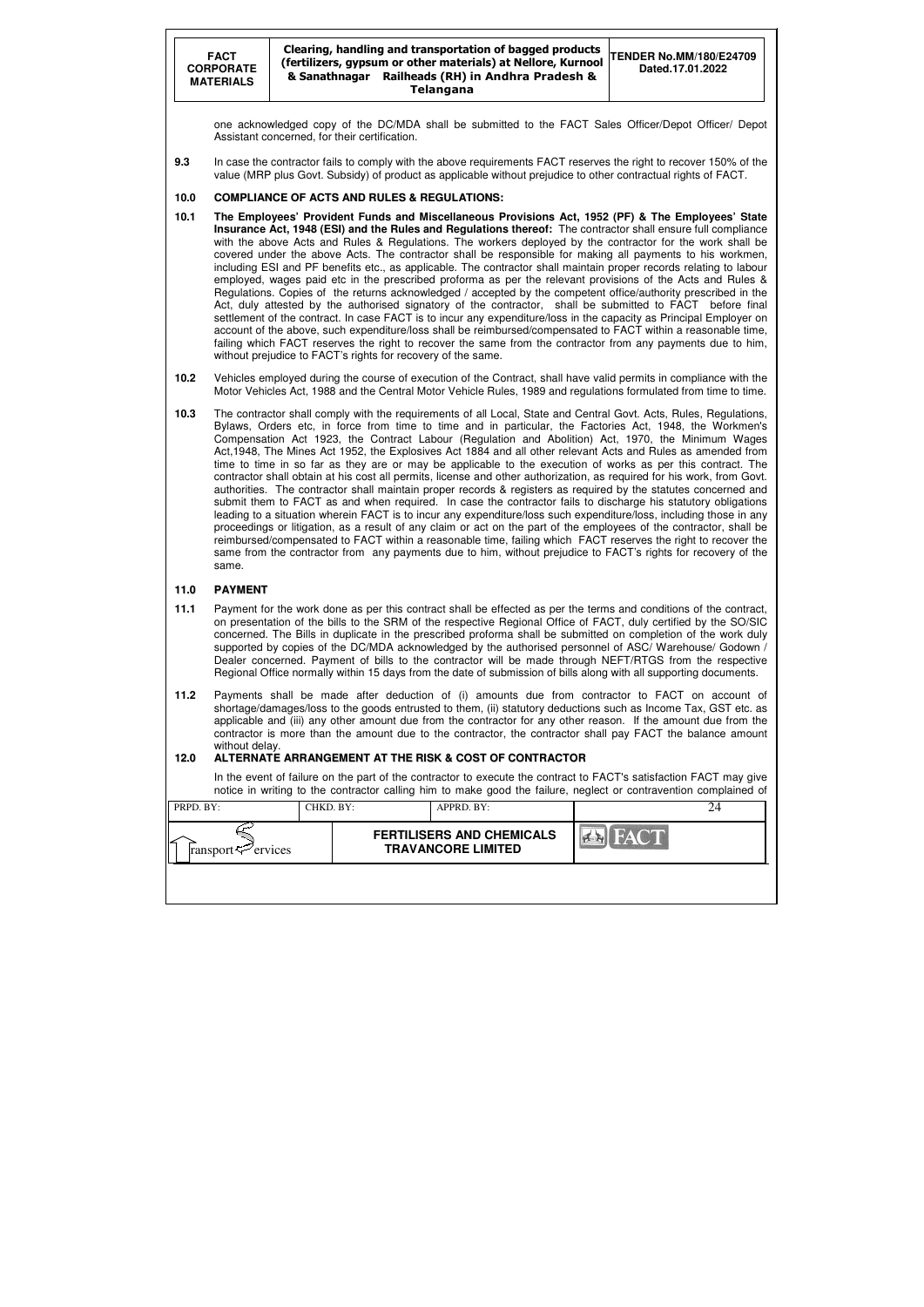#### Clearing, handling and transportation of bagged products (fertilizers, gypsum or other materials) at Nellore, Kurnool & Sanathnagar Railheads (RH) in Andhra Pradesh & Telangana

| PRPD. BY:                  | CHKD. BY: | APPRD. BY:                                                    |             |  |
|----------------------------|-----------|---------------------------------------------------------------|-------------|--|
| ransport $\approx$ ervices |           | <b>FERTILISERS AND CHEMICALS</b><br><b>TRAVANCORE LIMITED</b> | <b>FACT</b> |  |
|                            |           |                                                               |             |  |

within the said time. If the contractor still fails to make good failure as called for, FACT reserves the right to terminate the Contract in whole or part and make alternate arrangements to carry out the work through other agencies or by themselves **at the risk and cost of the contractor** without prejudice to FACT's other rights as per the Contract. FACT shall recover all additional costs incurred for such alternate arrangements from the contractor's running bills or from any amounts due to the contractor.

#### **13.0 INDEMNITY**

Without prejudice to any other provisions in these conditions, the contractor shall be bound to keep FACT or any representative or employee of FACT fully indemnified against any action, claim or proceedings under the provisions of any rules, regulations, byelaws, notifications, directions or order having the force of law for anything done or omitted to be done by the contractor in contravention of such provisions etc. for the infringement or violation thereof by him in the course of the execution or completion of the work under the contract and if, as a result of any such action, claim or proceedings, the contractor or such representative of FACT, as the case may be, adjudged to be liable to any penalties or to pay any penalties or to pay any compensation, such liability, the contractor shall do so and if FACT has to take-over the liability, FACT shall deduct all amounts arising out of such liabilities from the security deposit of the contractor or from any other amount due and payable by FACT to the contractor under this Contract or any other Contract and without prejudice to any other legal remedy available to FACT.

#### **14.0 CONSTITUTION OF THE CONTRACTOR**

Any alteration in the composition or constitution of the contractor and events like death/ resignation of Proprietor/Partner/Director, contractor becoming bankrupt/insolvent/liquidated/ under BIFR shall be notified to (i) SO /SIC/ SASO/DO concerned, (ii) SRM concerned, (iii) The Area Manager (Marketing) concerned and (iv) The Chief Distribution Manager, Marketing Division, FACT Limited, Udyogamandal within a week's time of the event. In such situations FACT reserves the right to terminate or continue the contract or to require the contractor/survivor to produce such documents or to conform to such formalities for continuing the work, as FACT deems fit.

#### **15.0 ASSIGNMENT**

 The contractor shall not assign or transfer or sublet the contract or any part thereof without the prior written approval of FACT.

#### **16.0 FACT'S LIEN ON ALL MONEYS DUE**

 FACT shall have a lien on all/any money that may become due and payable to the contractor under these presents, and/or also on the deposit or security amount or amounts made under the contract and which may become payable to the contractor under the conditions in that behalf herein contained for or in respect of any debt or sum that may become due and payable to FACT by the contractor either alone or jointly with another or others and either under this or under any other contract or transaction of any nature whatsoever between FACT and the contractor and further that FACT shall at all times be entitled to deduct the said debt or deposit which may become payable to the contractor under these presents.

#### **17.0 TERMINATION OF CONTRACT**

FACT at its entire discretion may terminate the contract either in part or in full after giving 7 (Seven) days' notice in writing to the contractor.

#### **18.0 FORCE MAJEURE**

Neither the contractor nor FACT shall be considered in default in the performance of their obligations under the Work Order so long as the performance is prevented or delayed because of Force Majeure conditions like war or hostilities, riots or civil commotion, earth quake, flood or tempest, drought, accident, fire or explosion, labour strike or lock-out or Act-of-God or because of any law and order proclamation, regulation or ordinance of Government or subdivision thereof and situation arising out of FACT's plant break downs. Notice of a Force Majeure situation shall be given by the affected party to the other party with in one week of its occurrence.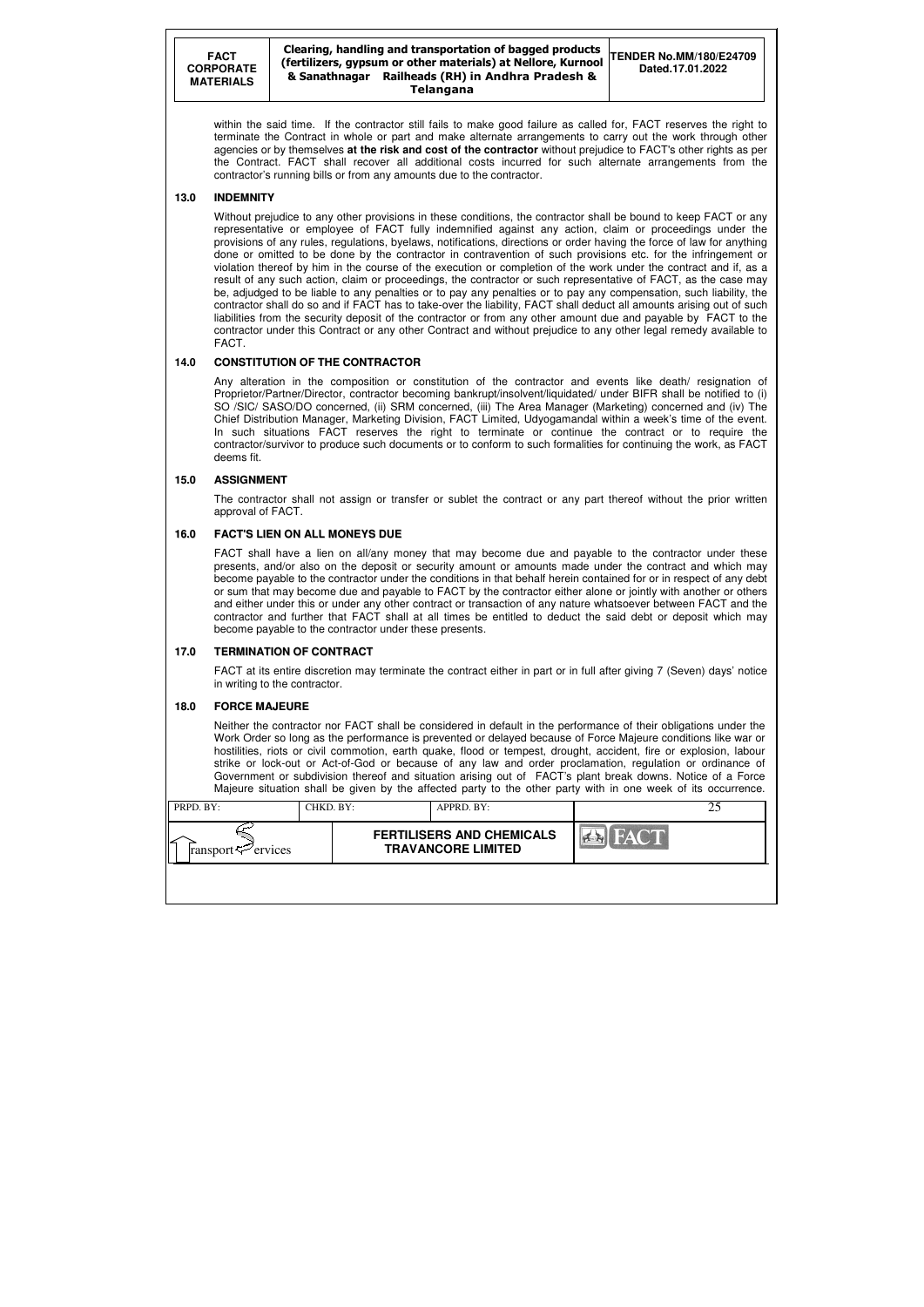| PRPD. BY:                                         | CHKD. BY: |  | APPRD. BY:                                                    |                | 26 |
|---------------------------------------------------|-----------|--|---------------------------------------------------------------|----------------|----|
| $\Gamma$ ransport $\epsilon$ <sup>-</sup> ervices |           |  | <b>FERTILISERS AND CHEMICALS</b><br><b>TRAVANCORE LIMITED</b> | <b>EX</b> FACT |    |
|                                                   |           |  |                                                               |                |    |

Should such a delay be for more than three months, FACT shall have the right to cancel the Work Order at no charge to FACT and FACT shall be entitled to reimbursement of any amount due from the contractor.

#### **19.0 APPLICABLE LAW & SETTLEMENT OF DISPUTES**

 This contract shall be subject to and shall in all respects be governed by Indian law. If any dispute arises out of or relating to or in connection with this contract, between the contractor and the owner/FACT, the same shall be amicably settled through mutual discussions, failing which, the unresolved dispute (s) shall be referred to arbitration in accordance with the provisions of the Arbitration and Conciliation Act, 1996, as amended from time to time and number of Arbitrator shall be one. The Venue of the Arbitration shall be at Ernakulam and the proceeding shall be in English.

FACT, a Central Public Sector Enterprise (PSE) follows Corporate Governance principles proactively and has formulated a Fraud Prevention Policy. Details of Fraud Prevention Policy of FACT 2012 can be viewed in FACT's website www.fact.co.in. Contractor shall make himself aware of the above policy and comply with the same.

 Any legal proceedings relating to or in connection with this contract shall be limited to the exclusive jurisdiction of the High Court of Kerala.

### **20.0 CORRESPONDENCE**

 All notices and correspondence (including via Telephone, e-mail & FAX) shall be deemed to have been duly given to the contractor if delivered to the contractor or his authorised agent or posted to the address so given. In the event of refusal to accept any notices and correspondence or failure on the part of authorised agent to contact the SO/SIC/SASO/DO or his authorised at the concerned Agro Service centres as applicable, notice of contract shall be deemed as served.

### **21.0 FRAUD PREVENTION POLICY OF FACT**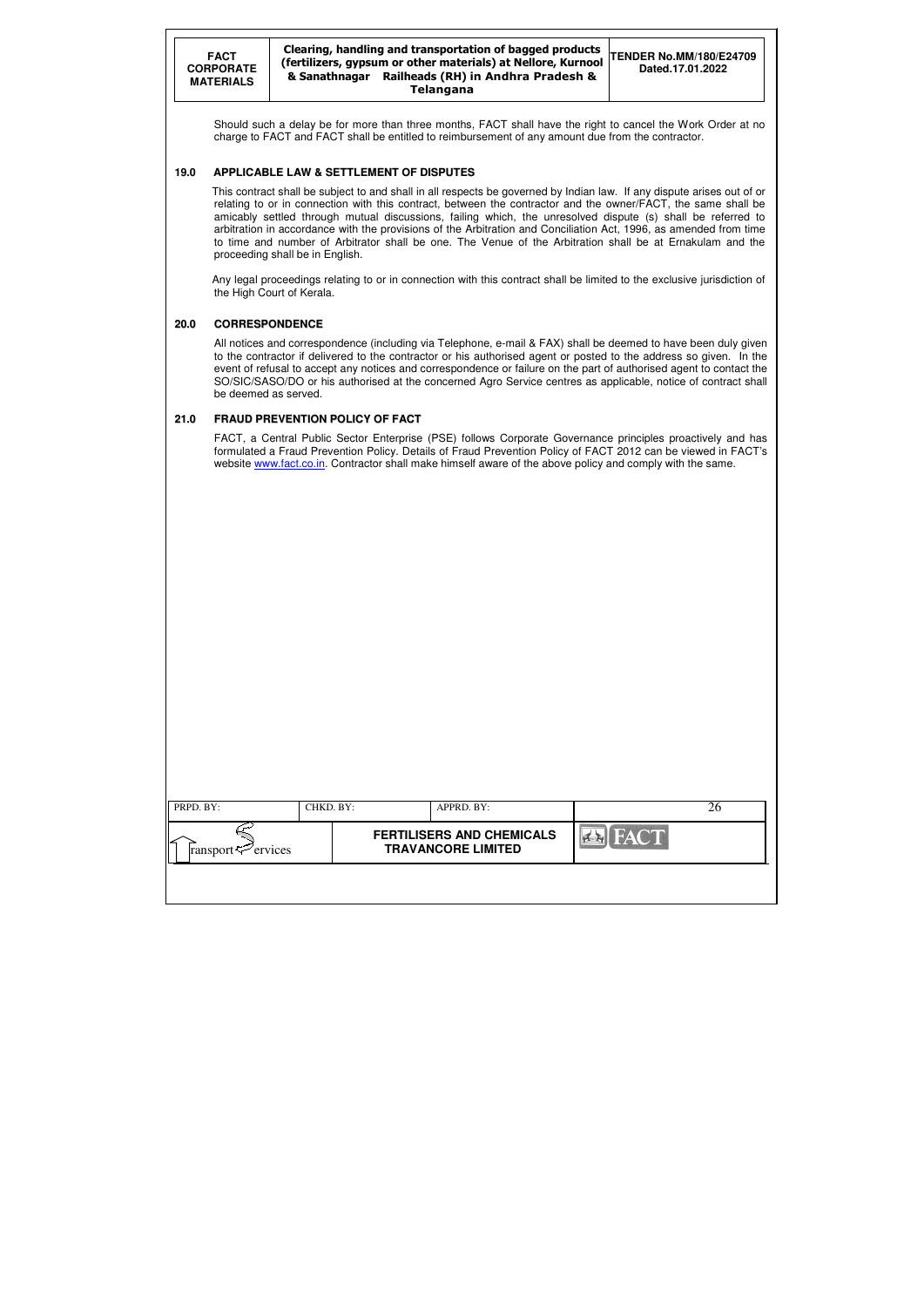| <b>FACT</b><br><b>CORPORATE</b><br><b>MATERIALS</b> |           | Clearing, handling and transportation of bagged products<br>(fertilizers, gypsum or other materials) at Nellore, Kurnool<br>& Sanathnagar Railheads (RH) in Andhra Pradesh &<br><b>Telangana</b> | <b>TENDER No.MM/180/E24709</b><br>Dated.17.01.2022 |
|-----------------------------------------------------|-----------|--------------------------------------------------------------------------------------------------------------------------------------------------------------------------------------------------|----------------------------------------------------|
|                                                     |           |                                                                                                                                                                                                  |                                                    |
|                                                     |           |                                                                                                                                                                                                  |                                                    |
|                                                     |           |                                                                                                                                                                                                  |                                                    |
|                                                     |           |                                                                                                                                                                                                  | <b>ANNEXURE - VIII</b>                             |
|                                                     |           |                                                                                                                                                                                                  |                                                    |
|                                                     |           | <b>PRICE BID (PART-B)</b>                                                                                                                                                                        |                                                    |
|                                                     |           |                                                                                                                                                                                                  |                                                    |
|                                                     |           | <b>BOQ (PRICE BID) IN CPP PORTAL</b>                                                                                                                                                             |                                                    |
|                                                     |           | Please visit https://eprocure.gov.in and search using the tender ID under FACT Tenders to see the Price Bid (BOQ-EXCEL<br>SHEET).                                                                |                                                    |
|                                                     |           | Please mention the rates only in the BoQ uploaded separately along with tender documents                                                                                                         |                                                    |
|                                                     |           |                                                                                                                                                                                                  |                                                    |
|                                                     |           |                                                                                                                                                                                                  |                                                    |
|                                                     |           |                                                                                                                                                                                                  |                                                    |
|                                                     |           |                                                                                                                                                                                                  |                                                    |
|                                                     |           |                                                                                                                                                                                                  |                                                    |
|                                                     |           |                                                                                                                                                                                                  |                                                    |
|                                                     |           |                                                                                                                                                                                                  |                                                    |
| PRPD. BY:                                           | CHKD. BY: | APPRD. BY:                                                                                                                                                                                       | 27                                                 |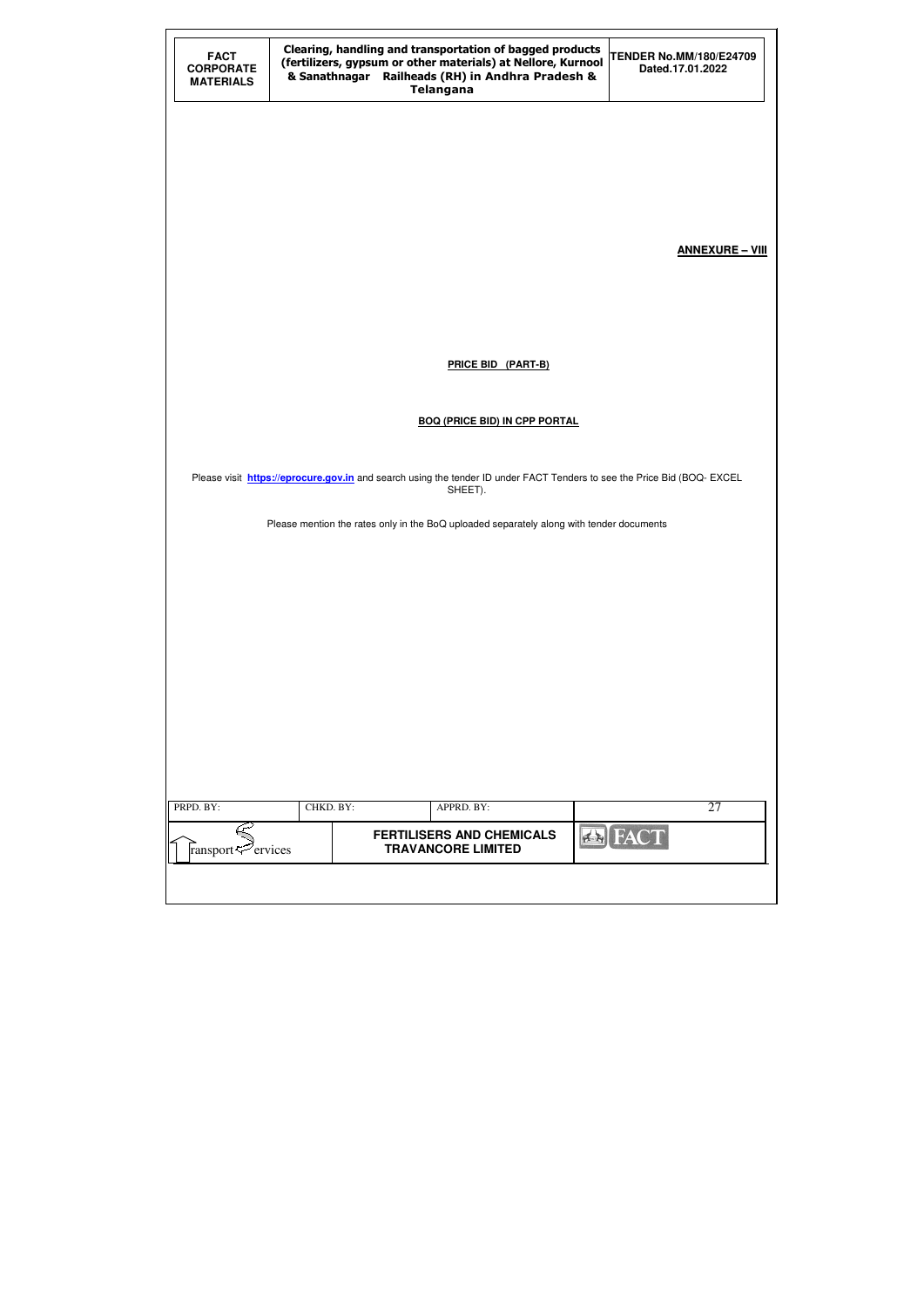| <b>FACT</b><br><b>CORPORATE</b><br><b>MATERIALS</b>                                                                                                                                                                                                                                                                                                                                                                                                                                                                                                 | Clearing, handling and transportation of bagged products<br><b>TENDER No.MM/180/E24709</b><br>(fertilizers, gypsum or other materials) at Nellore, Kurnool<br>Dated.17.01.2022<br>& Sanathnagar Railheads (RH) in Andhra Pradesh &<br><b>Telangana</b> |  |                                                                                                        |  |                                                                                                                                                                                                                                                                                                                                                                                                                                                                                                                                                                   |  |  |
|-----------------------------------------------------------------------------------------------------------------------------------------------------------------------------------------------------------------------------------------------------------------------------------------------------------------------------------------------------------------------------------------------------------------------------------------------------------------------------------------------------------------------------------------------------|--------------------------------------------------------------------------------------------------------------------------------------------------------------------------------------------------------------------------------------------------------|--|--------------------------------------------------------------------------------------------------------|--|-------------------------------------------------------------------------------------------------------------------------------------------------------------------------------------------------------------------------------------------------------------------------------------------------------------------------------------------------------------------------------------------------------------------------------------------------------------------------------------------------------------------------------------------------------------------|--|--|
|                                                                                                                                                                                                                                                                                                                                                                                                                                                                                                                                                     |                                                                                                                                                                                                                                                        |  |                                                                                                        |  |                                                                                                                                                                                                                                                                                                                                                                                                                                                                                                                                                                   |  |  |
|                                                                                                                                                                                                                                                                                                                                                                                                                                                                                                                                                     |                                                                                                                                                                                                                                                        |  |                                                                                                        |  | <b>ANNEXURE - IX</b>                                                                                                                                                                                                                                                                                                                                                                                                                                                                                                                                              |  |  |
|                                                                                                                                                                                                                                                                                                                                                                                                                                                                                                                                                     |                                                                                                                                                                                                                                                        |  | PROFORMA OF BANK GUARANTEE FOR SECURITY DEPOSIT                                                        |  | (TO BE OBTAINED FROM A INDIAN NATIONALISED/SCHEDULED BANK ON STAMP PAPER WORTH Rs.500/-)                                                                                                                                                                                                                                                                                                                                                                                                                                                                          |  |  |
| The Fertilisers and Chemicals Travancore Ltd.,<br>Udyogamandal<br>Cochin-683 501.                                                                                                                                                                                                                                                                                                                                                                                                                                                                   |                                                                                                                                                                                                                                                        |  |                                                                                                        |  |                                                                                                                                                                                                                                                                                                                                                                                                                                                                                                                                                                   |  |  |
| Whereas FACT, Udyogamandal P.O., Kerala (hereinafter called referred to as FACT) has placed a work order no.<br>whereas it is one of the conditions of the said work order that the Contractor shall either remit a sum of Rs<br>(Rupeesonly) or furnish a Bank Guarantee for Rs (Rupeesonly) as security<br>deposit for the due fulfillment of the said work order by the said Contractor.                                                                                                                                                         |                                                                                                                                                                                                                                                        |  |                                                                                                        |  |                                                                                                                                                                                                                                                                                                                                                                                                                                                                                                                                                                   |  |  |
|                                                                                                                                                                                                                                                                                                                                                                                                                                                                                                                                                     |                                                                                                                                                                                                                                                        |  | any breach by the said Contractor of any of the terms and conditions contained in the said work order. |  | In consideration of FACT having agreed to accept a Bank Guarantee from us towards such security deposit in lieu of the<br>cash deposit in accordance with the terms and conditions of the above work order, we the Bank (hereinafter<br>referred to as the Bank) do hereby undertake to pay_FACT merely on demand any sum or sums from time to time<br>demanded by FACT up to a maximum of Rs (Rupeesonly) being the amount of the security<br>deposit against any loss or damage caused to or suffered by or would be caused to or suffered by FACT by reason of |  |  |
| the Bank under this guarantee.                                                                                                                                                                                                                                                                                                                                                                                                                                                                                                                      |                                                                                                                                                                                                                                                        |  |                                                                                                        |  | We, the said Bank, do hereby undertake to pay the amount so demanded by FACT without any demur merely on a<br>demand from FACT stating that the amount claimed is due by way of loss or damage caused to or suffered or would be<br>caused to or suffered by FACT by reason of breach by the said Contractor of any of the terms and conditions contained<br>in the said contract. Any such demand made on the Bank shall be conclusive as regards the amount due and payable by                                                                                  |  |  |
| being absolute and unequivocal.                                                                                                                                                                                                                                                                                                                                                                                                                                                                                                                     |                                                                                                                                                                                                                                                        |  |                                                                                                        |  | We undertake to pay to FACT any money so demanded not withstanding any dispute or disputes raised by the said<br>Contractor in any suit or proceeding pending before any court or Tribunal relating thereto our liability under this present                                                                                                                                                                                                                                                                                                                      |  |  |
|                                                                                                                                                                                                                                                                                                                                                                                                                                                                                                                                                     |                                                                                                                                                                                                                                                        |  | the said Contractor shall have no claim against us for making such payment.                            |  | The payment so made by us under this Guarantee shall be a valid discharge of our liability for payment thereunder and                                                                                                                                                                                                                                                                                                                                                                                                                                             |  |  |
| We further agree that the guarantee herein contained shall remain in full force and effect during the<br>period that would be take for the performance of the said contract and that it shall continue to be enforceable till all the<br>dues of FACT under or by virtue of the said contract have been fully paid and its claim satisfied or discharged or till FACT<br>certifies that the terms and conditions of the said contract have been fully and properly carried out by the said Contractor<br>and accordingly discharges this guarantee. |                                                                                                                                                                                                                                                        |  |                                                                                                        |  |                                                                                                                                                                                                                                                                                                                                                                                                                                                                                                                                                                   |  |  |
| PRPD. BY:                                                                                                                                                                                                                                                                                                                                                                                                                                                                                                                                           | CHKD. BY:                                                                                                                                                                                                                                              |  | APPRD. BY:                                                                                             |  | 28                                                                                                                                                                                                                                                                                                                                                                                                                                                                                                                                                                |  |  |
| ransport <sup>2</sup> ervices                                                                                                                                                                                                                                                                                                                                                                                                                                                                                                                       |                                                                                                                                                                                                                                                        |  | <b>FERTILISERS AND CHEMICALS</b><br><b>TRAVANCORE LIMITED</b>                                          |  |                                                                                                                                                                                                                                                                                                                                                                                                                                                                                                                                                                   |  |  |
|                                                                                                                                                                                                                                                                                                                                                                                                                                                                                                                                                     |                                                                                                                                                                                                                                                        |  |                                                                                                        |  |                                                                                                                                                                                                                                                                                                                                                                                                                                                                                                                                                                   |  |  |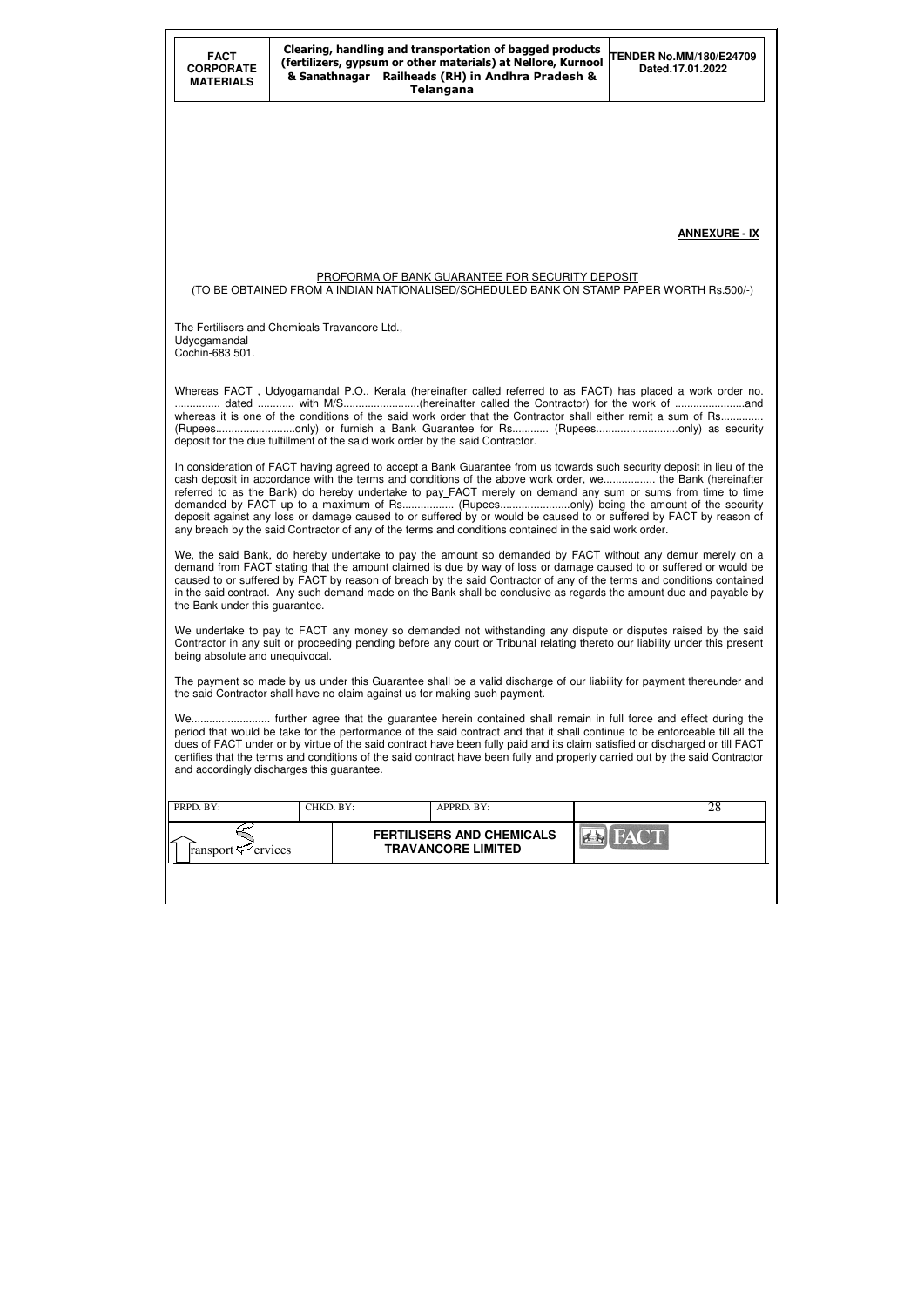| PRPD. BY:                           | CHKD. BY: | APPRD. BY:                                                    | 29 |
|-------------------------------------|-----------|---------------------------------------------------------------|----|
| ∠<br>ransport $\mathcal{P}$ ervices |           | <b>FERTILISERS AND CHEMICALS</b><br><b>TRAVANCORE LIMITED</b> |    |
|                                     |           |                                                               |    |

| <b>FACT</b><br><b>CORPORATE</b><br><b>MATERIALS</b> |                                                                       | Clearing, handling and transportation of bagged products<br>(fertilizers, gypsum or other materials) at Nellore, Kurnool<br>& Sanathnagar Railheads (RH) in Andhra Pradesh &<br><b>Telangana</b>                                                                                                                                                                                                                                                                                                                                                                                                                                                                                                                                                                                                                                                                              | <b>TENDER No.MM/180/E24709</b><br>Dated.17.01.2022 |
|-----------------------------------------------------|-----------------------------------------------------------------------|-------------------------------------------------------------------------------------------------------------------------------------------------------------------------------------------------------------------------------------------------------------------------------------------------------------------------------------------------------------------------------------------------------------------------------------------------------------------------------------------------------------------------------------------------------------------------------------------------------------------------------------------------------------------------------------------------------------------------------------------------------------------------------------------------------------------------------------------------------------------------------|----------------------------------------------------|
|                                                     | sureties, but for this provision, have the effect of so relieving us. | without affecting in any manner our obligations hereunder to vary any of the terms and conditions of the said contract or<br>to extend time of performance by the said Contractor or to postpone for any time and from time to time any of the powers<br>exercisable by it against the said Contractor and either to enforce or forebear from enforcing any of the terms and<br>conditions governing the said contract or securities available to FACT and the said Bank shall not be released from its<br>liability under these presents by any exercise by FACT of the liberty with reference to the matters aforesaid or by reason<br>of time being given to the said Contractor or any other forbearance, act or omission on the part of FACT or any<br>indulgence by FACT to the said Contractor or any other matter of thing whatsoever which under the law relating to |                                                    |
|                                                     |                                                                       | This guarantee shall not be affected by any change in the constitution of the Bank or FACT or the said Contractor nor<br>shall this guarantee be affected by any change in the constitution of FACT or the said Contractor by absorption with any<br>other body or corporation and this guarantee shall be available to or enforceable by such body or corporation.                                                                                                                                                                                                                                                                                                                                                                                                                                                                                                           |                                                    |
|                                                     |                                                                       | Our guarantee shall remain in force until Unless a claim or demand is made within six months after the expiry<br>of the above date, all FACT's rights under the guarantee shall be deemed as waived/forfeited and we shall be relieved<br>and discharged from all liabilities there under. Notwithstanding anything contained hereinbefore, our liability under this                                                                                                                                                                                                                                                                                                                                                                                                                                                                                                          |                                                    |
|                                                     |                                                                       | Any notice by way of request, demand or otherwise hereunder may be sent by post to the Bank addressed as aforesaid<br>and if sent by post, it shall be deemed to have been given at the time when it would be delivered in due course of post<br>and in proving such notice when given by post, it shall be sufficient to prove that the envelope containing the notice was<br>posted and certificate signed by an officer of FACT that the envelope was so posted shall be conclusive.                                                                                                                                                                                                                                                                                                                                                                                       |                                                    |
| jurisdiction in the matter.                         |                                                                       | Disputes/differences, if any, relating to or arising out of this Bank Guarantee, shall be settled by courts having jurisdiction<br>over Udyogamandal, in Kerala State, where the registered office of FACT is situated and no other court shall have                                                                                                                                                                                                                                                                                                                                                                                                                                                                                                                                                                                                                          |                                                    |
|                                                     |                                                                       | Any notice by way of request, demand or otherwise hereunder may be sent by post or submitted to the bank addressed<br>as aforesaid or any local branch of the bank in Ernakulam District/ Kerala State.                                                                                                                                                                                                                                                                                                                                                                                                                                                                                                                                                                                                                                                                       |                                                    |
| We.<br>previous consent of FACT in writing.         |                                                                       |                                                                                                                                                                                                                                                                                                                                                                                                                                                                                                                                                                                                                                                                                                                                                                                                                                                                               |                                                    |
|                                                     |                                                                       |                                                                                                                                                                                                                                                                                                                                                                                                                                                                                                                                                                                                                                                                                                                                                                                                                                                                               |                                                    |
|                                                     | For (Name of Bank)                                                    | - 1                                                                                                                                                                                                                                                                                                                                                                                                                                                                                                                                                                                                                                                                                                                                                                                                                                                                           |                                                    |
|                                                     | <b>Authorised Official</b>                                            |                                                                                                                                                                                                                                                                                                                                                                                                                                                                                                                                                                                                                                                                                                                                                                                                                                                                               |                                                    |
|                                                     | Name                                                                  |                                                                                                                                                                                                                                                                                                                                                                                                                                                                                                                                                                                                                                                                                                                                                                                                                                                                               |                                                    |
|                                                     | Designation                                                           |                                                                                                                                                                                                                                                                                                                                                                                                                                                                                                                                                                                                                                                                                                                                                                                                                                                                               |                                                    |
| Place:                                              |                                                                       |                                                                                                                                                                                                                                                                                                                                                                                                                                                                                                                                                                                                                                                                                                                                                                                                                                                                               |                                                    |
|                                                     | Full address of the Branch issuing this guarantee:                    |                                                                                                                                                                                                                                                                                                                                                                                                                                                                                                                                                                                                                                                                                                                                                                                                                                                                               |                                                    |
|                                                     |                                                                       |                                                                                                                                                                                                                                                                                                                                                                                                                                                                                                                                                                                                                                                                                                                                                                                                                                                                               |                                                    |
|                                                     |                                                                       |                                                                                                                                                                                                                                                                                                                                                                                                                                                                                                                                                                                                                                                                                                                                                                                                                                                                               |                                                    |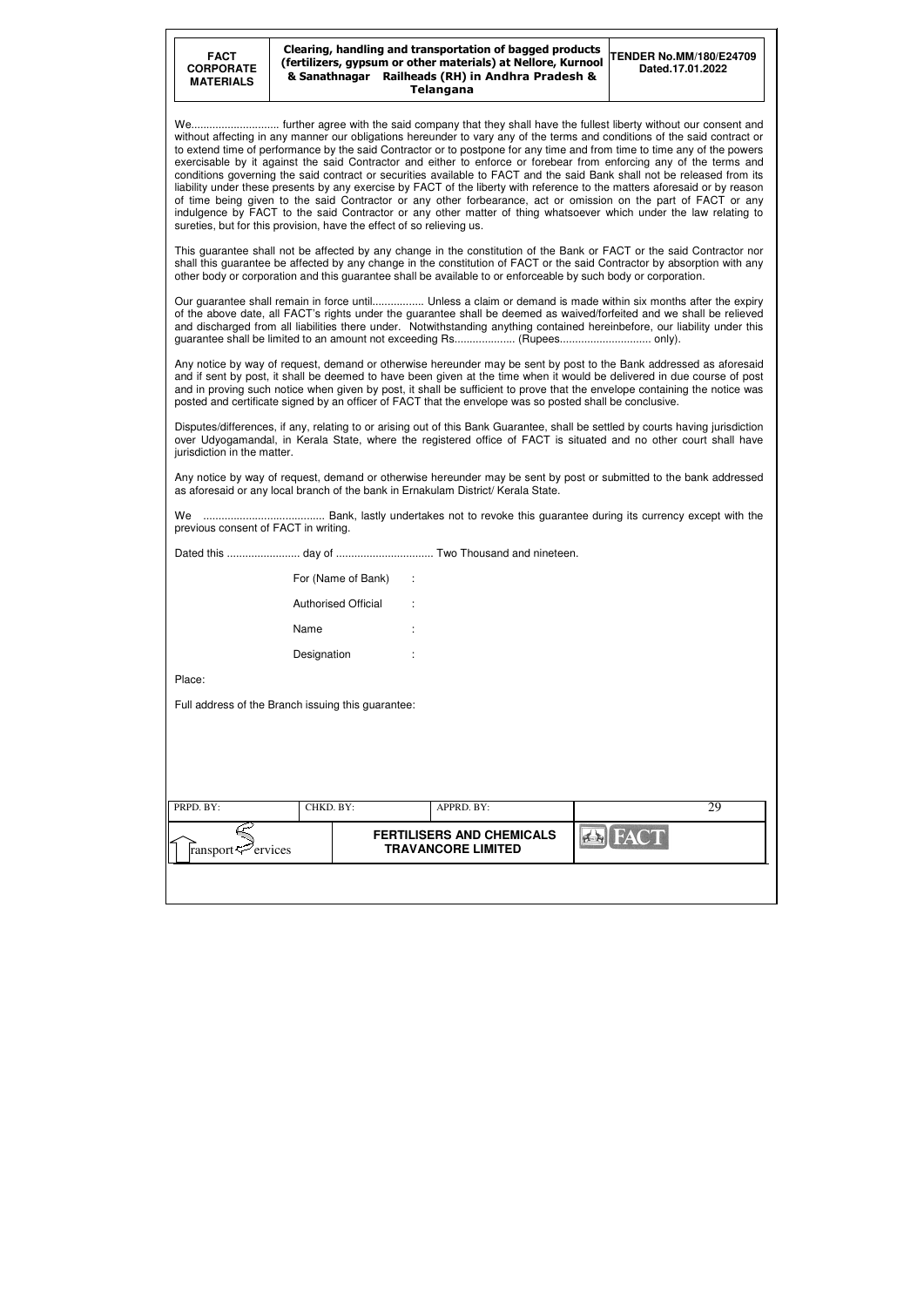| <b>FACT</b><br><b>CORPORATE</b><br><b>MATERIALS</b>                                                                                                                                                                                                                                                                                                                                                                                                                                                                                                                                                                                                                                                                                                                                                                                                                                                                                     | Clearing, handling and transportation of bagged products<br><b>TENDER No.MM/180/E24709</b><br>(fertilizers, gypsum or other materials) at Nellore, Kurnool<br>Dated.17.01.2022<br>Railheads (RH) in Andhra Pradesh &<br>& Sanathnagar<br><b>Telangana</b> |                                                                                                                                                                                                                                                                                                                                             |                   |  |  |  |  |
|-----------------------------------------------------------------------------------------------------------------------------------------------------------------------------------------------------------------------------------------------------------------------------------------------------------------------------------------------------------------------------------------------------------------------------------------------------------------------------------------------------------------------------------------------------------------------------------------------------------------------------------------------------------------------------------------------------------------------------------------------------------------------------------------------------------------------------------------------------------------------------------------------------------------------------------------|-----------------------------------------------------------------------------------------------------------------------------------------------------------------------------------------------------------------------------------------------------------|---------------------------------------------------------------------------------------------------------------------------------------------------------------------------------------------------------------------------------------------------------------------------------------------------------------------------------------------|-------------------|--|--|--|--|
|                                                                                                                                                                                                                                                                                                                                                                                                                                                                                                                                                                                                                                                                                                                                                                                                                                                                                                                                         |                                                                                                                                                                                                                                                           |                                                                                                                                                                                                                                                                                                                                             |                   |  |  |  |  |
|                                                                                                                                                                                                                                                                                                                                                                                                                                                                                                                                                                                                                                                                                                                                                                                                                                                                                                                                         |                                                                                                                                                                                                                                                           |                                                                                                                                                                                                                                                                                                                                             |                   |  |  |  |  |
|                                                                                                                                                                                                                                                                                                                                                                                                                                                                                                                                                                                                                                                                                                                                                                                                                                                                                                                                         |                                                                                                                                                                                                                                                           |                                                                                                                                                                                                                                                                                                                                             |                   |  |  |  |  |
|                                                                                                                                                                                                                                                                                                                                                                                                                                                                                                                                                                                                                                                                                                                                                                                                                                                                                                                                         |                                                                                                                                                                                                                                                           |                                                                                                                                                                                                                                                                                                                                             | <b>ANNEXURE-X</b> |  |  |  |  |
|                                                                                                                                                                                                                                                                                                                                                                                                                                                                                                                                                                                                                                                                                                                                                                                                                                                                                                                                         |                                                                                                                                                                                                                                                           | Proforma of Agreement to be executed in Rs 200/- Non Judicial stamp paper                                                                                                                                                                                                                                                                   |                   |  |  |  |  |
|                                                                                                                                                                                                                                                                                                                                                                                                                                                                                                                                                                                                                                                                                                                                                                                                                                                                                                                                         |                                                                                                                                                                                                                                                           | <b>AGREEMENT</b>                                                                                                                                                                                                                                                                                                                            |                   |  |  |  |  |
| ARTICLES OF AGREEMENT made this day the  Between THE FERTILISERS AND CHEMICALS TRAVANCORE<br>LIMITED, a Company registered under the Travancore Companies ACT IV of 1114(Malayalam Era) and having its<br>registered office at Eloor, Udyogamandal P O Ernakulam District, Kerala State(hereinafter called the FACT) on the one<br>part and M/s (hereinafter called the Contractor) which expression shall where the context so admits or applies be<br>deemed to include their heirs, executors, administrators, successors interest and legal representatives as well) on the<br>other part.                                                                                                                                                                                                                                                                                                                                          |                                                                                                                                                                                                                                                           |                                                                                                                                                                                                                                                                                                                                             |                   |  |  |  |  |
| WHEREAS the Contractor has agreed with M/s FACT for the due performance of work as set forth in the Work Order<br>No. dt and accompaniments upon the terms and conditions therein mentioned as accepted vide their endorsements in<br>the aforesaid work order.                                                                                                                                                                                                                                                                                                                                                                                                                                                                                                                                                                                                                                                                         |                                                                                                                                                                                                                                                           |                                                                                                                                                                                                                                                                                                                                             |                   |  |  |  |  |
| NOW THESE PRESENT WITNESS THAT in consideration of the payments to be made by M/s FACT mentioned in the<br>aforesaid Work Order no. dt. and accompaniments thereunto the Contractor shall duly perform the said works, fulfill and<br>keep all conditions in the work order which will be deemed and taken to be part of this contracts as if the same had been<br>fully set-out herein and FACT hereby agree that if the Contractor shall duly perform the said works in the manner<br>aforesaid and observe and keep the said terms and conditions, FACT will pay to the Contractor at the time and in the<br>manner set forth in the aforesaid work order and in the Annexure thereunto as accepted by Contractor vide his<br>endorsement in the aforesaid work order, the amount or amounts calculated at the rate mentioned and as per terms<br>stipulated therein as payment for the work. This agreement shall be in force up to |                                                                                                                                                                                                                                                           |                                                                                                                                                                                                                                                                                                                                             |                   |  |  |  |  |
| respectively.                                                                                                                                                                                                                                                                                                                                                                                                                                                                                                                                                                                                                                                                                                                                                                                                                                                                                                                           |                                                                                                                                                                                                                                                           | THE SAID CONDITIONS shall be read and construed as forming part of this Agreement and the parties thereto will<br>respectively abide by and submit themselves to the conditions and stipulations and perform the agreement on their parts                                                                                                   |                   |  |  |  |  |
|                                                                                                                                                                                                                                                                                                                                                                                                                                                                                                                                                                                                                                                                                                                                                                                                                                                                                                                                         |                                                                                                                                                                                                                                                           | UPON THE TERMS AND CONDITIONS of this Agreements being fulfilled and performed to the satisfaction of Officer of<br>the Company empowered by the Company in this behalf, the Security Deposit remitted by the Contractor or such position<br>thereof as he may be entitled to under the said condition shall be returned to the contractor. |                   |  |  |  |  |
|                                                                                                                                                                                                                                                                                                                                                                                                                                                                                                                                                                                                                                                                                                                                                                                                                                                                                                                                         |                                                                                                                                                                                                                                                           | IN WITNESS thereof the Contractor, M/s and The Manager (Materials) T &S of M/s The Fertilisers and Chemicals<br>Travancore Ltd, For and on behalf of the Company have hereunto set their hands this day and year first above written.<br>For                                                                                                |                   |  |  |  |  |
| In the presence of witnesses:<br>1.                                                                                                                                                                                                                                                                                                                                                                                                                                                                                                                                                                                                                                                                                                                                                                                                                                                                                                     |                                                                                                                                                                                                                                                           |                                                                                                                                                                                                                                                                                                                                             |                   |  |  |  |  |
| 2.                                                                                                                                                                                                                                                                                                                                                                                                                                                                                                                                                                                                                                                                                                                                                                                                                                                                                                                                      |                                                                                                                                                                                                                                                           |                                                                                                                                                                                                                                                                                                                                             |                   |  |  |  |  |
| In the presence of witnesses:                                                                                                                                                                                                                                                                                                                                                                                                                                                                                                                                                                                                                                                                                                                                                                                                                                                                                                           |                                                                                                                                                                                                                                                           | for and on behalf of the Company.                                                                                                                                                                                                                                                                                                           |                   |  |  |  |  |
| PRPD. BY:                                                                                                                                                                                                                                                                                                                                                                                                                                                                                                                                                                                                                                                                                                                                                                                                                                                                                                                               | CHKD. BY:                                                                                                                                                                                                                                                 | APPRD. BY:                                                                                                                                                                                                                                                                                                                                  | 30                |  |  |  |  |
| ransport <sup>your</sup> ervices                                                                                                                                                                                                                                                                                                                                                                                                                                                                                                                                                                                                                                                                                                                                                                                                                                                                                                        |                                                                                                                                                                                                                                                           | <b>FERTILISERS AND CHEMICALS</b><br><b>TRAVANCORE LIMITED</b>                                                                                                                                                                                                                                                                               |                   |  |  |  |  |
|                                                                                                                                                                                                                                                                                                                                                                                                                                                                                                                                                                                                                                                                                                                                                                                                                                                                                                                                         |                                                                                                                                                                                                                                                           |                                                                                                                                                                                                                                                                                                                                             |                   |  |  |  |  |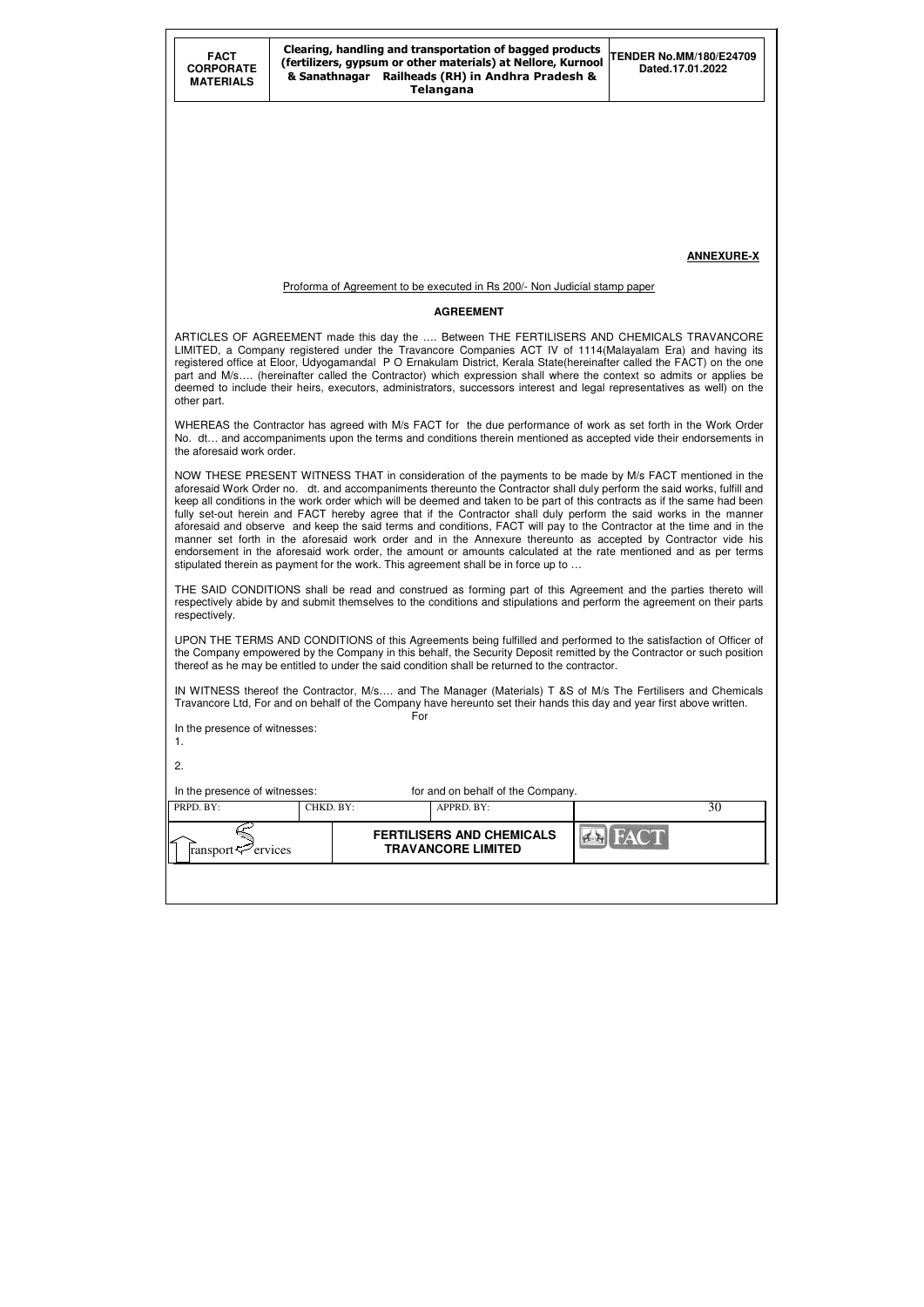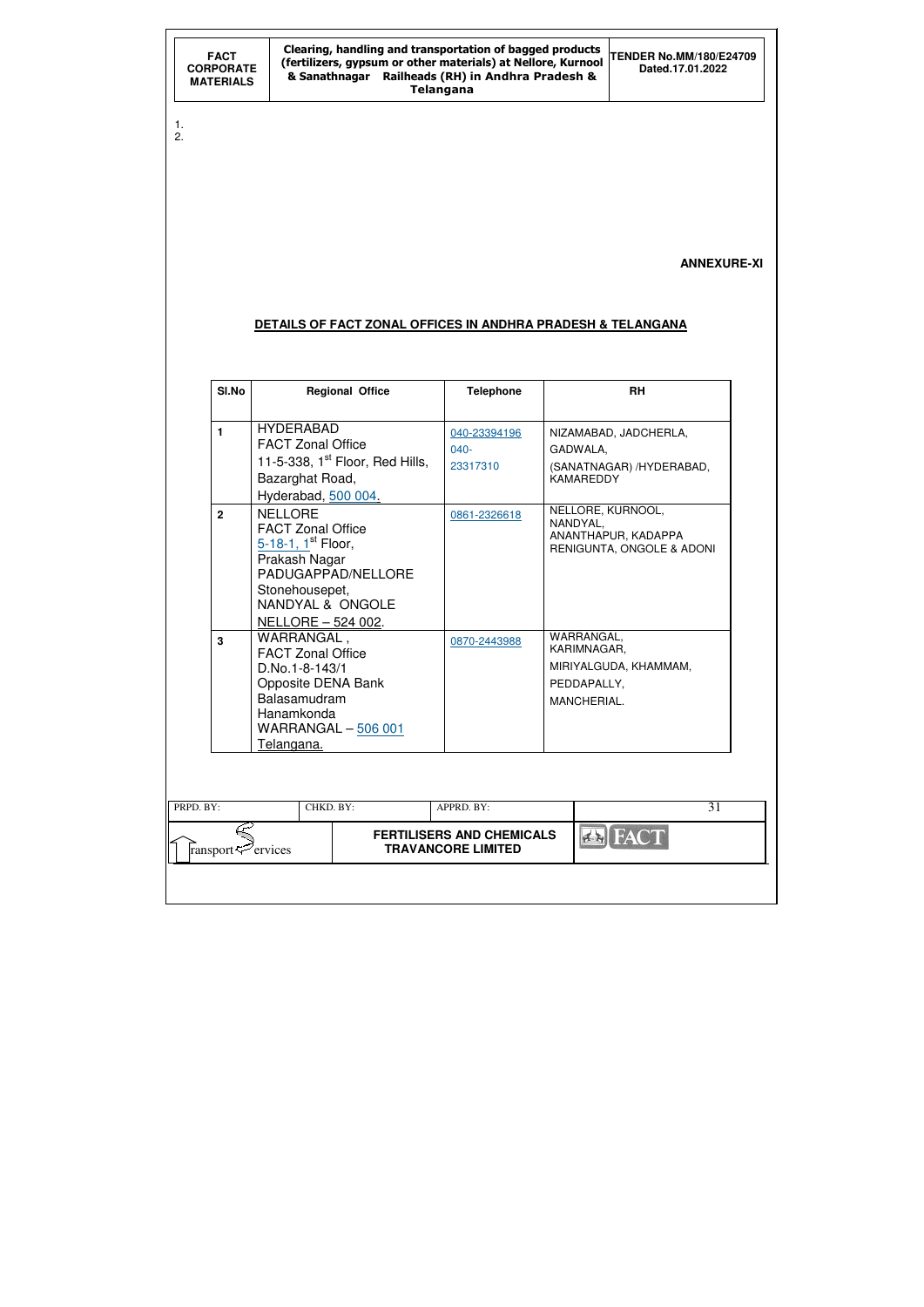| <b>FACT</b><br><b>CORPORATE</b><br><b>MATERIALS</b> |                                                                                                                                                                         | Clearing, handling and transportation of bagged products<br>(fertilizers, gypsum or other materials) at Nellore, Kurnool<br>& Sanathnagar Railheads (RH) in Andhra Pradesh &<br><b>Telangana</b> | <b>TENDER No.MM/180/E24709</b><br>Dated.17.01.2022   |                                                               |                              |  |                                                                                                                |
|-----------------------------------------------------|-------------------------------------------------------------------------------------------------------------------------------------------------------------------------|--------------------------------------------------------------------------------------------------------------------------------------------------------------------------------------------------|------------------------------------------------------|---------------------------------------------------------------|------------------------------|--|----------------------------------------------------------------------------------------------------------------|
| SI.No                                               |                                                                                                                                                                         | <b>Regional Office</b>                                                                                                                                                                           |                                                      |                                                               | <b>Telephone</b>             |  | <b>RH</b>                                                                                                      |
| $\blacksquare$                                      | <b>HYDERABAD</b><br><b>FACT Zonal Office</b><br>11-5-338, $1st$ Floor, Red Hills,<br>Bazarghat Road,<br>Hyderabad, 500 004.                                             |                                                                                                                                                                                                  |                                                      |                                                               | 040-23394196<br>040-23317310 |  | NIZAMABAD, JADCHERLA,<br>GADWALA,<br>(SANATNAGAR)/HYDERABAD,<br><b>KAMAREDDY</b>                               |
| $\overline{2}$                                      | <b>NELLORE</b><br><b>FACT Zonal Office</b><br>5-18-1, 1st Floor,<br>Prakash Nagar<br>PADUGAPPAD/NELLORE<br>Stonehousepet, NANDYAL & ONGOLE<br><b>NELLORE - 524 002.</b> |                                                                                                                                                                                                  |                                                      |                                                               | 0861-2326618                 |  | NELLORE, KURNOOL,<br>NANDYAL,<br>ANANTHAPUR, KADAPPA<br><b>RENIGUNTA, ONGOLE &amp;</b><br><b>ADONI</b>         |
| 3                                                   | WARRANGAL,<br><b>FACT Zonal Office</b><br>D.No.1-8-143/1<br>Opposite DENA Bank<br>Balasamudram<br>Hanamkonda<br><b>WARRANGAL - 506 001</b>                              |                                                                                                                                                                                                  |                                                      |                                                               | 0870-2443988                 |  | WARRANGAL,<br>KARIMNAGAR,<br>MIRIYALGUDA, KHAMMAM,<br>MANCHERIAL.                                              |
| $\overline{\mathbf{4}}$                             | Telangana.<br><b>VIJAYAWADA</b><br><b>FACT Zonal Office</b><br>D.NO.29-2-6, Kamalakripa<br>Ramamandiram Road<br>Governorpet<br>VIJAYAWADA - 520 002                     |                                                                                                                                                                                                  |                                                      |                                                               | 0866-2431365<br>0866-2442080 |  | <b>VIJAYAWADA(KC Canal)</b><br>GUNTUR,<br>MANDAPETA (Dwarapudi)<br><b>TADAPALLIGUDAM &amp;</b><br>NARASARAOPET |
|                                                     |                                                                                                                                                                         |                                                                                                                                                                                                  |                                                      |                                                               |                              |  | <b>ANNEXURE-XII</b>                                                                                            |
|                                                     |                                                                                                                                                                         |                                                                                                                                                                                                  | (To be executed on ₹ 500/- Non-judicial Stamp Paper) |                                                               |                              |  |                                                                                                                |
|                                                     |                                                                                                                                                                         |                                                                                                                                                                                                  |                                                      | <b>INTEGRITY PACT</b>                                         |                              |  |                                                                                                                |
|                                                     |                                                                                                                                                                         |                                                                                                                                                                                                  | <b>Between</b>                                       |                                                               |                              |  |                                                                                                                |
| PRPD. BY:                                           |                                                                                                                                                                         | CHKD. BY:                                                                                                                                                                                        |                                                      | APPRD. BY:                                                    |                              |  | The Fetilizers and Chemicals Travancore Limited (FACT), a company formed and registered under the<br>32        |
|                                                     | ransport <sup>exp</sup> ervices                                                                                                                                         |                                                                                                                                                                                                  |                                                      | <b>FERTILISERS AND CHEMICALS</b><br><b>TRAVANCORE LIMITED</b> |                              |  | <b>EN FAC</b>                                                                                                  |
|                                                     |                                                                                                                                                                         |                                                                                                                                                                                                  |                                                      |                                                               |                              |  |                                                                                                                |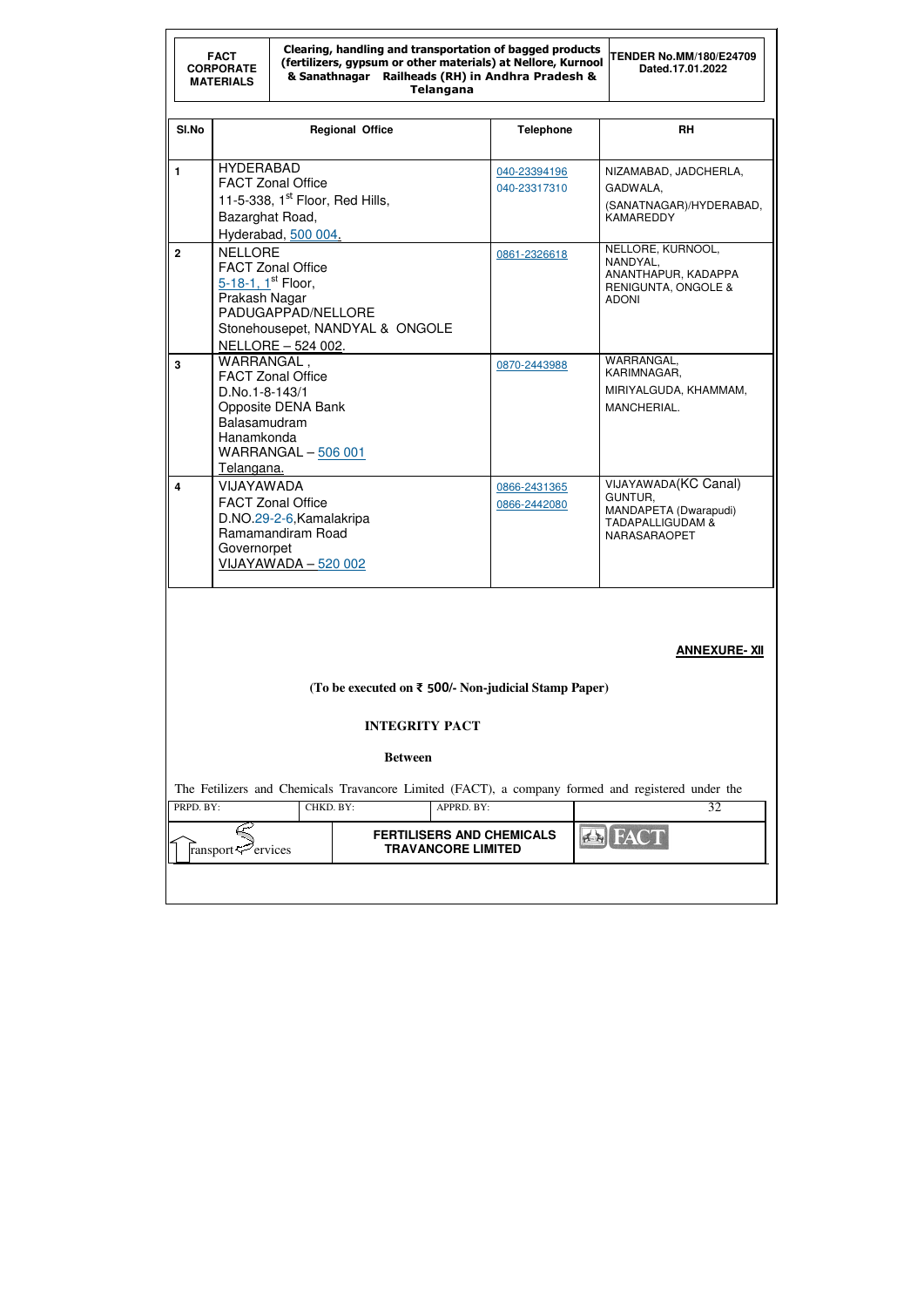| PRPD. BY:                      | CHKD. BY: | APPRD. BY:                                                    |             |  |
|--------------------------------|-----------|---------------------------------------------------------------|-------------|--|
| ransport $\mathcal{P}$ ervices |           | <b>FERTILISERS AND CHEMICALS</b><br><b>TRAVANCORE LIMITED</b> | <b>FACT</b> |  |
|                                |           |                                                               |             |  |

Travancore Companies Act IX to 1114 (Companies Act, 2013) and having its registered office at Eloor, Udyogamandal-683501, Kochi, Ernakulam District, Kerala, hereinafter referred to as "The Principal".

 **And** .................................. hereinafter referred to as "The Bidder/ Contractor".

## **Preamble**

The Principal intends to award, under laid down organization procedures, contract/s for .......................... The Principal values full compliance with all relevant laws and regulations, and the principles of economic use of resources, and of fairness / transparency in its relations with its Bidder(s) and or/Contractor(s).

In order to achieve these goals, the Principal will appoint an Internal External Monitor (EIM), who will monitor the tender process and execution of the contact for compliance with the principle mentioned above.

# **Section 1 - Commitments of the Principal**

(1) The Principal commits itself to take all measures necessary to prevent corruption and to observe the following principles:

a) No employee of the Principal, personally or through family members, will in connection with the tender, or the execution of the contract, demand, take a promise for or accept, for self or third person, any material or immaterial benefit which the person is not legally entitled to.

b) The Principal will, during the tender process, treat all Bidder(s) with equity and reason. The Principal will in particular, before and during the tender process, provide to all Bidder(s) the same information and will not provide to any Bidder(s) confidential / additional information through which the Bidder(s) could obtain an advantage in relation to the tender process or the contract execution.

c) The Principal will exclude from the process all known prejudiced/interested persons.

(2) If the Principal obtains information on the conduct of any of its employees which is a criminal offence under the India Penal Code / Prevention of Corruption Act, or if there be a substantive suspicion in this regard, the Principal will inform the Vigilance Officer and in addition can initiate disciplinary actions.

## **Section 2 - Commitments of the Bidder(s) / Contractor(s)**

(1)The Bidder(s) / Contractor(s) commits themselves to take all measures necessary to prevent corruption. He commits himself to observe the following principles during his participation in the tender process and during the contract execution.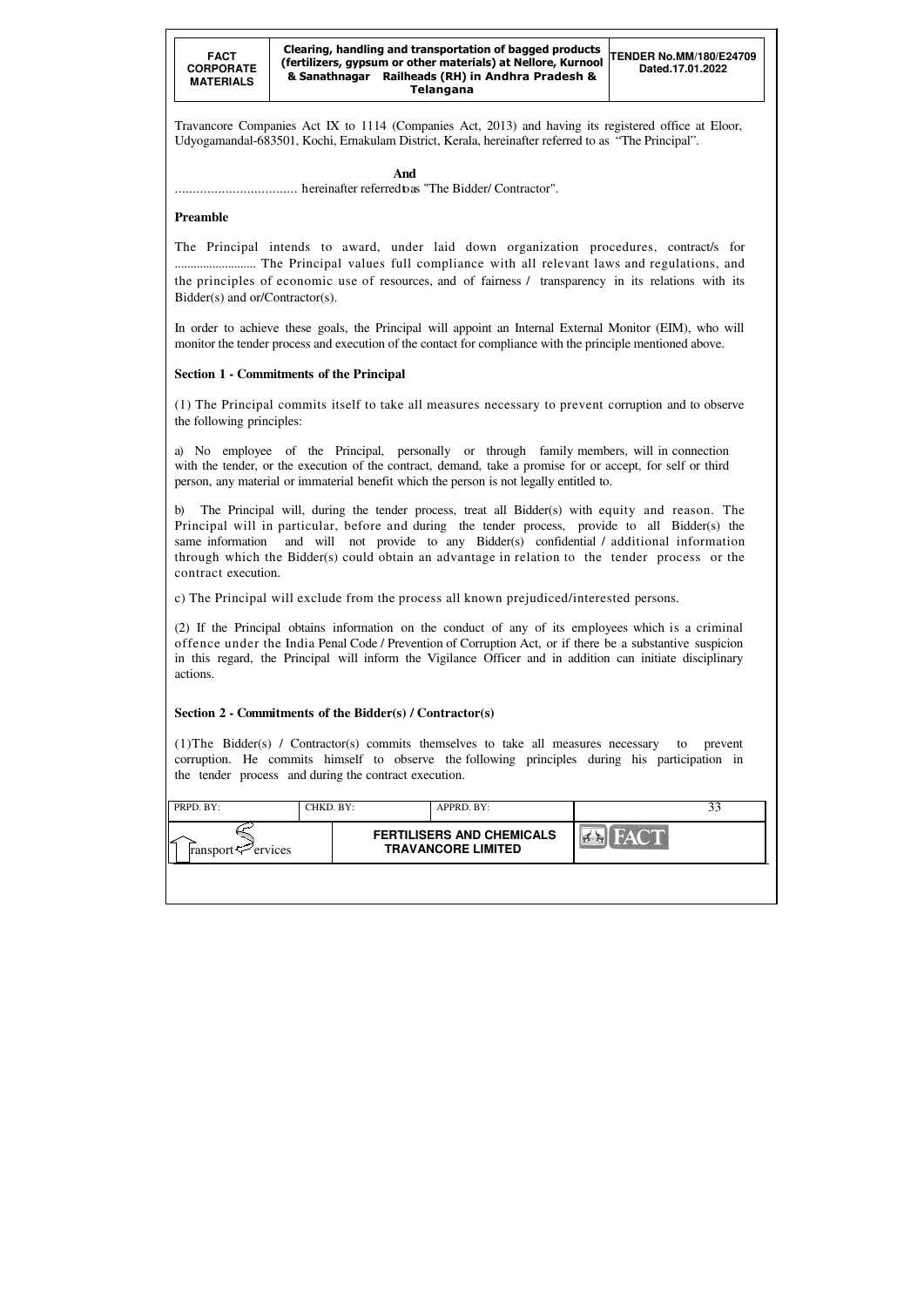| PRPD. BY:                      | CHKD. BY: | APPRD. BY:                                                    |  |
|--------------------------------|-----------|---------------------------------------------------------------|--|
| ransport $\mathcal{F}$ ervices |           | <b>FERTILISERS AND CHEMICALS</b><br><b>TRAVANCORE LIMITED</b> |  |
|                                |           |                                                               |  |

a) The Bidder(s) / Contractor(s) will not, directly or through any other person or firm, offer, promise or give to any of the Principal's employees involved in the tender process or the execution of the contract or to any third person, any material or immaterial benefit which he/she is not legally entitled to, i n order to obtain in exchange, any advantage of any kind whatsoever during the tender process or during the execution of the contract.

b) The Bidder(s) / Contractor(s) will not enter with other Bidders into any undisclosed agreement or understanding, whether formal or informal. This applies in particular to prices, specifications, certifications, subsidiary contracts, submission or non-submission of bids or any other actions to restrict competitiveness or to introduce cartelisation in the bidding process.

c) The Bidder(s) / Contractor(s) will not commit any offence under the relevant IPC/PC Act; further the  $Bidder(s)/Contractor(s)$  will not use improperly, for purposes of competition or personal gain, or pass on to others, any information or document provided by the Principal as part of the business relationship, regarding plans, technical proposals and business details, including information contained or transmitted electronically.

d) The Bidder(s) / Contractor(s) of foreign origin shall disclose the name and address of the Agents / Representatives in India, if any. Similarly, The Bidder(s) / Contractor(s) of Indian Nationality shall furnish the name and address of the foreign principals, if any. All the payments made to the India agent/representative have to be in Indian rupees only.

e) The Bidder(s) / Contractor(s) will, when presenting his bid, disclose any and all payments he has made, is committed to, or intends to make to agents, brokers or any other intermediaries in connection with the award of the contract.

(2) The Bidder(s) / Contractor(s) will not instigate third persons to commit offences outlined above or be an accessory to such offences.

## **Section 3 - Disqualification from tender process and exclusion from future contracts**

If the Bidder(s)/Contractor(s), before award or during the execution of has committed a transgression through a violation of Section 2 above or in any other form such as to put his reliability or credibility in question, the Principal is entitled to disqualify the Bidder(s)/ Contractor(s) from the tender process or to terminate the contract, if already signed, for such reason.

## **Section 4 - Compensation for Damages**

(1) If the Principal has disqualified the Bidder(s) from the tender process prior to the award according to Section 3, the Principal is entitled to demand and recover the damages equivalent to Earnest Money Deposit/Bid Security.

(2) If the Principal has terminated the contract according to Section 3, or if the Principal is entitled to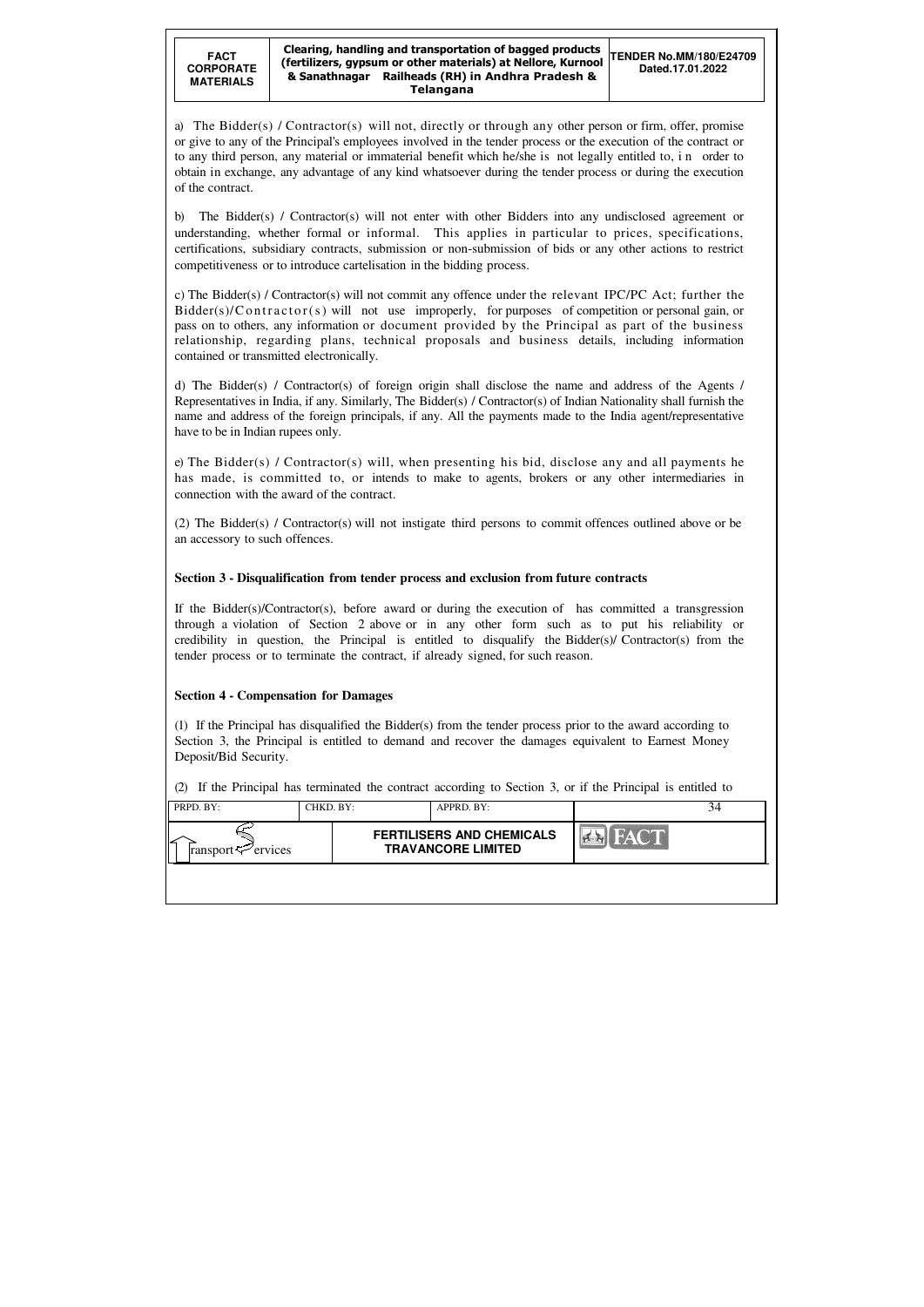| PRPD. BY:                      | CHKD. BY: | APPRD. BY:                                                    |      |  |
|--------------------------------|-----------|---------------------------------------------------------------|------|--|
| ransport $\mathcal{P}$ ervices |           | <b>FERTILISERS AND CHEMICALS</b><br><b>TRAVANCORE LIMITED</b> | FACT |  |
|                                |           |                                                               |      |  |

terminate the contract according to Section 3, the Principal shall beentitled to demand and recover from the Contractor l iquidated damages of the contract value or the amount equivalent to Performance Bank Guarantee.

## **Section 5 - Previous Transgression**

(1) The Bidder declares that no previous transgression occurred in the last 3 years with any other Company in India conforming to the anti-corruption approach including Public Sector Enterprise in India that could justify his exclusion from the tender process.

(2) If the Bidder makes incorrect statement on this subject, he can be disqualified from the tender process and appropriate action can be taken including termination of contract, if already awarded, for such reason.

## **Section 6 - Equal treatment of all Bidders / Contractors / Subcontractors**

(1)The Bidder(s)/Contractor(s) undertakes(s) to demand from all subcontractors a commitment in conformity with this Integrity Pact, and to submit it to the Principal before contract signing.

(2) The Principal will enter into agreements with identical conditions as this one with all Bidders, Contractors/Suppliers and Subcontractors.

(3) The Principal will disqualify from the tender process all Bidders who do not sign this Pact or violate its provisions.

## **Section 7 – Criminal charges against violating Bidder(s) / Contractor(s) /Subcontractor(s)**

If the Principal obtains knowledge of conduct of a Bidder, Contractor or Subcontractor, or of an employee or a representative or an associate of a Bidder, Contractor, or Subcontractor which constitutes corruption, or if the Principal has substantive suspicion in this regard, the Principal will inform the same to the Chief Vigilance Officer.

## **Section 8 - Independent External Monitor/Monitors**

(1)The Principal appoints competent and credible Independent External Monitor for this Pact. The task of the Monitor is to review independently and objectively, whether and to what extent the parties comply with the obligations under this agreement.

(2) The Monitor is not subject to instructions by the representatives of the parties and performs his functions neutrally and independently. It will be obligatory for him to treat the obligations and document of the Bidder(s)/Contractor(s) as confidential. He reports to the Chairperson and managing Director, FACT.

(3) The Bidder(s)/Contractor(s) accepts that the Monitor has the right to access without restriction to all Project documentation of the Principal including that provided by the Contractor. The Contractor will also grant the Monitor, upon his request and demonstration of a valid interest, unrestricted and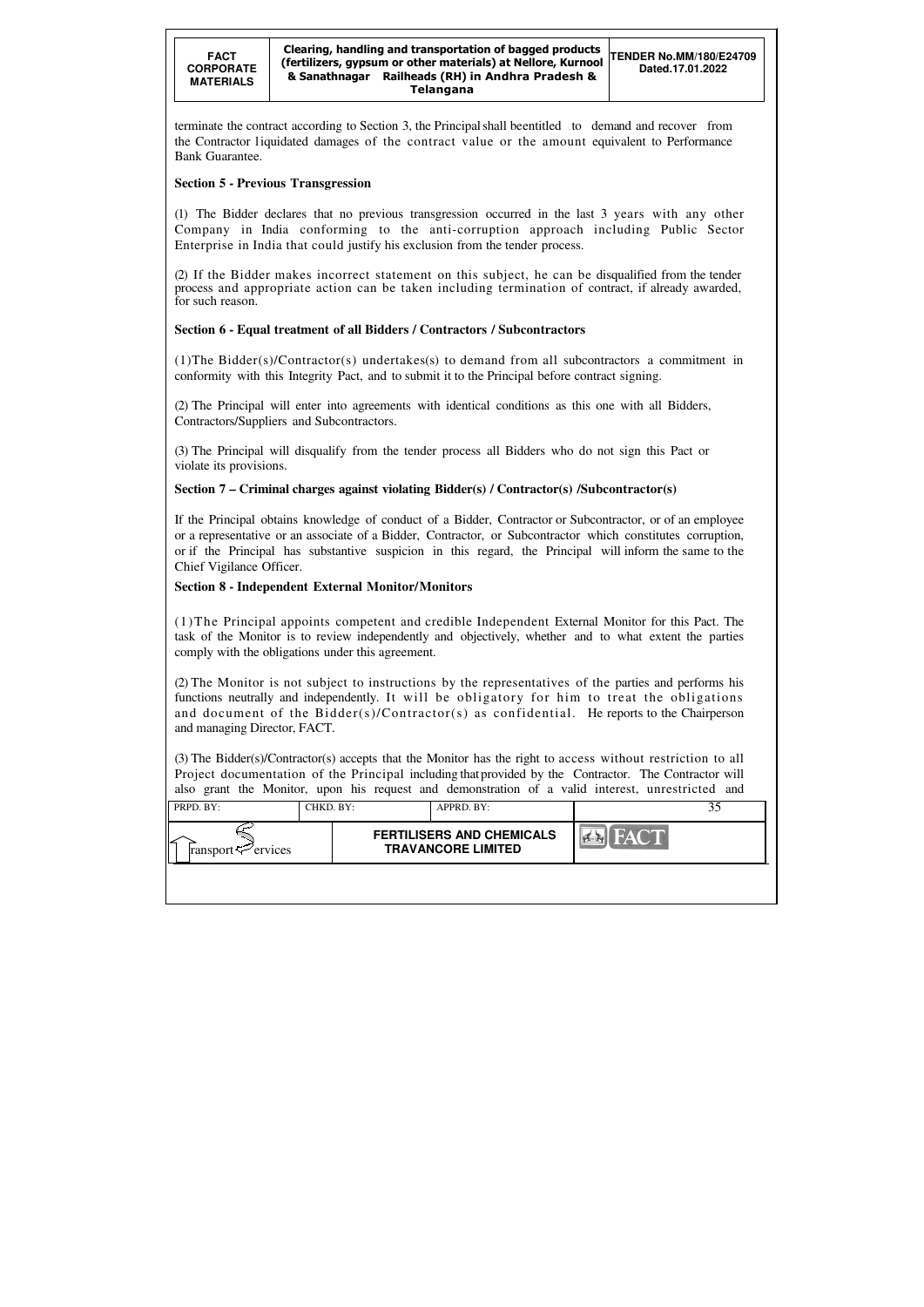| PRPD. BY:                      | CHKD. BY: | APPRD. BY:                                                    |             | 30 |
|--------------------------------|-----------|---------------------------------------------------------------|-------------|----|
| ransport $\mathcal{P}$ ervices |           | <b>FERTILISERS AND CHEMICALS</b><br><b>TRAVANCORE LIMITED</b> | <b>FACT</b> |    |
|                                |           |                                                               |             |    |

(5) As soon as the Monitor notices, or believes to notice, a violation of this agreement, he will so inform the Management of the Principal and request the Management to discontinue or to take corrective action, or to take other relevant action. The Monitor can in this regard submit non-binding recommendation. Beyond this, the Monitor has no right to demand from the parties that they act in a specific manner, refrain from action or tolerate action.

unconditional access to this project documentation. The same is applicable to Subcontractors. The Monitor is under contractual obligation to treat the information and documents of the Bidder(s)/Contractor(s)/ Subcontractor(s) with confidentially.

(4) The Principal will provide to the Monitor sufficient information about all meetings among the parties related to the Project provided such meetings could have an impact on the contractual relations between the Principal and the Contractor. The parties offer to the Monitor the option to participate in such meetings.

(6) The Monitor will submit a written report to the Chairman and Managing Director, FACT within 8 to 10 weeks from the date of reference or intimation to him by the Principal and, should the occasion arise, submit proposals for correcting problematic situations.

(7) Monitor shall be entitled to compensation on the same terms as being extended to / provided to Independent Director on FACT Board.

(8) If the M o n i t o r has reported to the Chairman and Managing Director, FACT, a substantiated suspicion of an offence under relevant IPC/PC Act, and the Chairman and Managing Director, FACT has not, within reasonable time, taken visible action to proceed against such offence or reported it to the Chief Vigilance Officer, the Monitor may also transmit this information directly to the Central Vigilance Commissioner.

(9) The word 'Monitor' would include both singular and plural.

# **Section 9 - Pact Duration**

This Pact begins when both parties have legally signed it. It expires for the Contractor 12 months after the last payment under the contract, and for all other Bidders 6 months after the contract has been awarded.

If any claim is made / lodged during this time, the same shall be binding and continue to be valid despite the lapse of this pact as specified above, unless it is discharged / determined by the Chairman and Managing Director, FACT

## **Section 10** - **Other provisions**

**(1)**This agreement is subject to Indian Law. Place of performance and jurisdiction is the Registered Office of the Principal, i.e. Udyogamandal, Kerala.